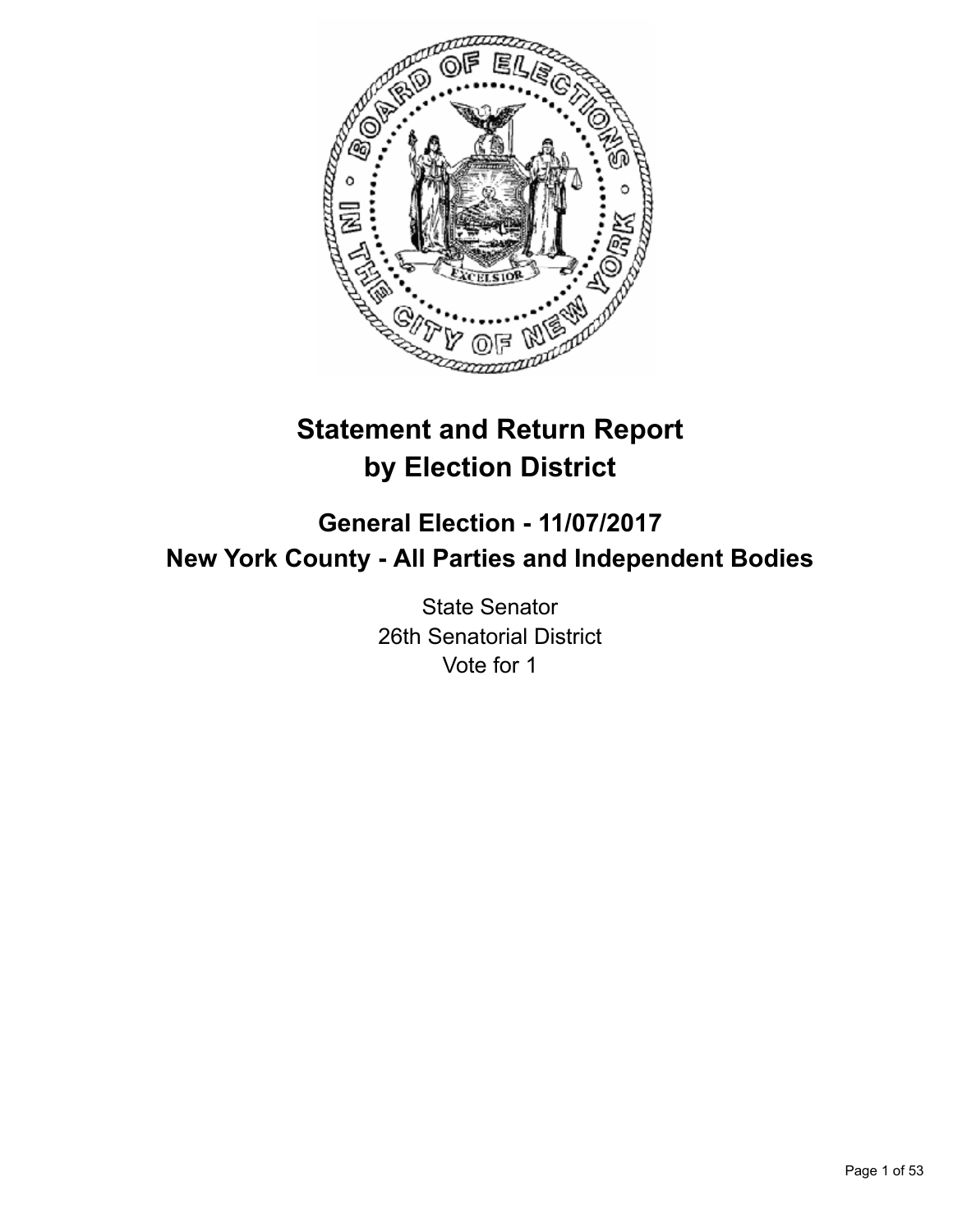

| <b>PUBLIC COUNTER</b>                                    | 147 |
|----------------------------------------------------------|-----|
| MANUALLY COUNTED EMERGENCY                               | 0   |
| ABSENTEE / MILITARY                                      | 3   |
| AFFIDAVIT                                                | 5   |
| <b>Total Ballots</b>                                     | 155 |
| Less - Inapplicable Federal/Special Presidential Ballots | 0   |
| <b>Total Applicable Ballots</b>                          | 155 |
| BRIAN P. KAVANAGH (DEMOCRATIC)                           | 117 |
| ANALICIA ALEXANDER (REPUBLICAN)                          | 26  |
| BRIAN P. KAVANAGH (WORKING FAMILIES)                     | 4   |
| <b>Total Votes</b>                                       | 147 |
| Unrecorded                                               | 8   |

#### **002/65**

| <b>PUBLIC COUNTER</b>                                    | 246 |
|----------------------------------------------------------|-----|
| <b>MANUALLY COUNTED EMERGENCY</b>                        | 0   |
| ABSENTEE / MILITARY                                      | 2   |
| AFFIDAVIT                                                | 3   |
| <b>Total Ballots</b>                                     | 251 |
| Less - Inapplicable Federal/Special Presidential Ballots | 0   |
| <b>Total Applicable Ballots</b>                          | 251 |
| BRIAN P. KAVANAGH (DEMOCRATIC)                           | 155 |
| ANALICIA ALEXANDER (REPUBLICAN)                          | 59  |
| BRIAN P. KAVANAGH (WORKING FAMILIES)                     | 14  |
| MICHAEL BLOOMBERG (WRITE-IN)                             | 1   |
| PAUL NEWELL (WRITE-IN)                                   | 2   |
| <b>Total Votes</b>                                       | 231 |
| Unrecorded                                               | 20  |

| PUBLIC COUNTER                                           | 170 |
|----------------------------------------------------------|-----|
| MANUALLY COUNTED EMERGENCY                               | 0   |
| ABSENTEE / MILITARY                                      | 3   |
| AFFIDAVIT                                                | 9   |
| <b>Total Ballots</b>                                     | 182 |
| Less - Inapplicable Federal/Special Presidential Ballots | 0   |
| <b>Total Applicable Ballots</b>                          | 182 |
| BRIAN P. KAVANAGH (DEMOCRATIC)                           | 131 |
| ANALICIA ALEXANDER (REPUBLICAN)                          | 35  |
| BRIAN P. KAVANAGH (WORKING FAMILIES)                     | 5   |
| <b>Total Votes</b>                                       | 171 |
| Unrecorded                                               | 11  |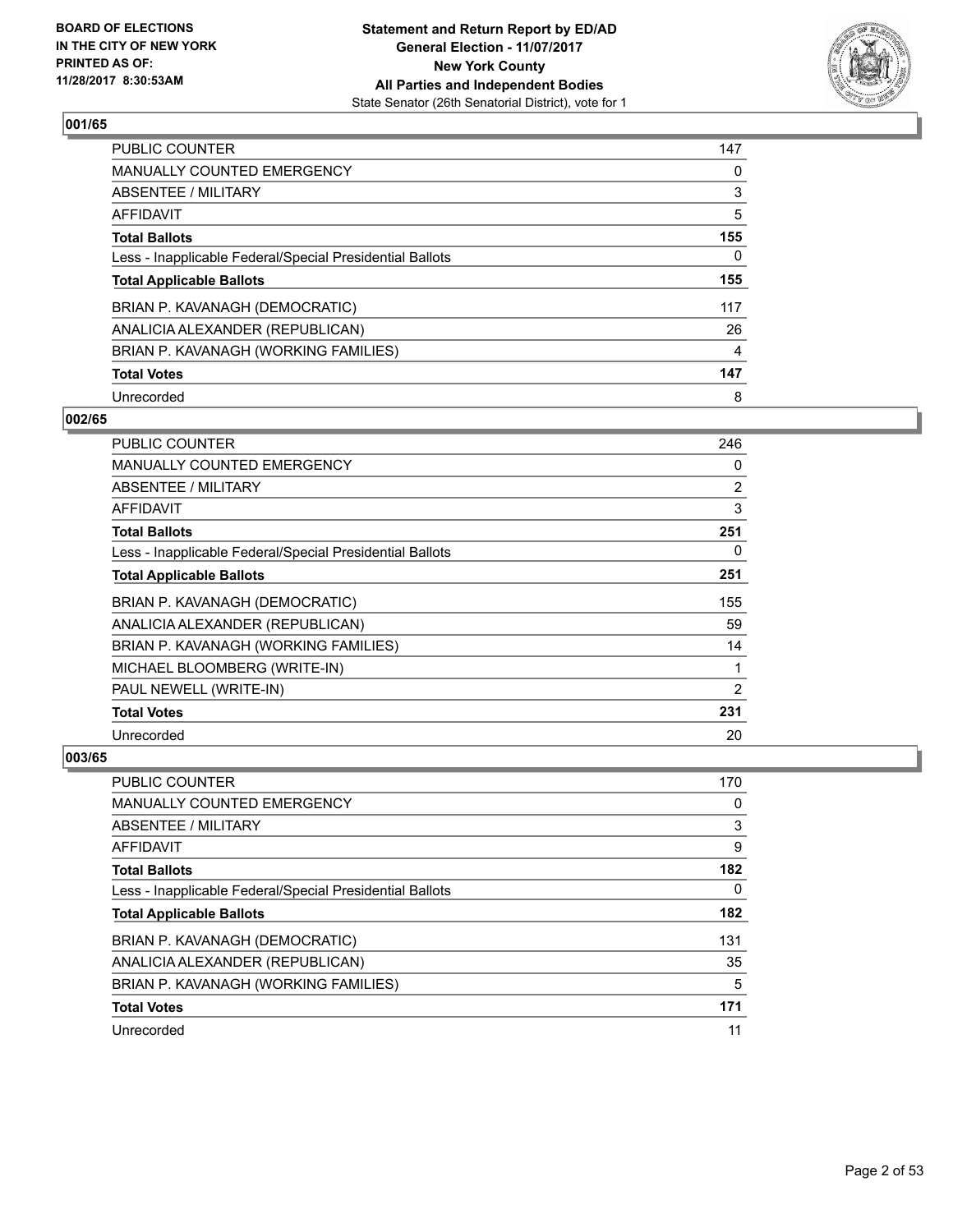

| <b>PUBLIC COUNTER</b>                                    | 159 |
|----------------------------------------------------------|-----|
| <b>MANUALLY COUNTED EMERGENCY</b>                        | 0   |
| ABSENTEE / MILITARY                                      | 0   |
| AFFIDAVIT                                                | 7   |
| <b>Total Ballots</b>                                     | 166 |
| Less - Inapplicable Federal/Special Presidential Ballots | 0   |
| <b>Total Applicable Ballots</b>                          | 166 |
| BRIAN P. KAVANAGH (DEMOCRATIC)                           | 113 |
| ANALICIA ALEXANDER (REPUBLICAN)                          | 34  |
| BRIAN P. KAVANAGH (WORKING FAMILIES)                     | 14  |
| <b>Total Votes</b>                                       | 161 |
| Unrecorded                                               | 5   |

#### **005/65**

| <b>PUBLIC COUNTER</b>                                    | 133 |
|----------------------------------------------------------|-----|
| <b>MANUALLY COUNTED EMERGENCY</b>                        | 0   |
| ABSENTEE / MILITARY                                      | 3   |
| <b>AFFIDAVIT</b>                                         |     |
| <b>Total Ballots</b>                                     | 137 |
| Less - Inapplicable Federal/Special Presidential Ballots | 0   |
| <b>Total Applicable Ballots</b>                          | 137 |
| BRIAN P. KAVANAGH (DEMOCRATIC)                           | 68  |
| ANALICIA ALEXANDER (REPUBLICAN)                          | 13  |
| BRIAN P. KAVANAGH (WORKING FAMILIES)                     | 6   |
| <b>Total Votes</b>                                       | 87  |
| Unrecorded                                               | 50  |

| <b>PUBLIC COUNTER</b>                                    | 299            |
|----------------------------------------------------------|----------------|
| <b>MANUALLY COUNTED EMERGENCY</b>                        | 0              |
| ABSENTEE / MILITARY                                      | $\overline{2}$ |
| AFFIDAVIT                                                | $\overline{2}$ |
| <b>Total Ballots</b>                                     | 303            |
| Less - Inapplicable Federal/Special Presidential Ballots | 0              |
| <b>Total Applicable Ballots</b>                          | 303            |
| BRIAN P. KAVANAGH (DEMOCRATIC)                           | 168            |
| ANALICIA ALEXANDER (REPUBLICAN)                          | 63             |
| BRIAN P. KAVANAGH (WORKING FAMILIES)                     | 15             |
| <b>Total Votes</b>                                       | 246            |
| Unrecorded                                               | 57             |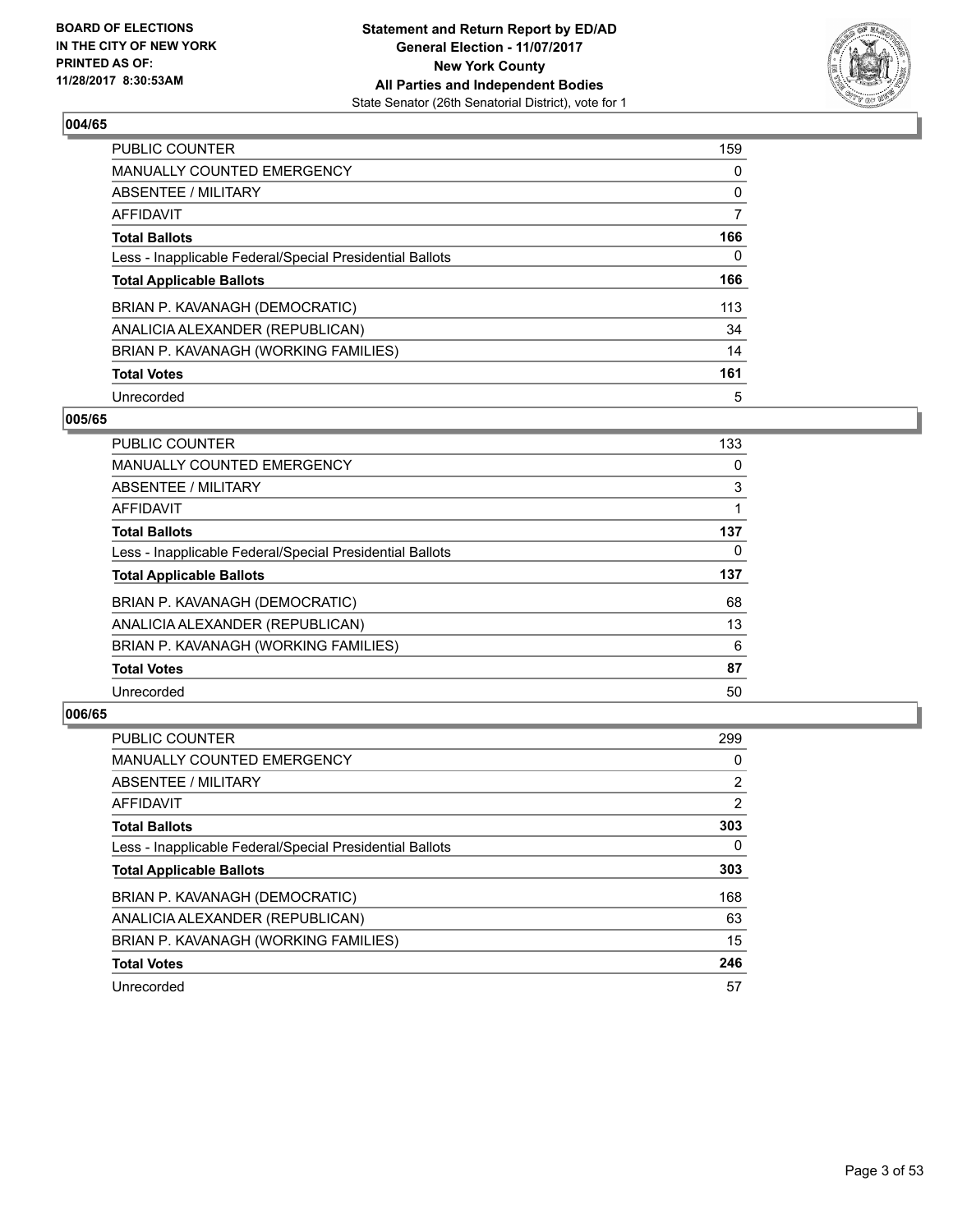

| PUBLIC COUNTER                                           | 317 |
|----------------------------------------------------------|-----|
| <b>MANUALLY COUNTED EMERGENCY</b>                        | 0   |
| ABSENTEE / MILITARY                                      | 7   |
| AFFIDAVIT                                                | 2   |
| <b>Total Ballots</b>                                     | 326 |
| Less - Inapplicable Federal/Special Presidential Ballots | 0   |
| <b>Total Applicable Ballots</b>                          | 326 |
| BRIAN P. KAVANAGH (DEMOCRATIC)                           | 154 |
| ANALICIA ALEXANDER (REPUBLICAN)                          | 68  |
| BRIAN P. KAVANAGH (WORKING FAMILIES)                     | 26  |
| PAUL NEWELL (WRITE-IN)                                   | 1   |
| <b>Total Votes</b>                                       | 249 |
| Unrecorded                                               | 77  |

# **008/65**

| <b>PUBLIC COUNTER</b>                                    | 406 |
|----------------------------------------------------------|-----|
| MANUALLY COUNTED EMERGENCY                               | 0   |
| ABSENTEE / MILITARY                                      | 12  |
| AFFIDAVIT                                                | 3   |
| <b>Total Ballots</b>                                     | 421 |
| Less - Inapplicable Federal/Special Presidential Ballots | 0   |
| <b>Total Applicable Ballots</b>                          | 421 |
| BRIAN P. KAVANAGH (DEMOCRATIC)                           | 197 |
| ANALICIA ALEXANDER (REPUBLICAN)                          | 102 |
| BRIAN P. KAVANAGH (WORKING FAMILIES)                     | 26  |
| MICHAEL HALPERT (WRITE-IN)                               |     |
| <b>Total Votes</b>                                       | 326 |
| Unrecorded                                               | 95  |

| PUBLIC COUNTER                                           | 126 |
|----------------------------------------------------------|-----|
| MANUALLY COUNTED EMERGENCY                               | 0   |
| ABSENTEE / MILITARY                                      | 0   |
| AFFIDAVIT                                                |     |
| <b>Total Ballots</b>                                     | 127 |
| Less - Inapplicable Federal/Special Presidential Ballots | 0   |
| <b>Total Applicable Ballots</b>                          | 127 |
| BRIAN P. KAVANAGH (DEMOCRATIC)                           | 75  |
| ANALICIA ALEXANDER (REPUBLICAN)                          | 33  |
| BRIAN P. KAVANAGH (WORKING FAMILIES)                     | 12  |
| ALI KARIMI (WRITE-IN)                                    | 1   |
| <b>MARK BUTLER (WRITE-IN)</b>                            |     |
| <b>Total Votes</b>                                       | 122 |
| Unrecorded                                               | 5   |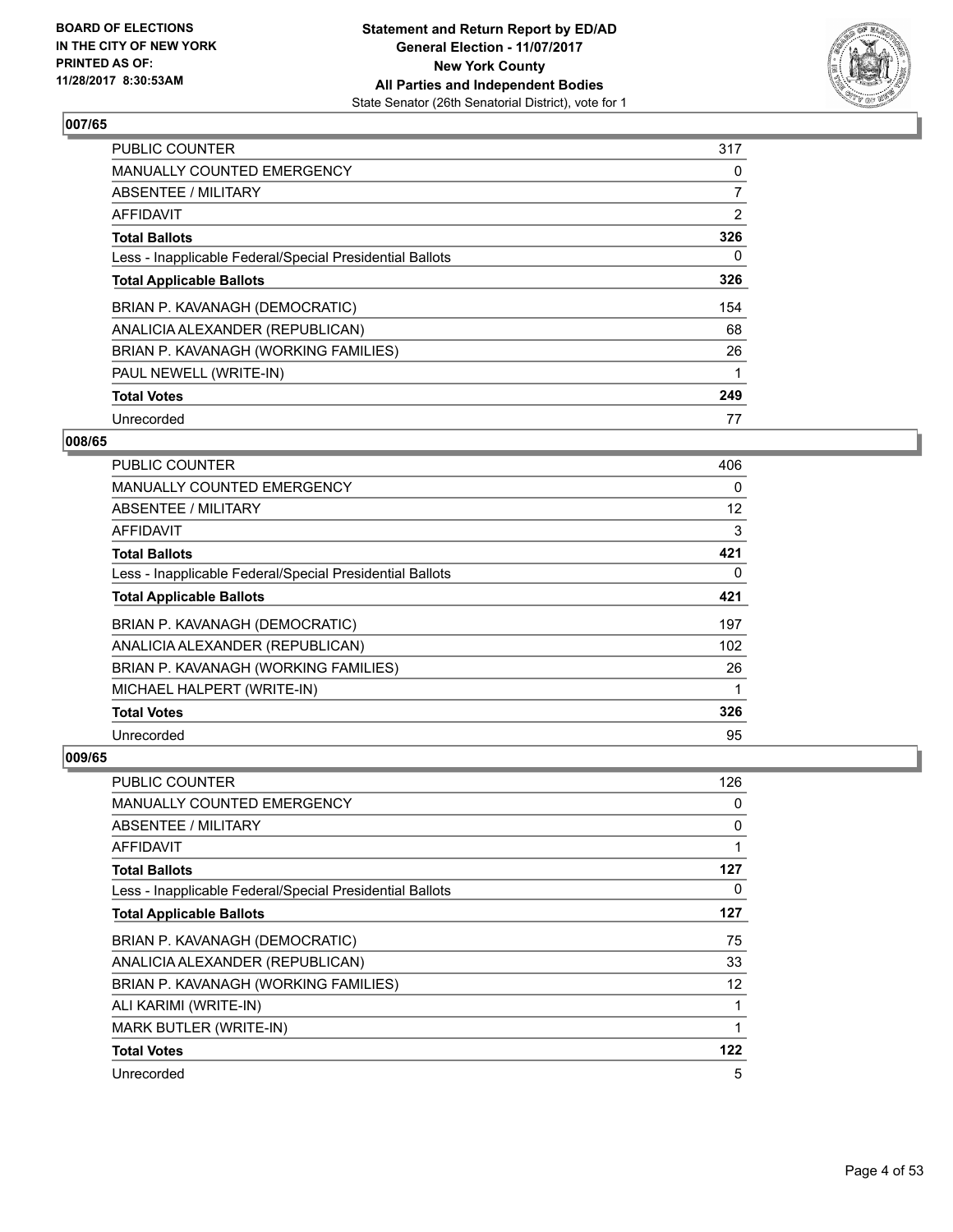

| <b>PUBLIC COUNTER</b>                                    | 141            |
|----------------------------------------------------------|----------------|
| <b>MANUALLY COUNTED EMERGENCY</b>                        | 0              |
| ABSENTEE / MILITARY                                      | $\overline{2}$ |
| AFFIDAVIT                                                | 5              |
| <b>Total Ballots</b>                                     | 148            |
| Less - Inapplicable Federal/Special Presidential Ballots | 0              |
| <b>Total Applicable Ballots</b>                          | 148            |
| BRIAN P. KAVANAGH (DEMOCRATIC)                           | 117            |
| ANALICIA ALEXANDER (REPUBLICAN)                          | 17             |
| BRIAN P. KAVANAGH (WORKING FAMILIES)                     | 7              |
| <b>Total Votes</b>                                       | 141            |
| Unrecorded                                               |                |

# **011/65**

| PUBLIC COUNTER                                           | 120 |
|----------------------------------------------------------|-----|
| <b>MANUALLY COUNTED EMERGENCY</b>                        | 0   |
| ABSENTEE / MILITARY                                      | 0   |
| <b>AFFIDAVIT</b>                                         | 9   |
| <b>Total Ballots</b>                                     | 129 |
| Less - Inapplicable Federal/Special Presidential Ballots | 0   |
| <b>Total Applicable Ballots</b>                          | 129 |
| BRIAN P. KAVANAGH (DEMOCRATIC)                           | 83  |
| ANALICIA ALEXANDER (REPUBLICAN)                          | 28  |
| BRIAN P. KAVANAGH (WORKING FAMILIES)                     | 11  |
| <b>Total Votes</b>                                       | 122 |
| Unrecorded                                               |     |

| PUBLIC COUNTER                                           | 221 |
|----------------------------------------------------------|-----|
| <b>MANUALLY COUNTED EMERGENCY</b>                        | 0   |
| ABSENTEE / MILITARY                                      | 7   |
| AFFIDAVIT                                                | 5   |
| <b>Total Ballots</b>                                     | 233 |
| Less - Inapplicable Federal/Special Presidential Ballots | 0   |
| <b>Total Applicable Ballots</b>                          | 233 |
| BRIAN P. KAVANAGH (DEMOCRATIC)                           | 129 |
| ANALICIA ALEXANDER (REPUBLICAN)                          | 68  |
| BRIAN P. KAVANAGH (WORKING FAMILIES)                     | 10  |
| ANDREW REGERSTREID (WRITE-IN)                            |     |
| OSWALDO RODRIGUEZ (WRITE-IN)                             |     |
| <b>Total Votes</b>                                       | 209 |
| Unrecorded                                               | 24  |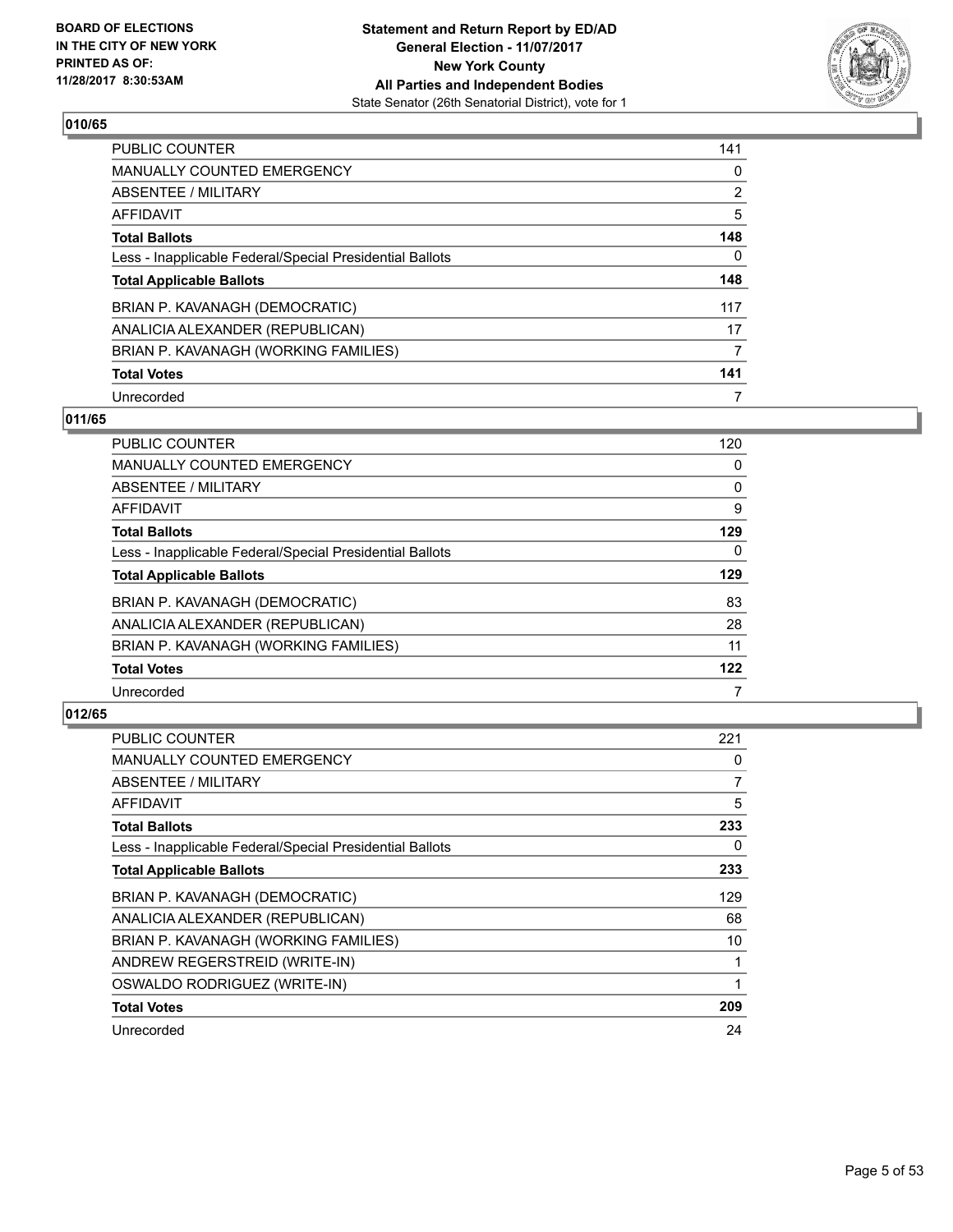

| <b>PUBLIC COUNTER</b>                                    | 258            |
|----------------------------------------------------------|----------------|
| <b>MANUALLY COUNTED EMERGENCY</b>                        | 0              |
| ABSENTEE / MILITARY                                      |                |
| AFFIDAVIT                                                | $\overline{2}$ |
| <b>Total Ballots</b>                                     | 261            |
| Less - Inapplicable Federal/Special Presidential Ballots | 0              |
| <b>Total Applicable Ballots</b>                          | 261            |
| BRIAN P. KAVANAGH (DEMOCRATIC)                           | 158            |
| ANALICIA ALEXANDER (REPUBLICAN)                          | 69             |
| BRIAN P. KAVANAGH (WORKING FAMILIES)                     | 13             |
| PAUL NEWELL (WRITE-IN)                                   | 1              |
| <b>Total Votes</b>                                       | 241            |
| Unrecorded                                               | 20             |

# **014/65**

| PUBLIC COUNTER                                           | 252 |
|----------------------------------------------------------|-----|
| MANUALLY COUNTED EMERGENCY                               | 0   |
| ABSENTEE / MILITARY                                      | 7   |
| <b>AFFIDAVIT</b>                                         | 3   |
| <b>Total Ballots</b>                                     | 262 |
| Less - Inapplicable Federal/Special Presidential Ballots | 0   |
| <b>Total Applicable Ballots</b>                          | 262 |
| BRIAN P. KAVANAGH (DEMOCRATIC)                           | 152 |
| ANALICIA ALEXANDER (REPUBLICAN)                          | 70  |
| BRIAN P. KAVANAGH (WORKING FAMILIES)                     | 16  |
| PAUL NEWELL (WRITE-IN)                                   | 1   |
| <b>VERA SUNG (WRITE-IN)</b>                              | 1   |
| <b>Total Votes</b>                                       | 240 |
| Unrecorded                                               | 22  |

| <b>PUBLIC COUNTER</b>                                    | 204 |
|----------------------------------------------------------|-----|
| MANUALLY COUNTED EMERGENCY                               | 0   |
| ABSENTEE / MILITARY                                      | 3   |
| AFFIDAVIT                                                | 2   |
| <b>Total Ballots</b>                                     | 209 |
| Less - Inapplicable Federal/Special Presidential Ballots | 0   |
| <b>Total Applicable Ballots</b>                          | 209 |
| BRIAN P. KAVANAGH (DEMOCRATIC)                           | 130 |
| ANALICIA ALEXANDER (REPUBLICAN)                          | 43  |
| BRIAN P. KAVANAGH (WORKING FAMILIES)                     | 12  |
| PAUL NEWELL (WRITE-IN)                                   | 4   |
| <b>Total Votes</b>                                       | 189 |
| Unrecorded                                               | 20  |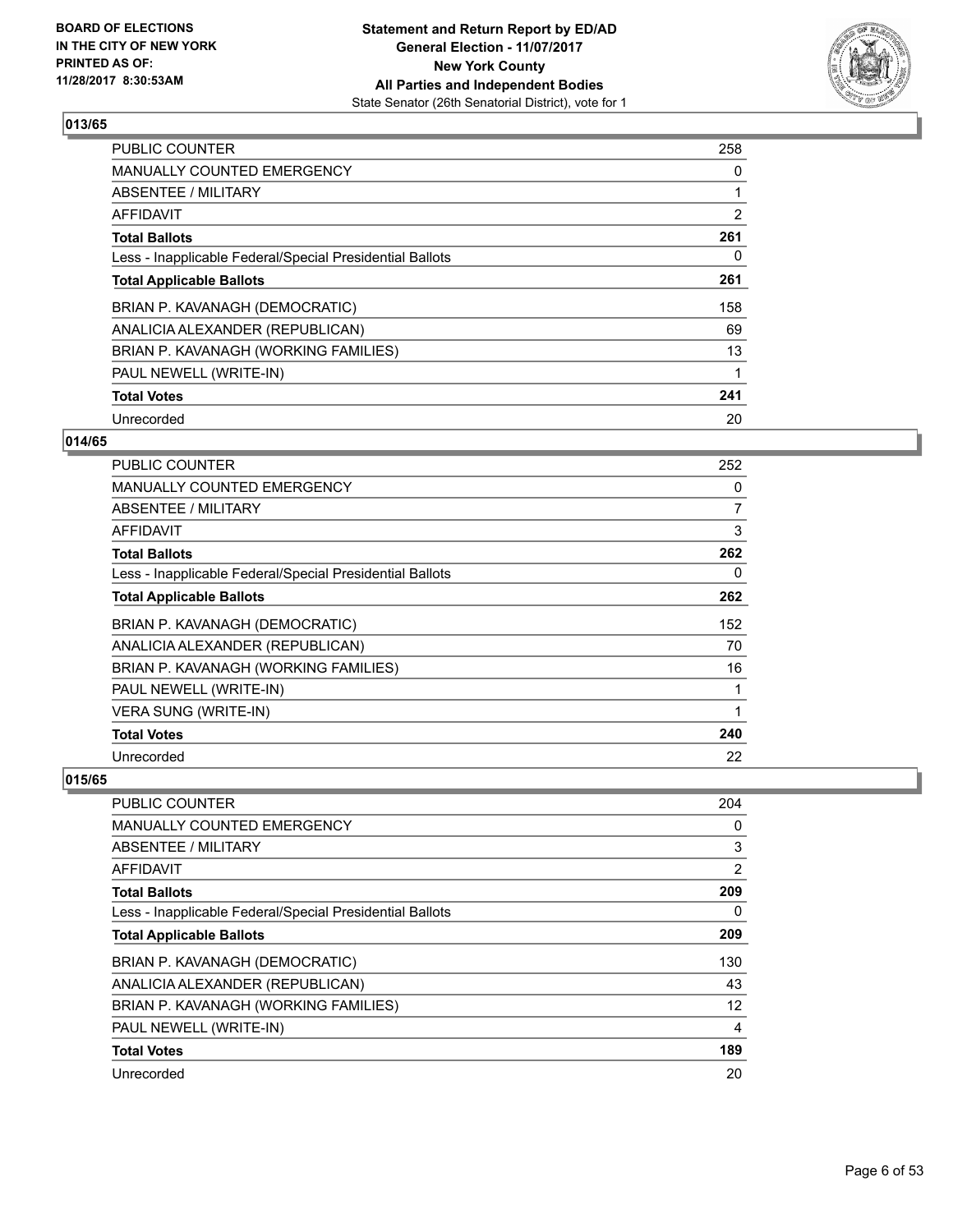

| <b>PUBLIC COUNTER</b>                                    | 284 |
|----------------------------------------------------------|-----|
| <b>MANUALLY COUNTED EMERGENCY</b>                        | 0   |
| ABSENTEE / MILITARY                                      | 10  |
| <b>AFFIDAVIT</b>                                         | 9   |
| <b>Total Ballots</b>                                     | 303 |
| Less - Inapplicable Federal/Special Presidential Ballots | 0   |
| <b>Total Applicable Ballots</b>                          | 303 |
| BRIAN P. KAVANAGH (DEMOCRATIC)                           | 200 |
| ANALICIA ALEXANDER (REPUBLICAN)                          | 55  |
| BRIAN P. KAVANAGH (WORKING FAMILIES)                     | 11  |
| <b>JUAN CARLOS POLANCO (WRITE-IN)</b>                    |     |
| PAUL NEWELL (WRITE-IN)                                   | 4   |
| SHELDON SILVER (WRITE-IN)                                | 1   |
| UNATTRIBUTABLE WRITE-IN (WRITE-IN)                       | 1   |
| <b>Total Votes</b>                                       | 273 |
| Unrecorded                                               | 30  |

# **017/65**

| PUBLIC COUNTER                                           | $\overline{2}$ |
|----------------------------------------------------------|----------------|
| <b>MANUALLY COUNTED EMERGENCY</b>                        | 0              |
| <b>ABSENTEE / MILITARY</b>                               | 0              |
| AFFIDAVIT                                                | 0              |
| <b>Total Ballots</b>                                     | $\mathbf{2}$   |
| Less - Inapplicable Federal/Special Presidential Ballots | 0              |
| <b>Total Applicable Ballots</b>                          | 2              |
| BRIAN P. KAVANAGH (DEMOCRATIC)                           |                |
| ANALICIA ALEXANDER (REPUBLICAN)                          | 0              |
| BRIAN P. KAVANAGH (WORKING FAMILIES)                     | 0              |
| <b>Total Votes</b>                                       |                |
| Unrecorded                                               |                |

| <b>PUBLIC COUNTER</b>                                    | 136 |
|----------------------------------------------------------|-----|
| <b>MANUALLY COUNTED EMERGENCY</b>                        | 0   |
| ABSENTEE / MILITARY                                      | 4   |
| AFFIDAVIT                                                | 0   |
| <b>Total Ballots</b>                                     | 140 |
| Less - Inapplicable Federal/Special Presidential Ballots | 0   |
| <b>Total Applicable Ballots</b>                          | 140 |
| BRIAN P. KAVANAGH (DEMOCRATIC)                           | 77  |
| ANALICIA ALEXANDER (REPUBLICAN)                          | 14  |
| BRIAN P. KAVANAGH (WORKING FAMILIES)                     | 6   |
| <b>Total Votes</b>                                       | 97  |
| Unrecorded                                               | 43  |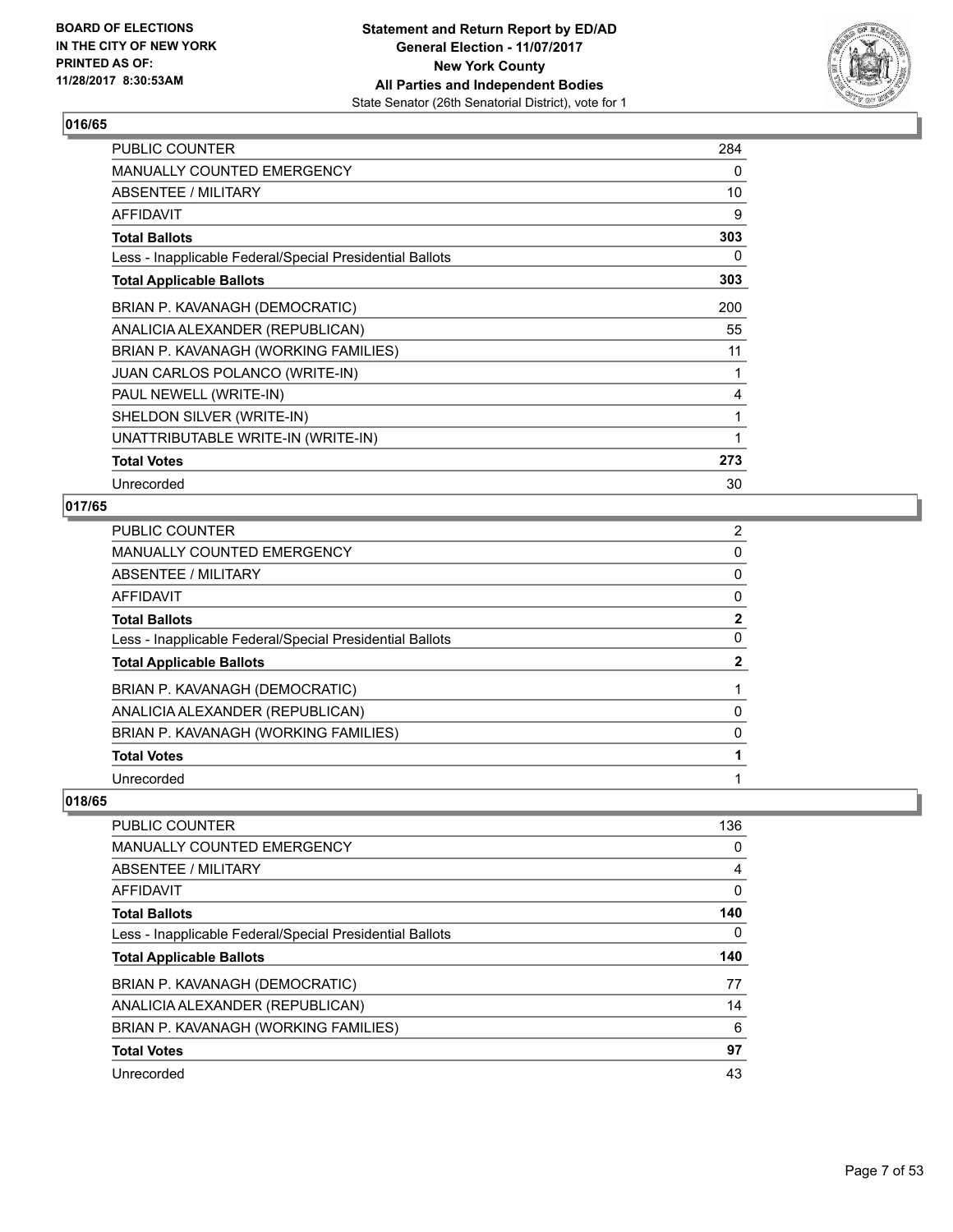

| <b>PUBLIC COUNTER</b>                                    | 152 |
|----------------------------------------------------------|-----|
| MANUALLY COUNTED EMERGENCY                               | 0   |
| ABSENTEE / MILITARY                                      | 5   |
| AFFIDAVIT                                                |     |
| <b>Total Ballots</b>                                     | 158 |
| Less - Inapplicable Federal/Special Presidential Ballots | 0   |
| <b>Total Applicable Ballots</b>                          | 158 |
| BRIAN P. KAVANAGH (DEMOCRATIC)                           | 75  |
| ANALICIA ALEXANDER (REPUBLICAN)                          | 16  |
| BRIAN P. KAVANAGH (WORKING FAMILIES)                     | 8   |
| <b>Total Votes</b>                                       | 99  |
|                                                          |     |

#### **020/65**

| <b>PUBLIC COUNTER</b>                                    | 182 |
|----------------------------------------------------------|-----|
| <b>MANUALLY COUNTED EMERGENCY</b>                        | 0   |
| ABSENTEE / MILITARY                                      | 9   |
| <b>AFFIDAVIT</b>                                         | 2   |
| <b>Total Ballots</b>                                     | 193 |
| Less - Inapplicable Federal/Special Presidential Ballots | 0   |
| <b>Total Applicable Ballots</b>                          | 193 |
| BRIAN P. KAVANAGH (DEMOCRATIC)                           | 97  |
| ANALICIA ALEXANDER (REPUBLICAN)                          | 23  |
| BRIAN P. KAVANAGH (WORKING FAMILIES)                     | 6   |
| PAUL NEWLY (WRITE-IN)                                    | 1   |
| UNATTRIBUTABLE WRITE-IN (WRITE-IN)                       | 1   |
| <b>Total Votes</b>                                       | 128 |
| Unrecorded                                               | 65  |

| PUBLIC COUNTER                                           | 214 |
|----------------------------------------------------------|-----|
| <b>MANUALLY COUNTED EMERGENCY</b>                        | 0   |
| ABSENTEE / MILITARY                                      | 3   |
| AFFIDAVIT                                                | 5   |
| <b>Total Ballots</b>                                     | 222 |
| Less - Inapplicable Federal/Special Presidential Ballots | 0   |
| <b>Total Applicable Ballots</b>                          | 222 |
| BRIAN P. KAVANAGH (DEMOCRATIC)                           | 100 |
| ANALICIA ALEXANDER (REPUBLICAN)                          | 27  |
| BRIAN P. KAVANAGH (WORKING FAMILIES)                     | 11  |
| ROW R. MILLER (WRITE-IN)                                 | 1   |
| <b>Total Votes</b>                                       | 139 |
| Unrecorded                                               | 83  |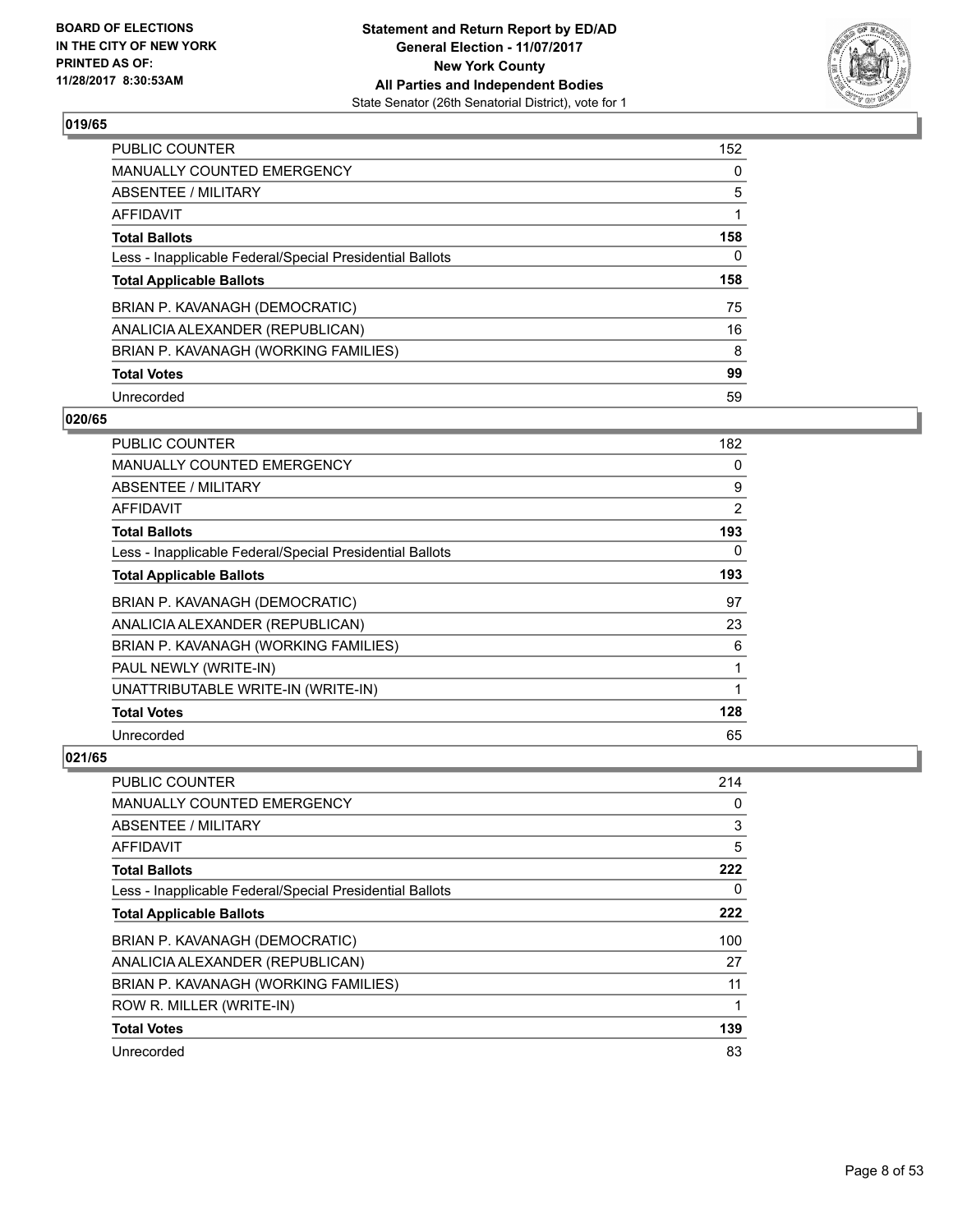

| <b>PUBLIC COUNTER</b>                                    | 295 |
|----------------------------------------------------------|-----|
| MANUALLY COUNTED EMERGENCY                               | 0   |
| ABSENTEE / MILITARY                                      | 14  |
| AFFIDAVIT                                                | 0   |
| <b>Total Ballots</b>                                     | 309 |
| Less - Inapplicable Federal/Special Presidential Ballots | 0   |
| <b>Total Applicable Ballots</b>                          | 309 |
| BRIAN P. KAVANAGH (DEMOCRATIC)                           | 151 |
| ANALICIA ALEXANDER (REPUBLICAN)                          | 61  |
| BRIAN P. KAVANAGH (WORKING FAMILIES)                     | 26  |
| ALAN GERSON (WRITE-IN)                                   |     |
| <b>Total Votes</b>                                       | 239 |
| Unrecorded                                               | 70  |

# **023/65**

| <b>PUBLIC COUNTER</b>                                    | 157 |
|----------------------------------------------------------|-----|
| <b>MANUALLY COUNTED EMERGENCY</b>                        | 0   |
| ABSENTEE / MILITARY                                      | 0   |
| <b>AFFIDAVIT</b>                                         | 3   |
| <b>Total Ballots</b>                                     | 160 |
| Less - Inapplicable Federal/Special Presidential Ballots | 0   |
| <b>Total Applicable Ballots</b>                          | 160 |
| BRIAN P. KAVANAGH (DEMOCRATIC)                           | 88  |
| ANALICIA ALEXANDER (REPUBLICAN)                          | 17  |
| BRIAN P. KAVANAGH (WORKING FAMILIES)                     | 7   |
| <b>Total Votes</b>                                       | 112 |
| Unrecorded                                               | 48  |

| PUBLIC COUNTER                                           | 213 |
|----------------------------------------------------------|-----|
| <b>MANUALLY COUNTED EMERGENCY</b>                        | 0   |
| ABSENTEE / MILITARY                                      |     |
| AFFIDAVIT                                                | 3   |
| <b>Total Ballots</b>                                     | 217 |
| Less - Inapplicable Federal/Special Presidential Ballots | 0   |
| <b>Total Applicable Ballots</b>                          | 217 |
| BRIAN P. KAVANAGH (DEMOCRATIC)                           | 124 |
| ANALICIA ALEXANDER (REPUBLICAN)                          | 21  |
| BRIAN P. KAVANAGH (WORKING FAMILIES)                     | 16  |
| <b>Total Votes</b>                                       | 161 |
|                                                          |     |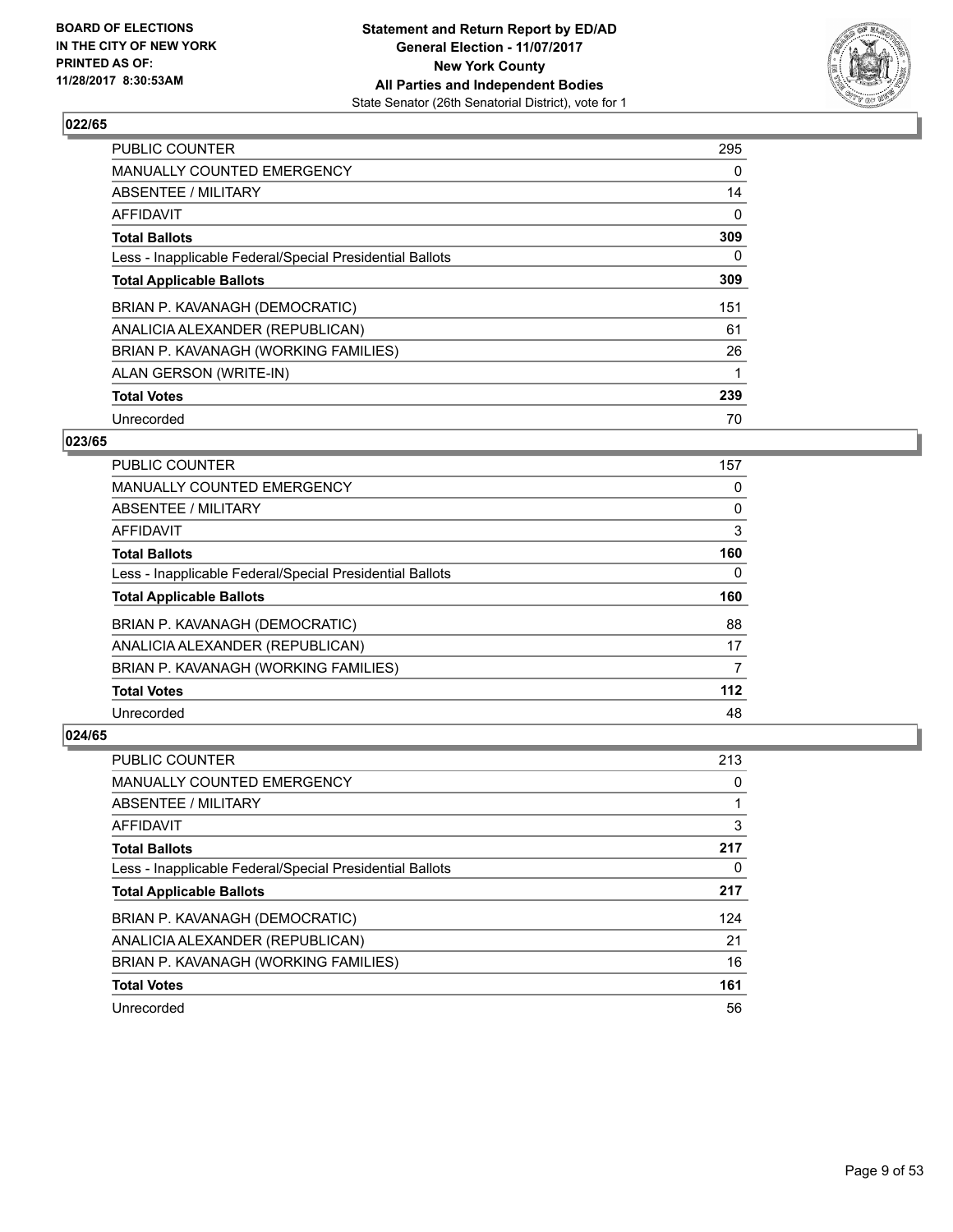

| <b>PUBLIC COUNTER</b>                                    | 143 |
|----------------------------------------------------------|-----|
| <b>MANUALLY COUNTED EMERGENCY</b>                        | 0   |
| ABSENTEE / MILITARY                                      | 6   |
| AFFIDAVIT                                                | 1   |
| <b>Total Ballots</b>                                     | 150 |
| Less - Inapplicable Federal/Special Presidential Ballots | 0   |
| <b>Total Applicable Ballots</b>                          | 150 |
| BRIAN P. KAVANAGH (DEMOCRATIC)                           | 56  |
| ANALICIA ALEXANDER (REPUBLICAN)                          | 38  |
| BRIAN P. KAVANAGH (WORKING FAMILIES)                     | 6   |
| PAUL NEWELL (WRITE-IN)                                   | 1   |
| UNATTRIBUTABLE WRITE-IN (WRITE-IN)                       |     |
| <b>Total Votes</b>                                       | 102 |
| Unrecorded                                               | 48  |

# **026/65**

| <b>PUBLIC COUNTER</b>                                    | 127      |
|----------------------------------------------------------|----------|
| <b>MANUALLY COUNTED EMERGENCY</b>                        | 0        |
| ABSENTEE / MILITARY                                      | 3        |
| AFFIDAVIT                                                | 0        |
| <b>Total Ballots</b>                                     | 130      |
| Less - Inapplicable Federal/Special Presidential Ballots | $\Omega$ |
| <b>Total Applicable Ballots</b>                          | 130      |
| BRIAN P. KAVANAGH (DEMOCRATIC)                           | 47       |
| ANALICIA ALEXANDER (REPUBLICAN)                          | 35       |
| BRIAN P. KAVANAGH (WORKING FAMILIES)                     | 10       |
| <b>Total Votes</b>                                       | 92       |
| Unrecorded                                               | 38       |

| <b>PUBLIC COUNTER</b>                                    | 249 |
|----------------------------------------------------------|-----|
| <b>MANUALLY COUNTED EMERGENCY</b>                        | 0   |
| ABSENTEE / MILITARY                                      | 8   |
| AFFIDAVIT                                                | 6   |
| <b>Total Ballots</b>                                     | 263 |
| Less - Inapplicable Federal/Special Presidential Ballots | 0   |
| <b>Total Applicable Ballots</b>                          | 263 |
| BRIAN P. KAVANAGH (DEMOCRATIC)                           | 116 |
| ANALICIA ALEXANDER (REPUBLICAN)                          | 52  |
|                                                          |     |
| BRIAN P. KAVANAGH (WORKING FAMILIES)                     | 18  |
| <b>Total Votes</b>                                       | 186 |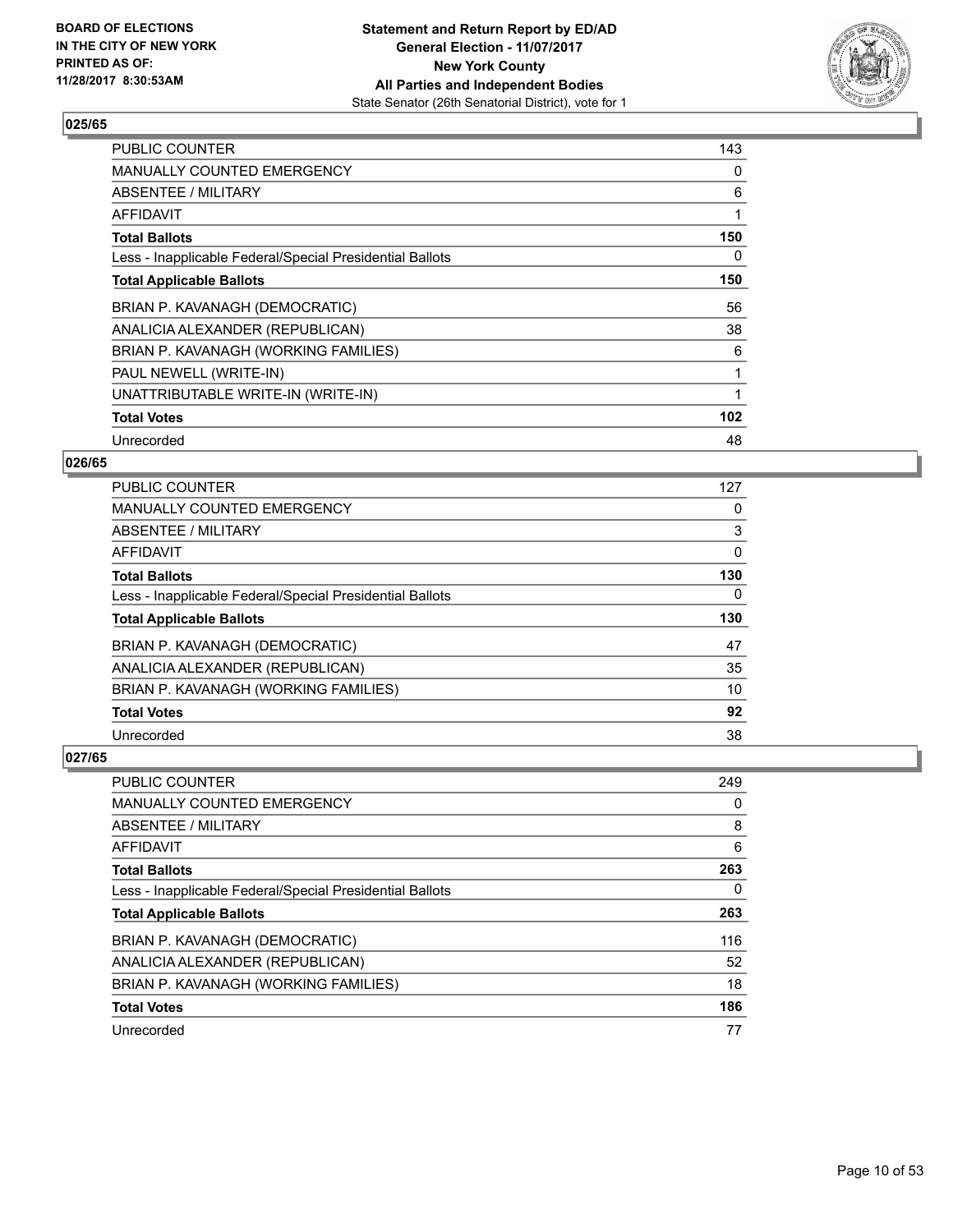

| <b>PUBLIC COUNTER</b>                                    | 109 |
|----------------------------------------------------------|-----|
| MANUALLY COUNTED EMERGENCY                               | 0   |
| ABSENTEE / MILITARY                                      | 0   |
| AFFIDAVIT                                                | 7   |
| <b>Total Ballots</b>                                     | 116 |
| Less - Inapplicable Federal/Special Presidential Ballots | 0   |
| <b>Total Applicable Ballots</b>                          | 116 |
| BRIAN P. KAVANAGH (DEMOCRATIC)                           | 73  |
| ANALICIA ALEXANDER (REPUBLICAN)                          | 6   |
| BRIAN P. KAVANAGH (WORKING FAMILIES)                     | 8   |
| <b>Total Votes</b>                                       | 87  |
| Unrecorded                                               | 29  |

#### **029/65**

| <b>PUBLIC COUNTER</b>                                    | 106 |
|----------------------------------------------------------|-----|
| <b>MANUALLY COUNTED EMERGENCY</b>                        | 0   |
| ABSENTEE / MILITARY                                      | 0   |
| AFFIDAVIT                                                | 0   |
| <b>Total Ballots</b>                                     | 106 |
| Less - Inapplicable Federal/Special Presidential Ballots | 0   |
| <b>Total Applicable Ballots</b>                          | 106 |
| BRIAN P. KAVANAGH (DEMOCRATIC)                           | 60  |
| ANALICIA ALEXANDER (REPUBLICAN)                          | 16  |
| BRIAN P. KAVANAGH (WORKING FAMILIES)                     | 8   |
| DANIEL SQUADRON (WRITE-IN)                               | 1   |
| <b>Total Votes</b>                                       | 85  |
| Unrecorded                                               | 21  |

| PUBLIC COUNTER                                           | 256 |
|----------------------------------------------------------|-----|
| <b>MANUALLY COUNTED EMERGENCY</b>                        | 0   |
| ABSENTEE / MILITARY                                      | 5   |
| AFFIDAVIT                                                | 2   |
| <b>Total Ballots</b>                                     | 263 |
| Less - Inapplicable Federal/Special Presidential Ballots | 0   |
| <b>Total Applicable Ballots</b>                          | 263 |
| BRIAN P. KAVANAGH (DEMOCRATIC)                           | 135 |
| ANALICIA ALEXANDER (REPUBLICAN)                          | 28  |
| BRIAN P. KAVANAGH (WORKING FAMILIES)                     | 13  |
|                                                          |     |
| <b>Total Votes</b>                                       | 176 |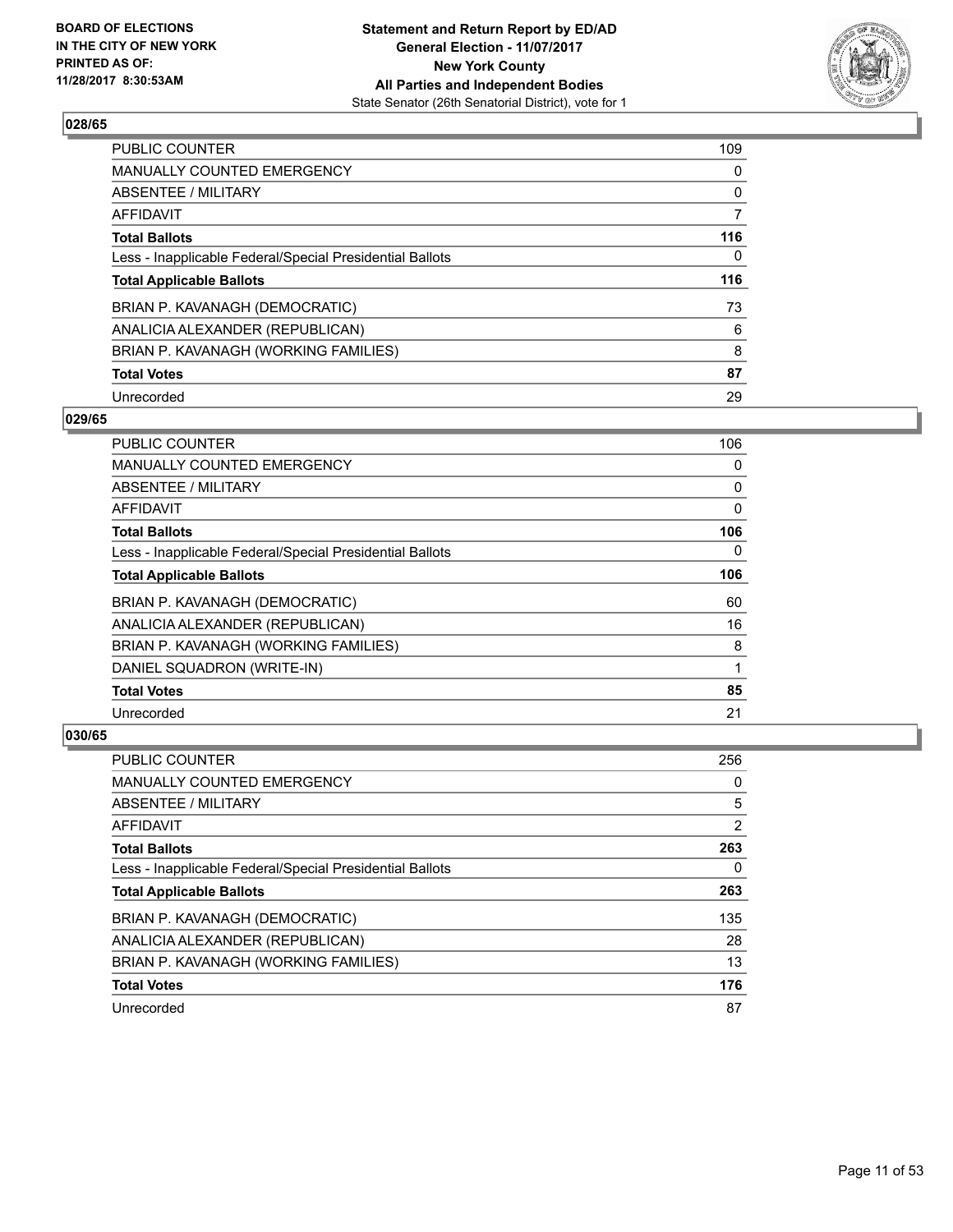

| <b>PUBLIC COUNTER</b>                                    | 329               |
|----------------------------------------------------------|-------------------|
| <b>MANUALLY COUNTED EMERGENCY</b>                        | 0                 |
| ABSENTEE / MILITARY                                      | $12 \overline{ }$ |
| <b>AFFIDAVIT</b>                                         |                   |
| <b>Total Ballots</b>                                     | 342               |
| Less - Inapplicable Federal/Special Presidential Ballots | 0                 |
| <b>Total Applicable Ballots</b>                          | 342               |
| BRIAN P. KAVANAGH (DEMOCRATIC)                           | 184               |
| ANALICIA ALEXANDER (REPUBLICAN)                          | 39                |
| BRIAN P. KAVANAGH (WORKING FAMILIES)                     | 5                 |
| PAUL NEWELL (WRITE-IN)                                   |                   |
| <b>Total Votes</b>                                       | 229               |
| Unrecorded                                               | 113               |

# **032/65**

| PUBLIC COUNTER                                           | 173 |
|----------------------------------------------------------|-----|
| MANUALLY COUNTED EMERGENCY                               | 0   |
| ABSENTEE / MILITARY                                      | 9   |
| AFFIDAVIT                                                | 4   |
| <b>Total Ballots</b>                                     | 186 |
| Less - Inapplicable Federal/Special Presidential Ballots | 0   |
| <b>Total Applicable Ballots</b>                          | 186 |
| BRIAN P. KAVANAGH (DEMOCRATIC)                           | 108 |
| ANALICIA ALEXANDER (REPUBLICAN)                          | 28  |
| BRIAN P. KAVANAGH (WORKING FAMILIES)                     | 17  |
| UNATTRIBUTABLE WRITE-IN (WRITE-IN)                       |     |
| <b>Total Votes</b>                                       | 154 |
| Unrecorded                                               | 32  |

| <b>PUBLIC COUNTER</b>                                    | 253 |
|----------------------------------------------------------|-----|
| <b>MANUALLY COUNTED EMERGENCY</b>                        | 0   |
| ABSENTEE / MILITARY                                      | 4   |
| AFFIDAVIT                                                | 2   |
| <b>Total Ballots</b>                                     | 259 |
| Less - Inapplicable Federal/Special Presidential Ballots | 0   |
| <b>Total Applicable Ballots</b>                          | 259 |
| BRIAN P. KAVANAGH (DEMOCRATIC)                           | 116 |
| ANALICIA ALEXANDER (REPUBLICAN)                          | 21  |
|                                                          |     |
| BRIAN P. KAVANAGH (WORKING FAMILIES)                     | 9   |
| <b>Total Votes</b>                                       | 146 |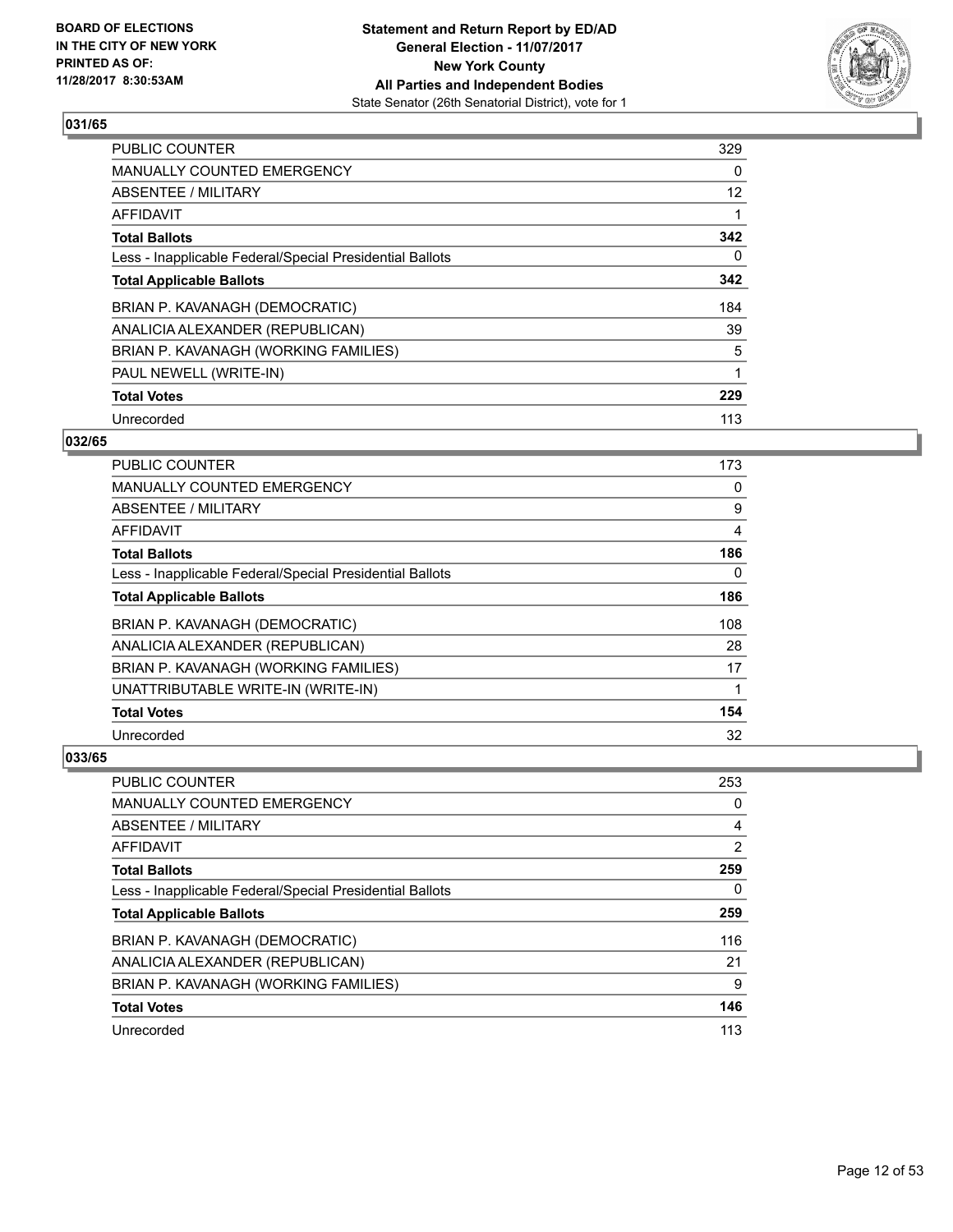

| <b>PUBLIC COUNTER</b>                                    | 179 |
|----------------------------------------------------------|-----|
| <b>MANUALLY COUNTED EMERGENCY</b>                        | 0   |
| ABSENTEE / MILITARY                                      | 3   |
| AFFIDAVIT                                                | 4   |
| <b>Total Ballots</b>                                     | 186 |
| Less - Inapplicable Federal/Special Presidential Ballots | 0   |
| <b>Total Applicable Ballots</b>                          | 186 |
| BRIAN P. KAVANAGH (DEMOCRATIC)                           | 89  |
| ANALICIA ALEXANDER (REPUBLICAN)                          | 23  |
| BRIAN P. KAVANAGH (WORKING FAMILIES)                     | 5   |
| GIGI LI (WRITE-IN)                                       | 1   |
| <b>Total Votes</b>                                       | 118 |
| Unrecorded                                               | 68  |

# **035/65**

| <b>PUBLIC COUNTER</b>                                    | 192 |
|----------------------------------------------------------|-----|
| <b>MANUALLY COUNTED EMERGENCY</b>                        | 0   |
| ABSENTEE / MILITARY                                      | 18  |
| <b>AFFIDAVIT</b>                                         |     |
| <b>Total Ballots</b>                                     | 211 |
| Less - Inapplicable Federal/Special Presidential Ballots | 0   |
| <b>Total Applicable Ballots</b>                          | 211 |
| BRIAN P. KAVANAGH (DEMOCRATIC)                           | 96  |
| ANALICIA ALEXANDER (REPUBLICAN)                          | 26  |
| BRIAN P. KAVANAGH (WORKING FAMILIES)                     | 5   |
| <b>Total Votes</b>                                       | 127 |
| Unrecorded                                               | 84  |

| PUBLIC COUNTER                                           | 183 |
|----------------------------------------------------------|-----|
| <b>MANUALLY COUNTED EMERGENCY</b>                        | 0   |
| ABSENTEE / MILITARY                                      |     |
| AFFIDAVIT                                                |     |
| <b>Total Ballots</b>                                     | 185 |
| Less - Inapplicable Federal/Special Presidential Ballots | 0   |
|                                                          |     |
| <b>Total Applicable Ballots</b>                          | 185 |
| BRIAN P. KAVANAGH (DEMOCRATIC)                           | 97  |
| ANALICIA ALEXANDER (REPUBLICAN)                          | 14  |
| BRIAN P. KAVANAGH (WORKING FAMILIES)                     | 13  |
| <b>Total Votes</b>                                       | 124 |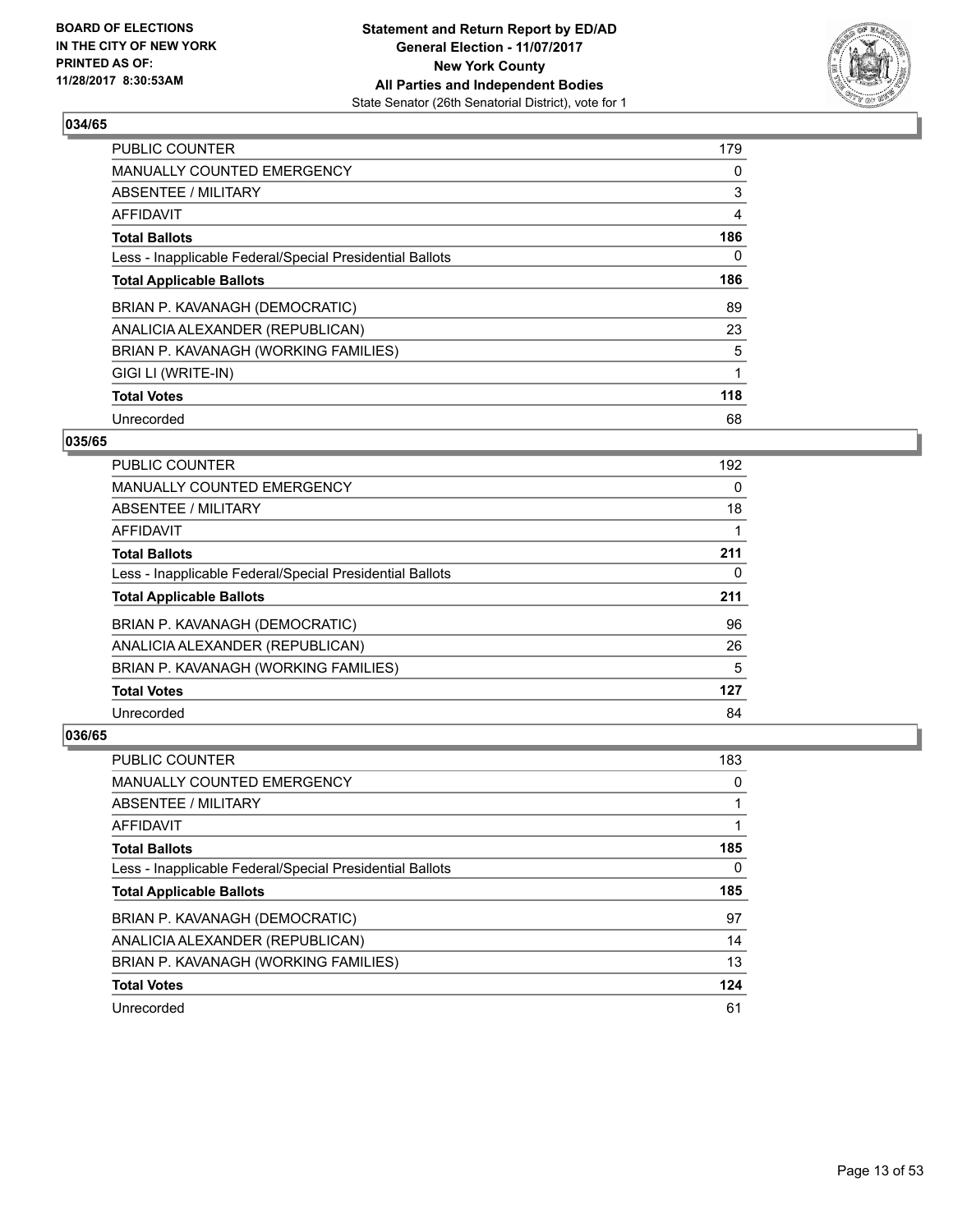

| <b>PUBLIC COUNTER</b>                                    | 212 |
|----------------------------------------------------------|-----|
| MANUALLY COUNTED EMERGENCY                               | 0   |
| ABSENTEE / MILITARY                                      | 6   |
| AFFIDAVIT                                                | 3   |
| <b>Total Ballots</b>                                     | 221 |
| Less - Inapplicable Federal/Special Presidential Ballots | 0   |
| <b>Total Applicable Ballots</b>                          | 221 |
| BRIAN P. KAVANAGH (DEMOCRATIC)                           | 102 |
| ANALICIA ALEXANDER (REPUBLICAN)                          | 25  |
| BRIAN P. KAVANAGH (WORKING FAMILIES)                     | 5   |
| <b>Total Votes</b>                                       | 132 |
| Unrecorded                                               | 89  |

#### **038/65**

| <b>PUBLIC COUNTER</b>                                    | 202 |
|----------------------------------------------------------|-----|
| <b>MANUALLY COUNTED EMERGENCY</b>                        | 0   |
| ABSENTEE / MILITARY                                      | 7   |
| <b>AFFIDAVIT</b>                                         | 2   |
| <b>Total Ballots</b>                                     | 211 |
| Less - Inapplicable Federal/Special Presidential Ballots | 0   |
| <b>Total Applicable Ballots</b>                          | 211 |
| BRIAN P. KAVANAGH (DEMOCRATIC)                           | 108 |
| ANALICIA ALEXANDER (REPUBLICAN)                          | 21  |
| BRIAN P. KAVANAGH (WORKING FAMILIES)                     | 11  |
| <b>Total Votes</b>                                       | 140 |
| Unrecorded                                               | 71  |

| PUBLIC COUNTER                                           | 267 |
|----------------------------------------------------------|-----|
| <b>MANUALLY COUNTED EMERGENCY</b>                        | 0   |
| ABSENTEE / MILITARY                                      | 4   |
| AFFIDAVIT                                                |     |
| <b>Total Ballots</b>                                     | 272 |
| Less - Inapplicable Federal/Special Presidential Ballots | 0   |
| <b>Total Applicable Ballots</b>                          | 272 |
| BRIAN P. KAVANAGH (DEMOCRATIC)                           | 164 |
| ANALICIA ALEXANDER (REPUBLICAN)                          | 43  |
| BRIAN P. KAVANAGH (WORKING FAMILIES)                     | 16  |
| <b>Total Votes</b>                                       | 223 |
| Unrecorded                                               | 49  |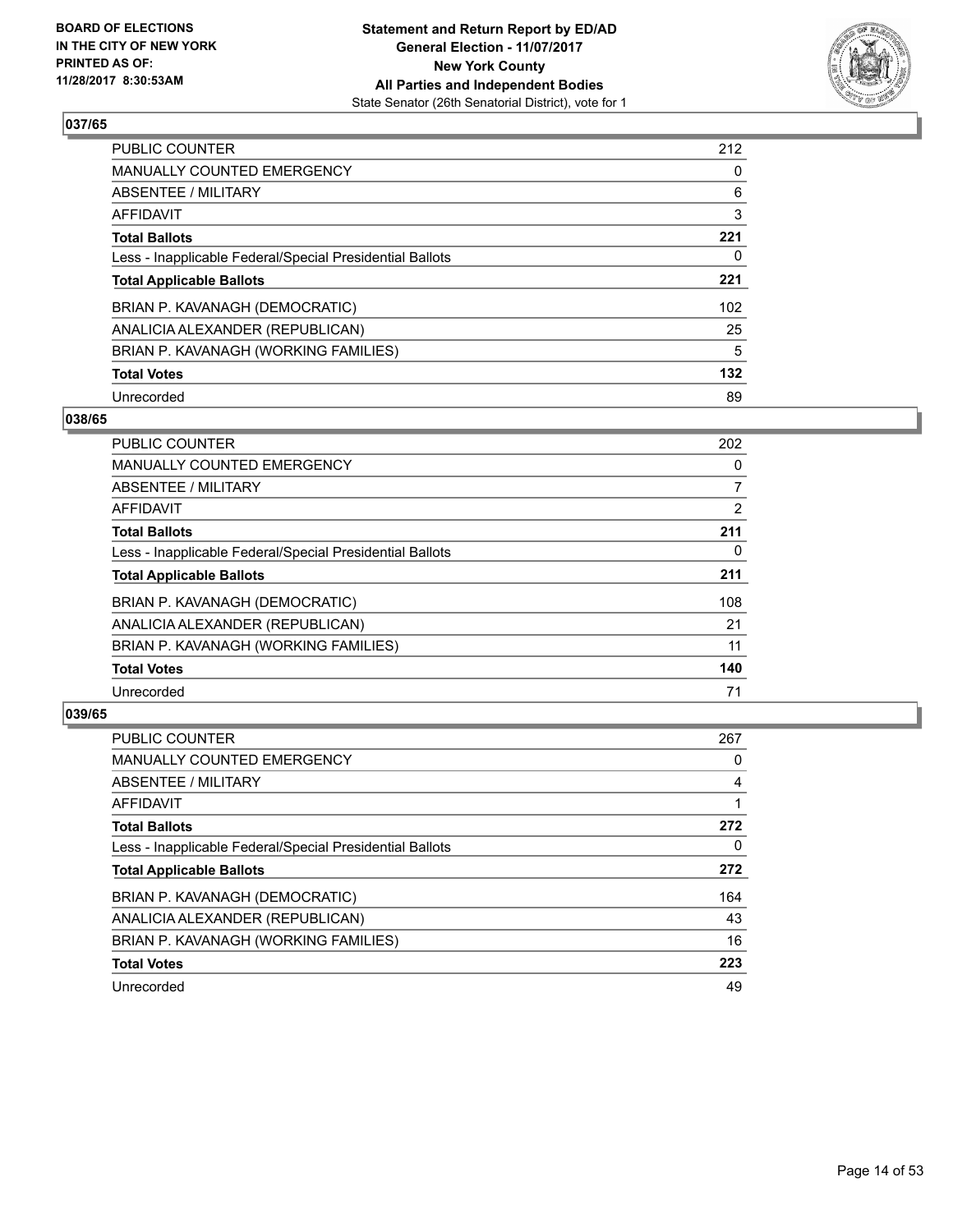

| <b>PUBLIC COUNTER</b>                                    | 184 |
|----------------------------------------------------------|-----|
| <b>MANUALLY COUNTED EMERGENCY</b>                        | 0   |
| ABSENTEE / MILITARY                                      | 3   |
| AFFIDAVIT                                                |     |
| <b>Total Ballots</b>                                     | 188 |
| Less - Inapplicable Federal/Special Presidential Ballots | 0   |
| <b>Total Applicable Ballots</b>                          | 188 |
| BRIAN P. KAVANAGH (DEMOCRATIC)                           | 122 |
| ANALICIA ALEXANDER (REPUBLICAN)                          | 16  |
| BRIAN P. KAVANAGH (WORKING FAMILIES)                     | 5   |
| <b>Total Votes</b>                                       | 143 |
| Unrecorded                                               | 45  |

#### **041/65**

| <b>PUBLIC COUNTER</b>                                    | 175 |
|----------------------------------------------------------|-----|
| <b>MANUALLY COUNTED EMERGENCY</b>                        | 0   |
| ABSENTEE / MILITARY                                      | 3   |
| <b>AFFIDAVIT</b>                                         | 3   |
| <b>Total Ballots</b>                                     | 181 |
| Less - Inapplicable Federal/Special Presidential Ballots | 0   |
| <b>Total Applicable Ballots</b>                          | 181 |
| BRIAN P. KAVANAGH (DEMOCRATIC)                           | 105 |
| ANALICIA ALEXANDER (REPUBLICAN)                          | 24  |
| BRIAN P. KAVANAGH (WORKING FAMILIES)                     | 17  |
| <b>Total Votes</b>                                       | 146 |
| Unrecorded                                               | 35  |

| <b>PUBLIC COUNTER</b>                                    | 173 |
|----------------------------------------------------------|-----|
| <b>MANUALLY COUNTED EMERGENCY</b>                        | 0   |
| ABSENTEE / MILITARY                                      | 9   |
| AFFIDAVIT                                                | 0   |
| <b>Total Ballots</b>                                     | 182 |
| Less - Inapplicable Federal/Special Presidential Ballots | 0   |
| <b>Total Applicable Ballots</b>                          | 182 |
| BRIAN P. KAVANAGH (DEMOCRATIC)                           | 107 |
| ANALICIA ALEXANDER (REPUBLICAN)                          | 28  |
| BRIAN P. KAVANAGH (WORKING FAMILIES)                     | 8   |
| <b>Total Votes</b>                                       | 143 |
| Unrecorded                                               | 39  |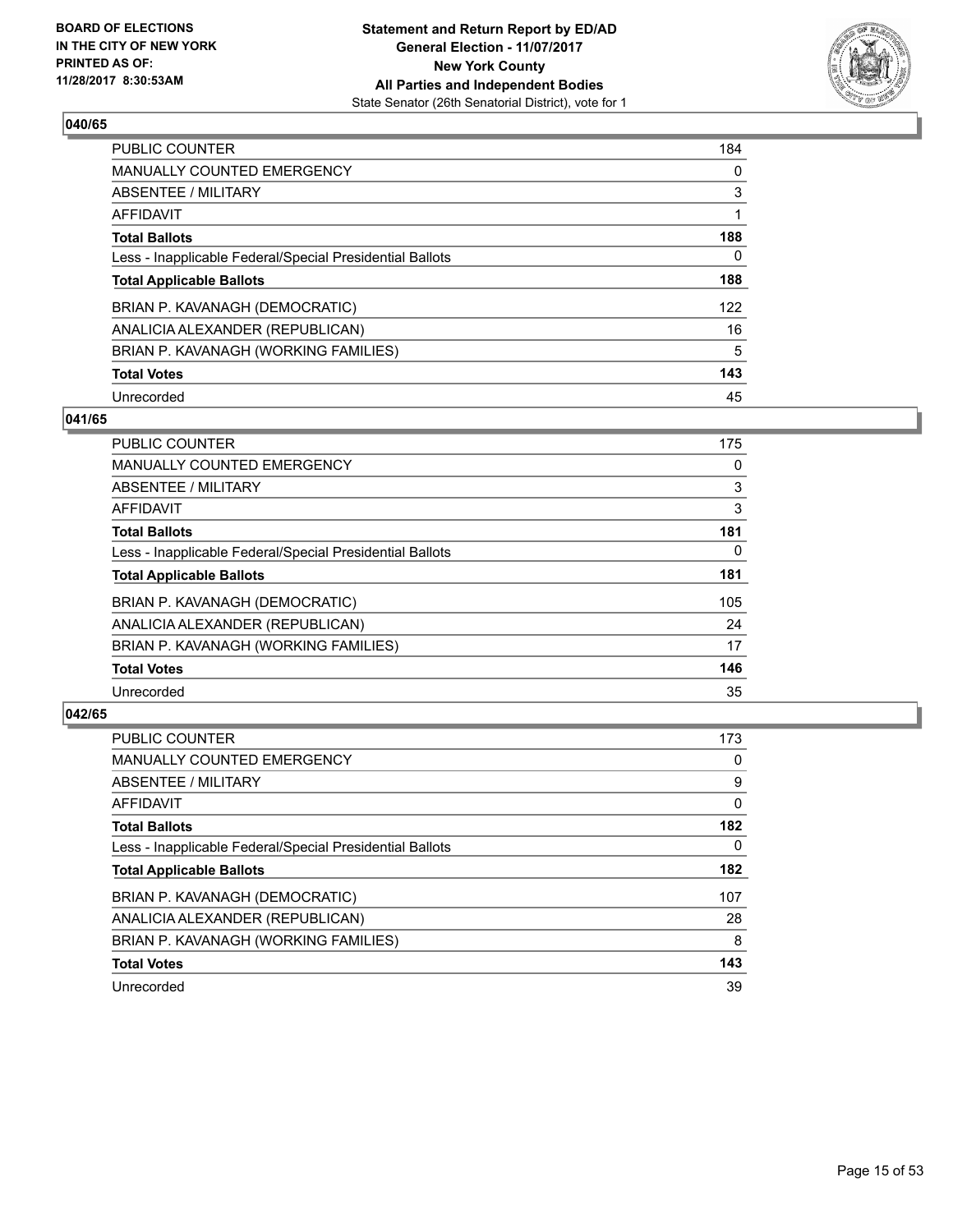

| <b>PUBLIC COUNTER</b>                                    | 189            |
|----------------------------------------------------------|----------------|
| <b>MANUALLY COUNTED EMERGENCY</b>                        | 0              |
| ABSENTEE / MILITARY                                      | $\overline{2}$ |
| <b>AFFIDAVIT</b>                                         |                |
| <b>Total Ballots</b>                                     | 192            |
| Less - Inapplicable Federal/Special Presidential Ballots | 0              |
| <b>Total Applicable Ballots</b>                          | 192            |
| BRIAN P. KAVANAGH (DEMOCRATIC)                           | 121            |
| ANALICIA ALEXANDER (REPUBLICAN)                          | 18             |
| BRIAN P. KAVANAGH (WORKING FAMILIES)                     | 5              |
| PAUL NEWELL (WRITE-IN)                                   |                |
| <b>Total Votes</b>                                       | 145            |
| Unrecorded                                               | 47             |

# **044/65**

| <b>PUBLIC COUNTER</b>                                    | 391 |
|----------------------------------------------------------|-----|
| <b>MANUALLY COUNTED EMERGENCY</b>                        | 0   |
| ABSENTEE / MILITARY                                      | 6   |
| AFFIDAVIT                                                | 1   |
| <b>Total Ballots</b>                                     | 398 |
| Less - Inapplicable Federal/Special Presidential Ballots | 0   |
| <b>Total Applicable Ballots</b>                          | 398 |
| BRIAN P. KAVANAGH (DEMOCRATIC)                           | 209 |
| ANALICIA ALEXANDER (REPUBLICAN)                          | 76  |
| BRIAN P. KAVANAGH (WORKING FAMILIES)                     | 42  |
| BENJAMIN LESCZYASKI (WRITE-IN)                           |     |
| <b>JAMES LESCZYNSKI (WRITE-IN)</b>                       |     |
| JENIFER RAJKUMAR (WRITE-IN)                              | 1   |
| PAUL NEWELL (WRITE-IN)                                   |     |
| <b>Total Votes</b>                                       | 331 |
| Unrecorded                                               | 67  |

| <b>PUBLIC COUNTER</b>                                    | 361 |
|----------------------------------------------------------|-----|
| MANUALLY COUNTED EMERGENCY                               | 0   |
| ABSENTEE / MILITARY                                      | 6   |
| AFFIDAVIT                                                | 2   |
| <b>Total Ballots</b>                                     | 369 |
| Less - Inapplicable Federal/Special Presidential Ballots | 0   |
| <b>Total Applicable Ballots</b>                          | 369 |
| BRIAN P. KAVANAGH (DEMOCRATIC)                           | 210 |
| ANALICIA ALEXANDER (REPUBLICAN)                          | 54  |
| BRIAN P. KAVANAGH (WORKING FAMILIES)                     | 28  |
| LENNY DAUTER (WRITE-IN)                                  | 1   |
| PAUL NEWELL (WRITE-IN)                                   | 5   |
| <b>Total Votes</b>                                       | 298 |
| Unrecorded                                               | 71  |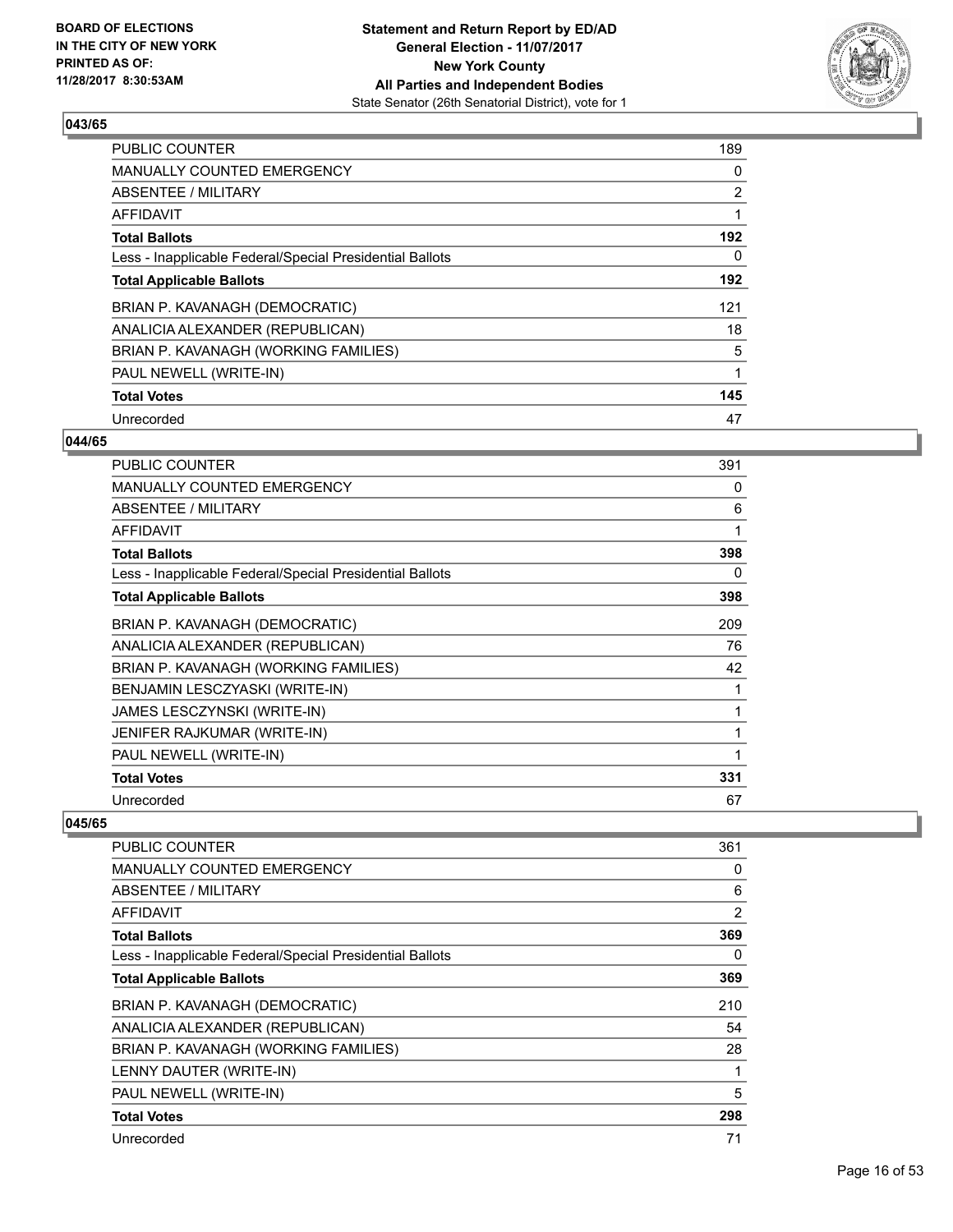

| <b>PUBLIC COUNTER</b>                                    | 333 |
|----------------------------------------------------------|-----|
| <b>MANUALLY COUNTED EMERGENCY</b>                        | 0   |
| <b>ABSENTEE / MILITARY</b>                               | 2   |
| AFFIDAVIT                                                | 2   |
| <b>Total Ballots</b>                                     | 337 |
| Less - Inapplicable Federal/Special Presidential Ballots | 0   |
| <b>Total Applicable Ballots</b>                          | 337 |
| BRIAN P. KAVANAGH (DEMOCRATIC)                           | 189 |
| ANALICIA ALEXANDER (REPUBLICAN)                          | 66  |
| BRIAN P. KAVANAGH (WORKING FAMILIES)                     | 28  |
| DONALD HAY (WRITE-IN)                                    |     |
| <b>JIMMY MCMILLAN (WRITE-IN)</b>                         | 1   |
| <b>Total Votes</b>                                       | 285 |
| Unrecorded                                               | 52  |

# **047/65**

| <b>PUBLIC COUNTER</b>                                    | 271 |
|----------------------------------------------------------|-----|
| <b>MANUALLY COUNTED EMERGENCY</b>                        | 0   |
| ABSENTEE / MILITARY                                      | 6   |
| AFFIDAVIT                                                | 0   |
| <b>Total Ballots</b>                                     | 277 |
| Less - Inapplicable Federal/Special Presidential Ballots | 0   |
| <b>Total Applicable Ballots</b>                          | 277 |
| BRIAN P. KAVANAGH (DEMOCRATIC)                           | 172 |
| ANALICIA ALEXANDER (REPUBLICAN)                          | 41  |
| BRIAN P. KAVANAGH (WORKING FAMILIES)                     | 23  |
| <b>Total Votes</b>                                       | 236 |
| Unrecorded                                               | 41  |

| <b>PUBLIC COUNTER</b>                                    | 342 |
|----------------------------------------------------------|-----|
| <b>MANUALLY COUNTED EMERGENCY</b>                        | 0   |
| ABSENTEE / MILITARY                                      | 5   |
| AFFIDAVIT                                                | 1   |
| <b>Total Ballots</b>                                     | 348 |
| Less - Inapplicable Federal/Special Presidential Ballots | 0   |
| <b>Total Applicable Ballots</b>                          | 348 |
| BRIAN P. KAVANAGH (DEMOCRATIC)                           | 203 |
| ANALICIA ALEXANDER (REPUBLICAN)                          | 51  |
| BRIAN P. KAVANAGH (WORKING FAMILIES)                     | 49  |
| MARSH MEDOUS (WRITE-IN)                                  | 1   |
| PAUL NEWELL (WRITE-IN)                                   | 1   |
| TISA LAPADULA (WRITE-IN)                                 | 1   |
| <b>Total Votes</b>                                       | 306 |
| Unrecorded                                               | 42  |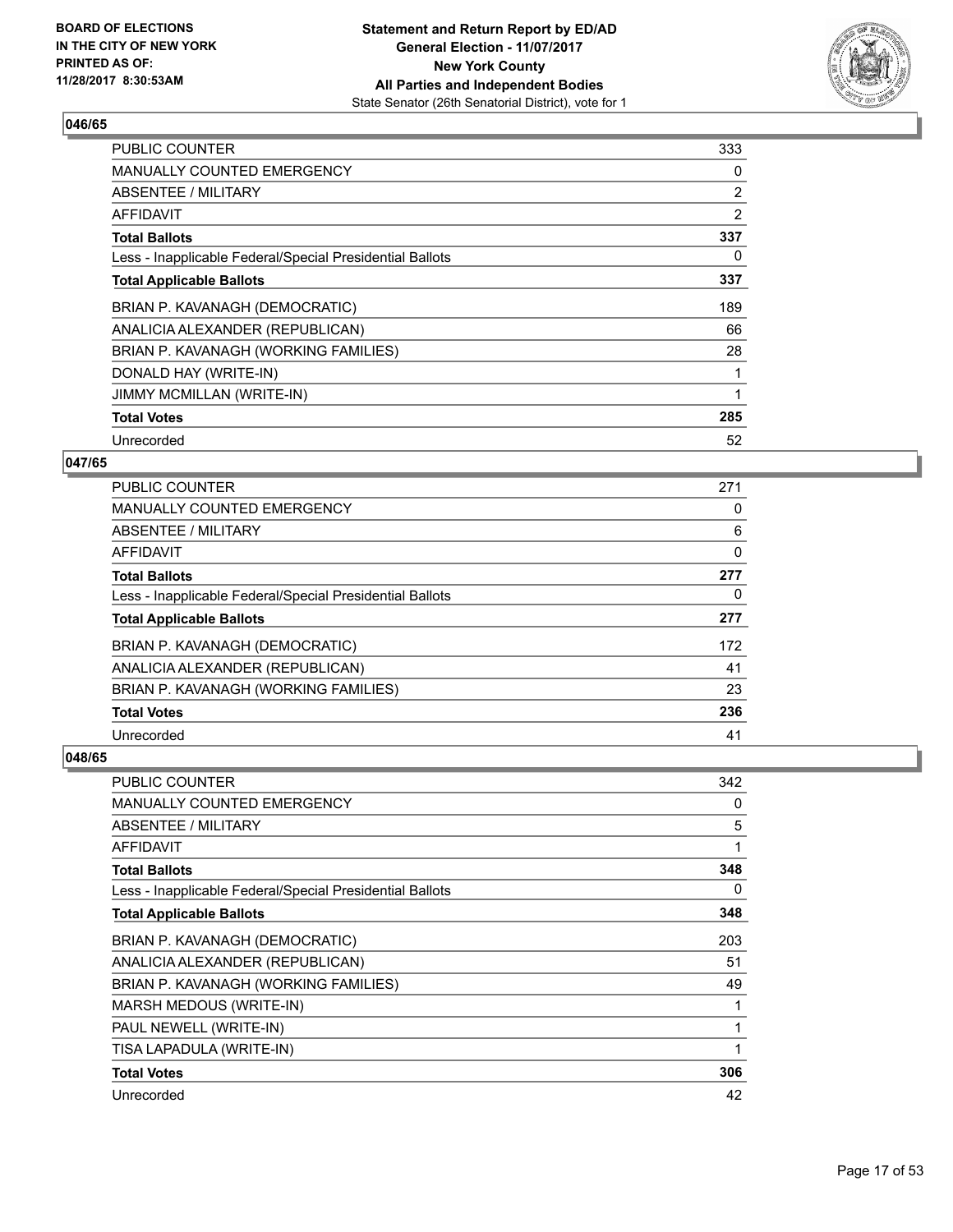

| <b>PUBLIC COUNTER</b>                                    | 302 |
|----------------------------------------------------------|-----|
| <b>MANUALLY COUNTED EMERGENCY</b>                        | 0   |
| ABSENTEE / MILITARY                                      |     |
| <b>AFFIDAVIT</b>                                         | 7   |
| <b>Total Ballots</b>                                     | 310 |
| Less - Inapplicable Federal/Special Presidential Ballots | 0   |
| <b>Total Applicable Ballots</b>                          | 310 |
| BRIAN P. KAVANAGH (DEMOCRATIC)                           | 180 |
| ANALICIA ALEXANDER (REPUBLICAN)                          | 55  |
| BRIAN P. KAVANAGH (WORKING FAMILIES)                     | 11  |
| FRANK SEDDIO (WRITE-IN)                                  | 2   |
| <b>Total Votes</b>                                       | 248 |
| Unrecorded                                               | 62  |

# **050/65**

| <b>PUBLIC COUNTER</b>                                    | 256            |
|----------------------------------------------------------|----------------|
| <b>MANUALLY COUNTED EMERGENCY</b>                        | 0              |
| ABSENTEE / MILITARY                                      | $\overline{7}$ |
| AFFIDAVIT                                                | 3              |
| <b>Total Ballots</b>                                     | 266            |
| Less - Inapplicable Federal/Special Presidential Ballots | 0              |
| <b>Total Applicable Ballots</b>                          | 266            |
| BRIAN P. KAVANAGH (DEMOCRATIC)                           | 179            |
| ANALICIA ALEXANDER (REPUBLICAN)                          | 24             |
| BRIAN P. KAVANAGH (WORKING FAMILIES)                     | 13             |
| UNATTRIBUTABLE WRITE-IN (WRITE-IN)                       |                |
| <b>Total Votes</b>                                       | 217            |
| Unrecorded                                               | 49             |

| PUBLIC COUNTER                                           | 294 |
|----------------------------------------------------------|-----|
| <b>MANUALLY COUNTED EMERGENCY</b>                        | 0   |
| ABSENTEE / MILITARY                                      | 17  |
| AFFIDAVIT                                                |     |
| <b>Total Ballots</b>                                     | 312 |
| Less - Inapplicable Federal/Special Presidential Ballots | 0   |
| <b>Total Applicable Ballots</b>                          | 312 |
| BRIAN P. KAVANAGH (DEMOCRATIC)                           | 192 |
| ANALICIA ALEXANDER (REPUBLICAN)                          | 35  |
| BRIAN P. KAVANAGH (WORKING FAMILIES)                     | 28  |
| PAUL NEWELL (WRITE-IN)                                   | 1   |
| <b>Total Votes</b>                                       | 256 |
| Unrecorded                                               | 56  |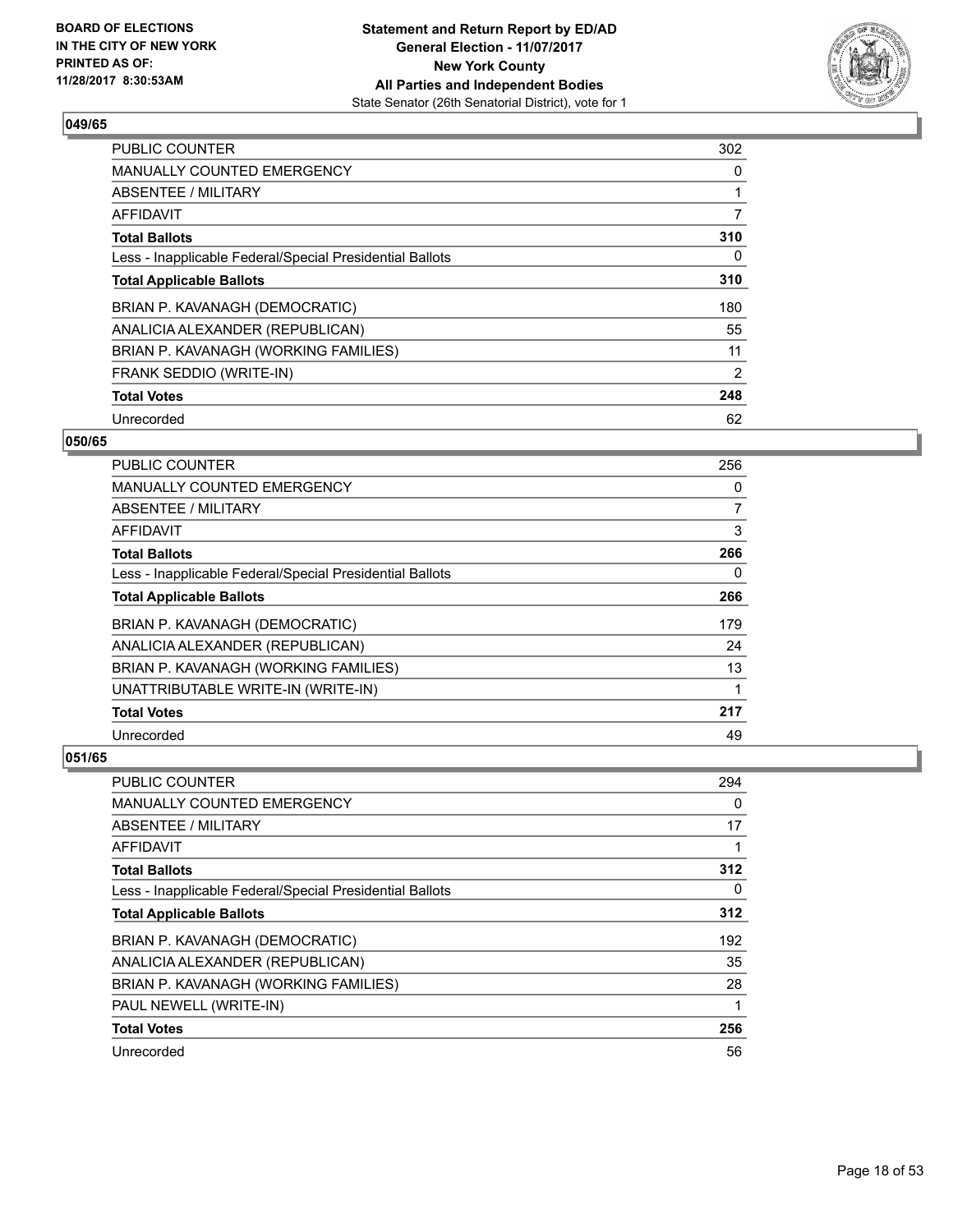

| <b>PUBLIC COUNTER</b>                                    | 301 |
|----------------------------------------------------------|-----|
| <b>MANUALLY COUNTED EMERGENCY</b>                        | 0   |
| ABSENTEE / MILITARY                                      | 8   |
| <b>AFFIDAVIT</b>                                         | 3   |
| <b>Total Ballots</b>                                     | 312 |
| Less - Inapplicable Federal/Special Presidential Ballots | 0   |
| <b>Total Applicable Ballots</b>                          | 312 |
| BRIAN P. KAVANAGH (DEMOCRATIC)                           | 172 |
| ANALICIA ALEXANDER (REPUBLICAN)                          | 39  |
| BRIAN P. KAVANAGH (WORKING FAMILIES)                     | 30  |
| ALICE CANCEL (WRITE-IN)                                  |     |
| DANIEL SQUADRON (WRITE-IN)                               | 1   |
| PAUL NEWELL (WRITE-IN)                                   | 3   |
| SUSAN AVERY (WRITE-IN)                                   | 1   |
| <b>Total Votes</b>                                       | 247 |
| Unrecorded                                               | 65  |

# **053/65**

| PUBLIC COUNTER                                           | 332 |
|----------------------------------------------------------|-----|
| <b>MANUALLY COUNTED EMERGENCY</b>                        | 0   |
| ABSENTEE / MILITARY                                      | 5   |
| AFFIDAVIT                                                | 1   |
| <b>Total Ballots</b>                                     | 338 |
| Less - Inapplicable Federal/Special Presidential Ballots | 0   |
| <b>Total Applicable Ballots</b>                          | 338 |
| BRIAN P. KAVANAGH (DEMOCRATIC)                           | 215 |
| ANALICIA ALEXANDER (REPUBLICAN)                          | 38  |
| BRIAN P. KAVANAGH (WORKING FAMILIES)                     | 32  |
| PAUL NEWELL (WRITE-IN)                                   |     |
| <b>Total Votes</b>                                       | 286 |
| Unrecorded                                               | 52  |

| <b>PUBLIC COUNTER</b>                                    | 293 |
|----------------------------------------------------------|-----|
| <b>MANUALLY COUNTED EMERGENCY</b>                        | 0   |
| ABSENTEE / MILITARY                                      | 3   |
| AFFIDAVIT                                                | 3   |
| <b>Total Ballots</b>                                     | 299 |
| Less - Inapplicable Federal/Special Presidential Ballots | 0   |
| <b>Total Applicable Ballots</b>                          | 299 |
| BRIAN P. KAVANAGH (DEMOCRATIC)                           | 179 |
| ANALICIA ALEXANDER (REPUBLICAN)                          | 43  |
| BRIAN P. KAVANAGH (WORKING FAMILIES)                     | 16  |
| ALAN GERSON (WRITE-IN)                                   | 2   |
| <b>Total Votes</b>                                       | 240 |
| Unrecorded                                               | 59  |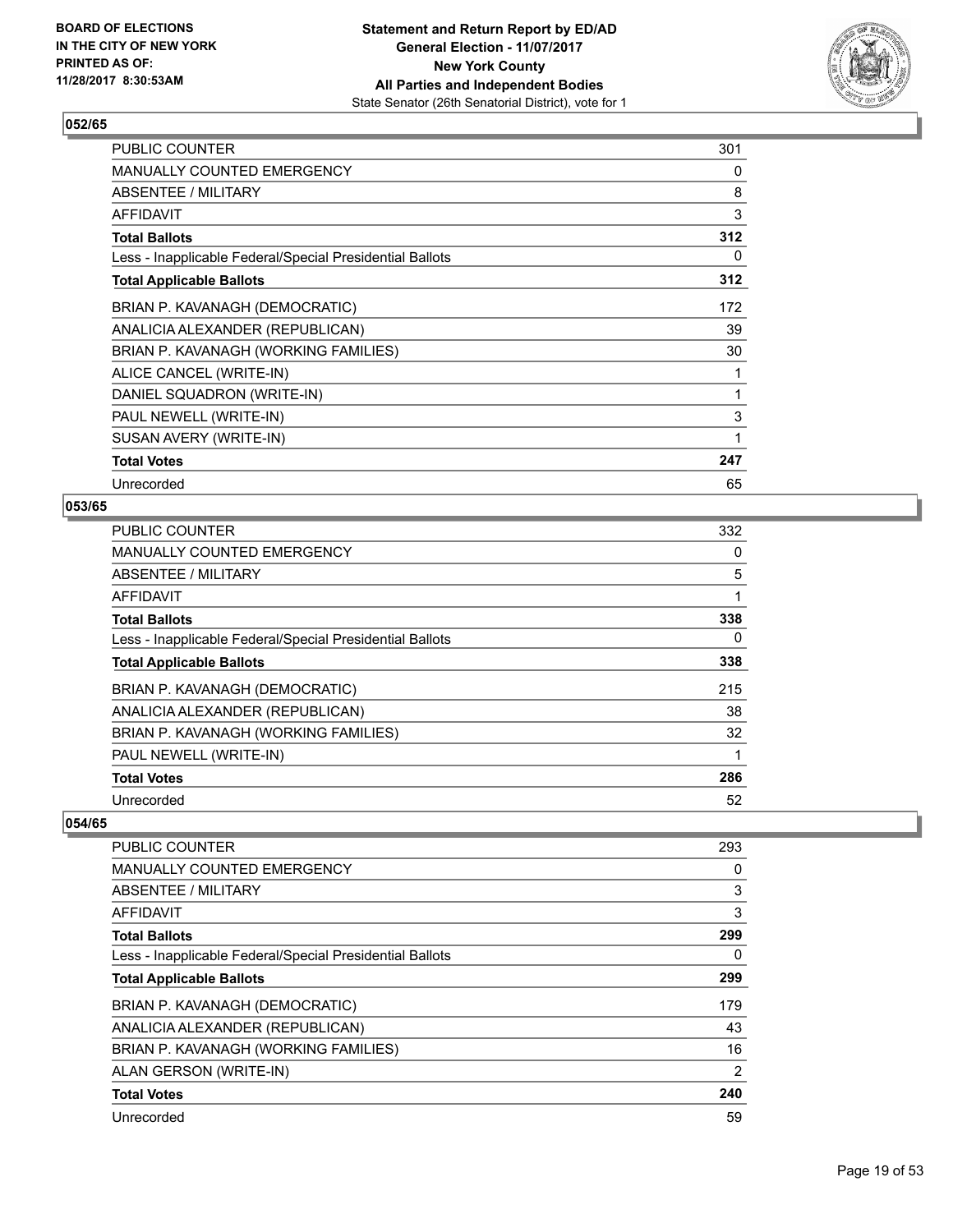

| <b>PUBLIC COUNTER</b>                                    | 299 |
|----------------------------------------------------------|-----|
| <b>MANUALLY COUNTED EMERGENCY</b>                        | 0   |
| ABSENTEE / MILITARY                                      | 3   |
| <b>AFFIDAVIT</b>                                         |     |
| <b>Total Ballots</b>                                     | 303 |
| Less - Inapplicable Federal/Special Presidential Ballots | 0   |
| <b>Total Applicable Ballots</b>                          | 303 |
| BRIAN P. KAVANAGH (DEMOCRATIC)                           | 180 |
| ANALICIA ALEXANDER (REPUBLICAN)                          | 44  |
| BRIAN P. KAVANAGH (WORKING FAMILIES)                     | 20  |
| PAUL NEWELL (WRITE-IN)                                   |     |
| <b>Total Votes</b>                                       | 245 |
| Unrecorded                                               | 58  |

# **056/65**

| <b>PUBLIC COUNTER</b>                                    | 197 |
|----------------------------------------------------------|-----|
| <b>MANUALLY COUNTED EMERGENCY</b>                        | 0   |
| ABSENTEE / MILITARY                                      | 2   |
| AFFIDAVIT                                                | 0   |
| <b>Total Ballots</b>                                     | 199 |
| Less - Inapplicable Federal/Special Presidential Ballots | 0   |
| <b>Total Applicable Ballots</b>                          | 199 |
| BRIAN P. KAVANAGH (DEMOCRATIC)                           | 116 |
| ANALICIA ALEXANDER (REPUBLICAN)                          | 16  |
| BRIAN P. KAVANAGH (WORKING FAMILIES)                     | 10  |
| <b>Total Votes</b>                                       | 142 |
| Unrecorded                                               | 57  |

| <b>PUBLIC COUNTER</b>                                    | 152 |
|----------------------------------------------------------|-----|
| MANUALLY COUNTED EMERGENCY                               | 0   |
| ABSENTEE / MILITARY                                      | 4   |
| AFFIDAVIT                                                |     |
| <b>Total Ballots</b>                                     | 157 |
| Less - Inapplicable Federal/Special Presidential Ballots | 0   |
|                                                          |     |
| <b>Total Applicable Ballots</b>                          | 157 |
| BRIAN P. KAVANAGH (DEMOCRATIC)                           | 76  |
| ANALICIA ALEXANDER (REPUBLICAN)                          | 20  |
| BRIAN P. KAVANAGH (WORKING FAMILIES)                     | 4   |
| <b>Total Votes</b>                                       | 100 |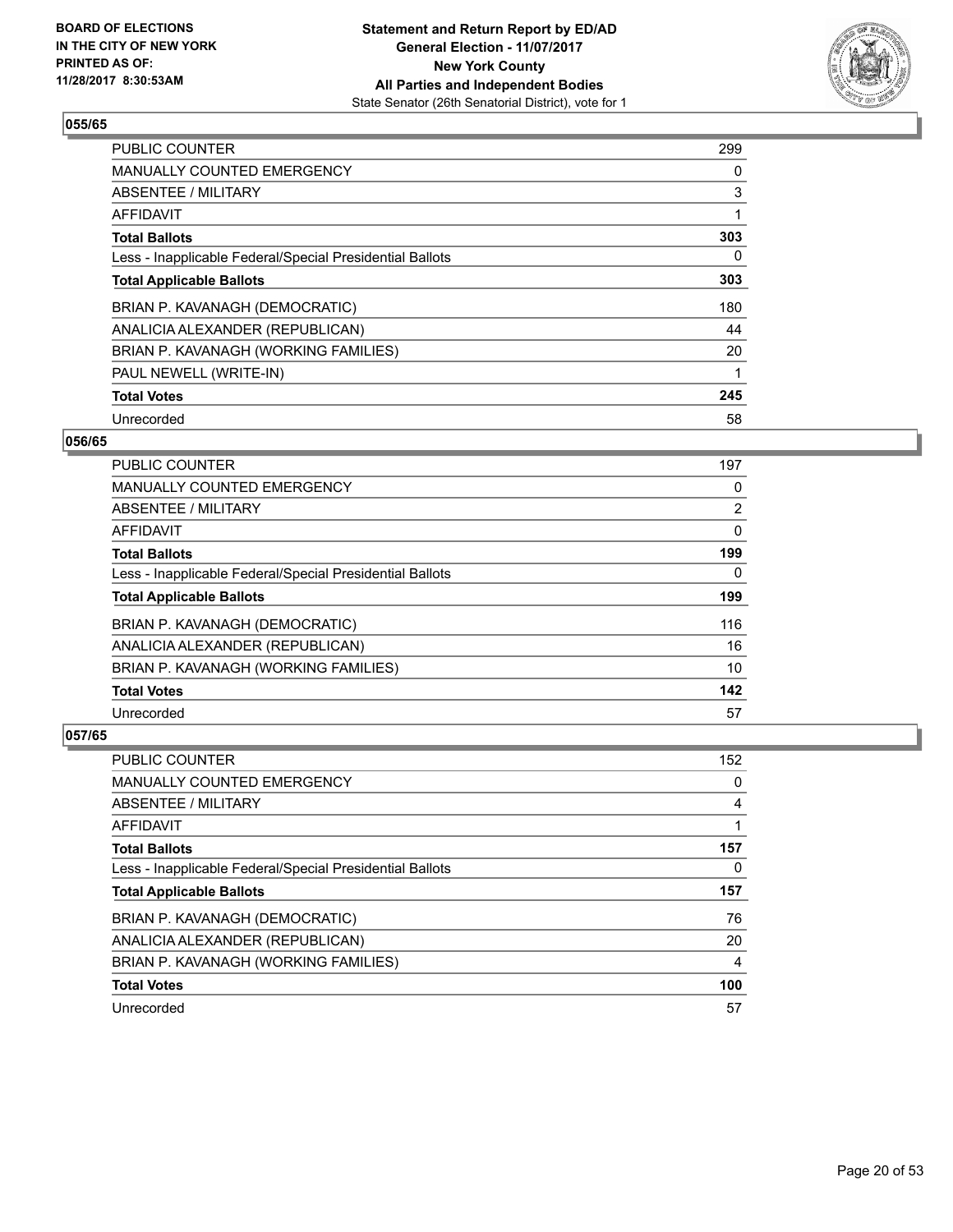

| <b>PUBLIC COUNTER</b>                                    | 162 |
|----------------------------------------------------------|-----|
| <b>MANUALLY COUNTED EMERGENCY</b>                        | 0   |
| <b>ABSENTEE / MILITARY</b>                               | 4   |
| AFFIDAVIT                                                | 4   |
| <b>Total Ballots</b>                                     | 170 |
| Less - Inapplicable Federal/Special Presidential Ballots | 0   |
| <b>Total Applicable Ballots</b>                          | 170 |
| BRIAN P. KAVANAGH (DEMOCRATIC)                           | 112 |
| ANALICIA ALEXANDER (REPUBLICAN)                          | 15  |
| BRIAN P. KAVANAGH (WORKING FAMILIES)                     | 9   |
| GABRIELLA SOLIS (WRITE-IN)                               | 1   |
| PAUL NEWELL (WRITE-IN)                                   | 3   |
| <b>Total Votes</b>                                       | 140 |
| Unrecorded                                               | 30  |

# **059/65**

| PUBLIC COUNTER                                           | 204 |
|----------------------------------------------------------|-----|
| <b>MANUALLY COUNTED EMERGENCY</b>                        | 0   |
| ABSENTEE / MILITARY                                      | 6   |
| AFFIDAVIT                                                | 0   |
| <b>Total Ballots</b>                                     | 210 |
| Less - Inapplicable Federal/Special Presidential Ballots | 0   |
| <b>Total Applicable Ballots</b>                          | 210 |
| BRIAN P. KAVANAGH (DEMOCRATIC)                           | 140 |
| ANALICIA ALEXANDER (REPUBLICAN)                          | 16  |
| BRIAN P. KAVANAGH (WORKING FAMILIES)                     | 16  |
| PAUL NEWEL (WRITE-IN)                                    | 1   |
| <b>Total Votes</b>                                       | 173 |
| Unrecorded                                               | 37  |

| PUBLIC COUNTER                                           | 185 |
|----------------------------------------------------------|-----|
| <b>MANUALLY COUNTED EMERGENCY</b>                        | 0   |
| ABSENTEE / MILITARY                                      |     |
| AFFIDAVIT                                                | 4   |
| <b>Total Ballots</b>                                     | 190 |
| Less - Inapplicable Federal/Special Presidential Ballots | 0   |
| <b>Total Applicable Ballots</b>                          | 190 |
| BRIAN P. KAVANAGH (DEMOCRATIC)                           | 110 |
| ANALICIA ALEXANDER (REPUBLICAN)                          | 9   |
| BRIAN P. KAVANAGH (WORKING FAMILIES)                     | 20  |
| <b>Total Votes</b>                                       | 139 |
| Unrecorded                                               | 51  |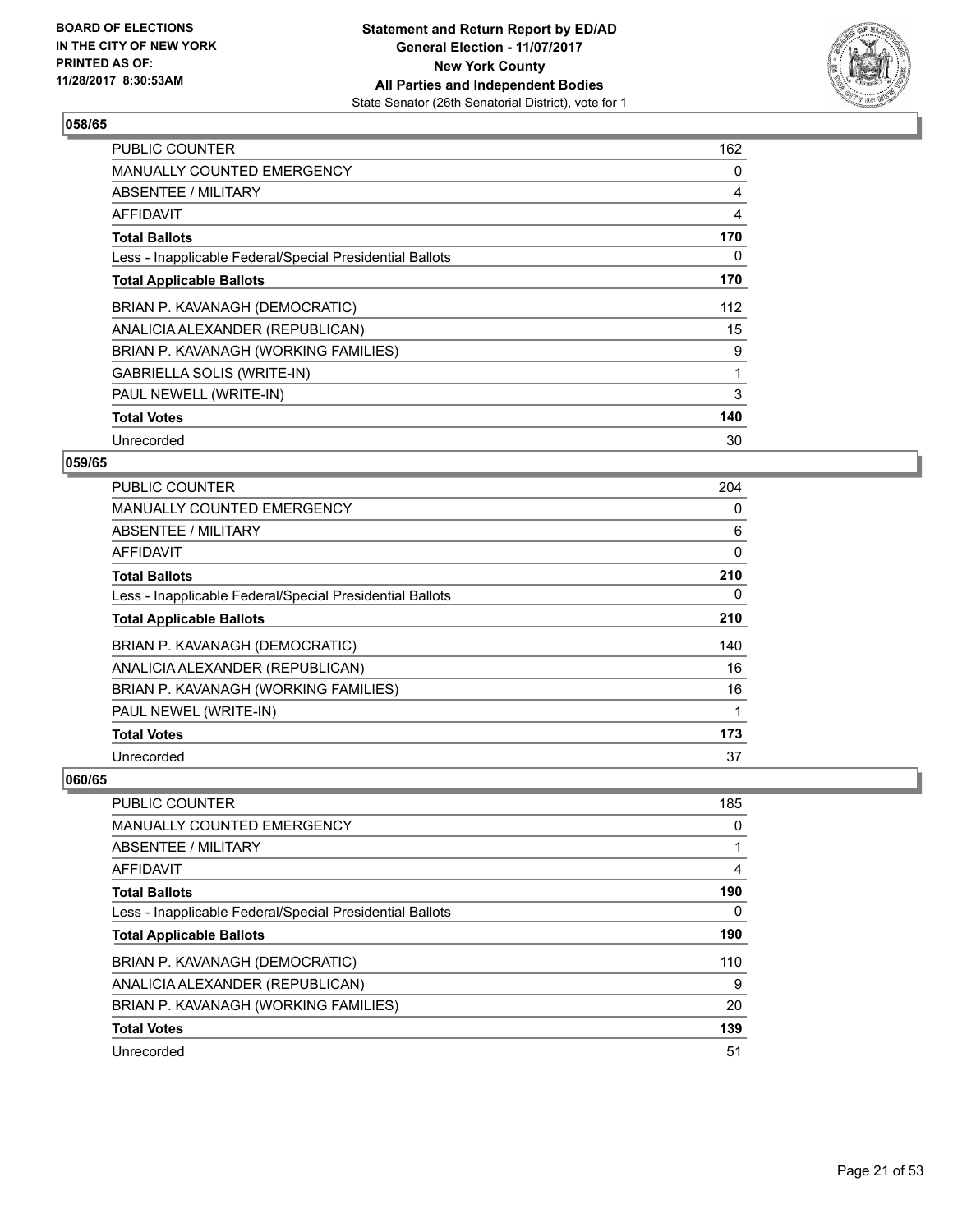

| <b>PUBLIC COUNTER</b>                                    | 178               |
|----------------------------------------------------------|-------------------|
| MANUALLY COUNTED EMERGENCY                               | 0                 |
| ABSENTEE / MILITARY                                      | 6                 |
| AFFIDAVIT                                                | 0                 |
| <b>Total Ballots</b>                                     | 184               |
| Less - Inapplicable Federal/Special Presidential Ballots | 0                 |
| <b>Total Applicable Ballots</b>                          | 184               |
| BRIAN P. KAVANAGH (DEMOCRATIC)                           | 113               |
| ANALICIA ALEXANDER (REPUBLICAN)                          | $12 \overline{ }$ |
| BRIAN P. KAVANAGH (WORKING FAMILIES)                     | 13                |
| <b>Total Votes</b>                                       | 138               |
| Unrecorded                                               | 46                |

#### **062/65**

| <b>PUBLIC COUNTER</b>                                    | 171 |
|----------------------------------------------------------|-----|
| <b>MANUALLY COUNTED EMERGENCY</b>                        | 0   |
| ABSENTEE / MILITARY                                      | 3   |
| <b>AFFIDAVIT</b>                                         | 1   |
| <b>Total Ballots</b>                                     | 175 |
| Less - Inapplicable Federal/Special Presidential Ballots | 0   |
| <b>Total Applicable Ballots</b>                          | 175 |
| BRIAN P. KAVANAGH (DEMOCRATIC)                           | 101 |
| ANALICIA ALEXANDER (REPUBLICAN)                          | 14  |
| BRIAN P. KAVANAGH (WORKING FAMILIES)                     | 11  |
| MAX APPLEBAUM (WRITE-IN)                                 | 1   |
| <b>Total Votes</b>                                       | 127 |
| Unrecorded                                               | 48  |

| PUBLIC COUNTER                                           | 191 |
|----------------------------------------------------------|-----|
| <b>MANUALLY COUNTED EMERGENCY</b>                        | 0   |
| ABSENTEE / MILITARY                                      | 6   |
| AFFIDAVIT                                                | 3   |
| <b>Total Ballots</b>                                     | 200 |
| Less - Inapplicable Federal/Special Presidential Ballots | 0   |
| <b>Total Applicable Ballots</b>                          | 200 |
| BRIAN P. KAVANAGH (DEMOCRATIC)                           | 117 |
| ANALICIA ALEXANDER (REPUBLICAN)                          | 28  |
| BRIAN P. KAVANAGH (WORKING FAMILIES)                     | 9   |
| <b>Total Votes</b>                                       | 154 |
| Unrecorded                                               | 46  |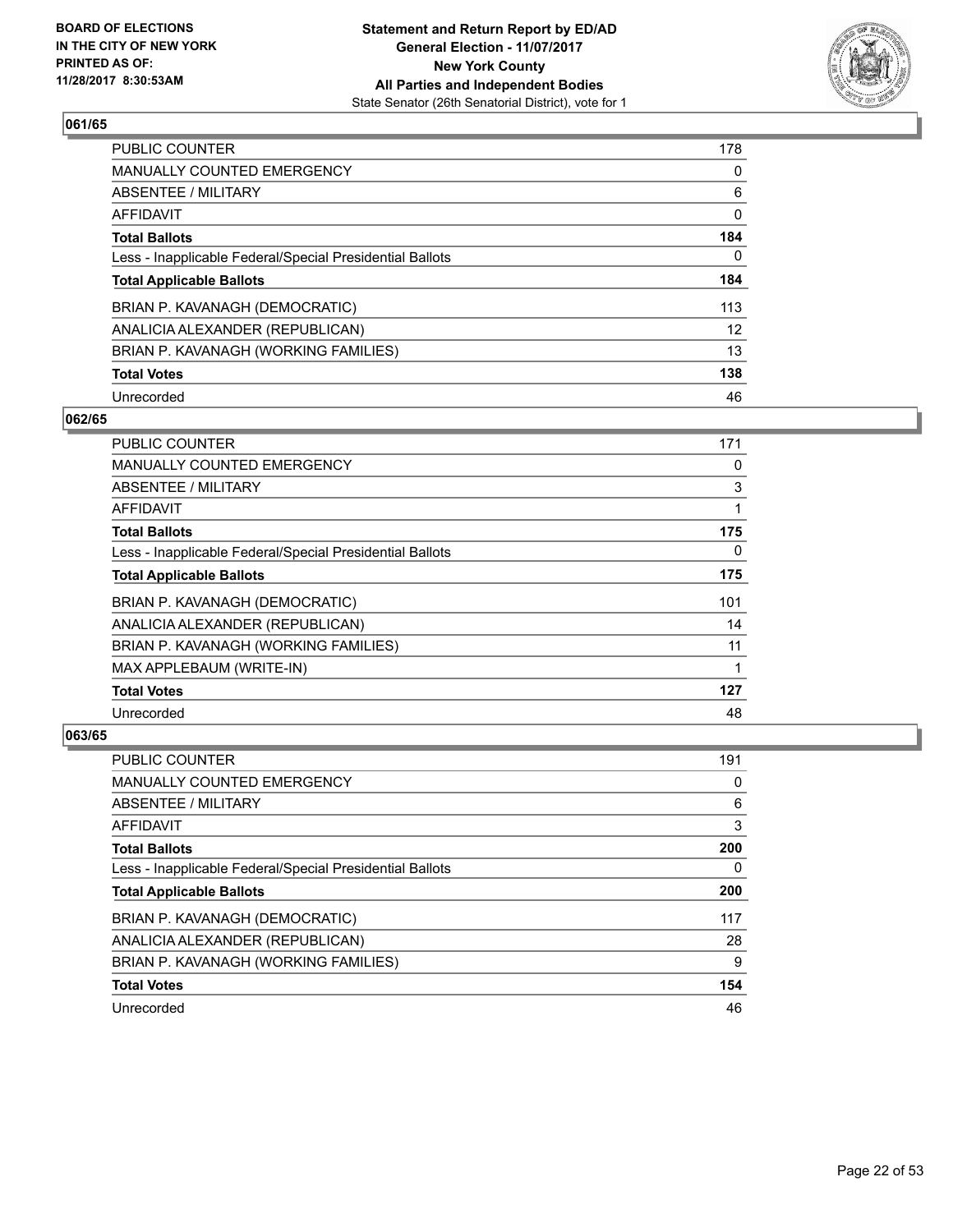

| <b>PUBLIC COUNTER</b>                                    | 196 |
|----------------------------------------------------------|-----|
| MANUALLY COUNTED EMERGENCY                               | 0   |
| ABSENTEE / MILITARY                                      | 4   |
| AFFIDAVIT                                                | 3   |
| <b>Total Ballots</b>                                     | 203 |
| Less - Inapplicable Federal/Special Presidential Ballots | 0   |
| <b>Total Applicable Ballots</b>                          | 203 |
| BRIAN P. KAVANAGH (DEMOCRATIC)                           | 108 |
| ANALICIA ALEXANDER (REPUBLICAN)                          | 27  |
| BRIAN P. KAVANAGH (WORKING FAMILIES)                     | 10  |
| <b>Total Votes</b>                                       | 145 |
| Unrecorded                                               | 58  |

#### **065/65**

| <b>PUBLIC COUNTER</b>                                    | 98 |
|----------------------------------------------------------|----|
| <b>MANUALLY COUNTED EMERGENCY</b>                        | 0  |
| ABSENTEE / MILITARY                                      | 0  |
| AFFIDAVIT                                                |    |
| <b>Total Ballots</b>                                     | 99 |
| Less - Inapplicable Federal/Special Presidential Ballots | 0  |
| <b>Total Applicable Ballots</b>                          | 99 |
| BRIAN P. KAVANAGH (DEMOCRATIC)                           | 53 |
| ANALICIA ALEXANDER (REPUBLICAN)                          | 15 |
| BRIAN P. KAVANAGH (WORKING FAMILIES)                     | 9  |
| UNATTRIBUTABLE WRITE-IN (WRITE-IN)                       |    |
| <b>Total Votes</b>                                       | 78 |
| Unrecorded                                               | 21 |

| PUBLIC COUNTER                                           | 112 |
|----------------------------------------------------------|-----|
| <b>MANUALLY COUNTED EMERGENCY</b>                        | 0   |
| ABSENTEE / MILITARY                                      | 6   |
| AFFIDAVIT                                                | 0   |
| <b>Total Ballots</b>                                     | 118 |
| Less - Inapplicable Federal/Special Presidential Ballots | 0   |
|                                                          |     |
| <b>Total Applicable Ballots</b>                          | 118 |
| BRIAN P. KAVANAGH (DEMOCRATIC)                           | 67  |
| ANALICIA ALEXANDER (REPUBLICAN)                          | 20  |
| BRIAN P. KAVANAGH (WORKING FAMILIES)                     | 15  |
| <b>Total Votes</b>                                       | 102 |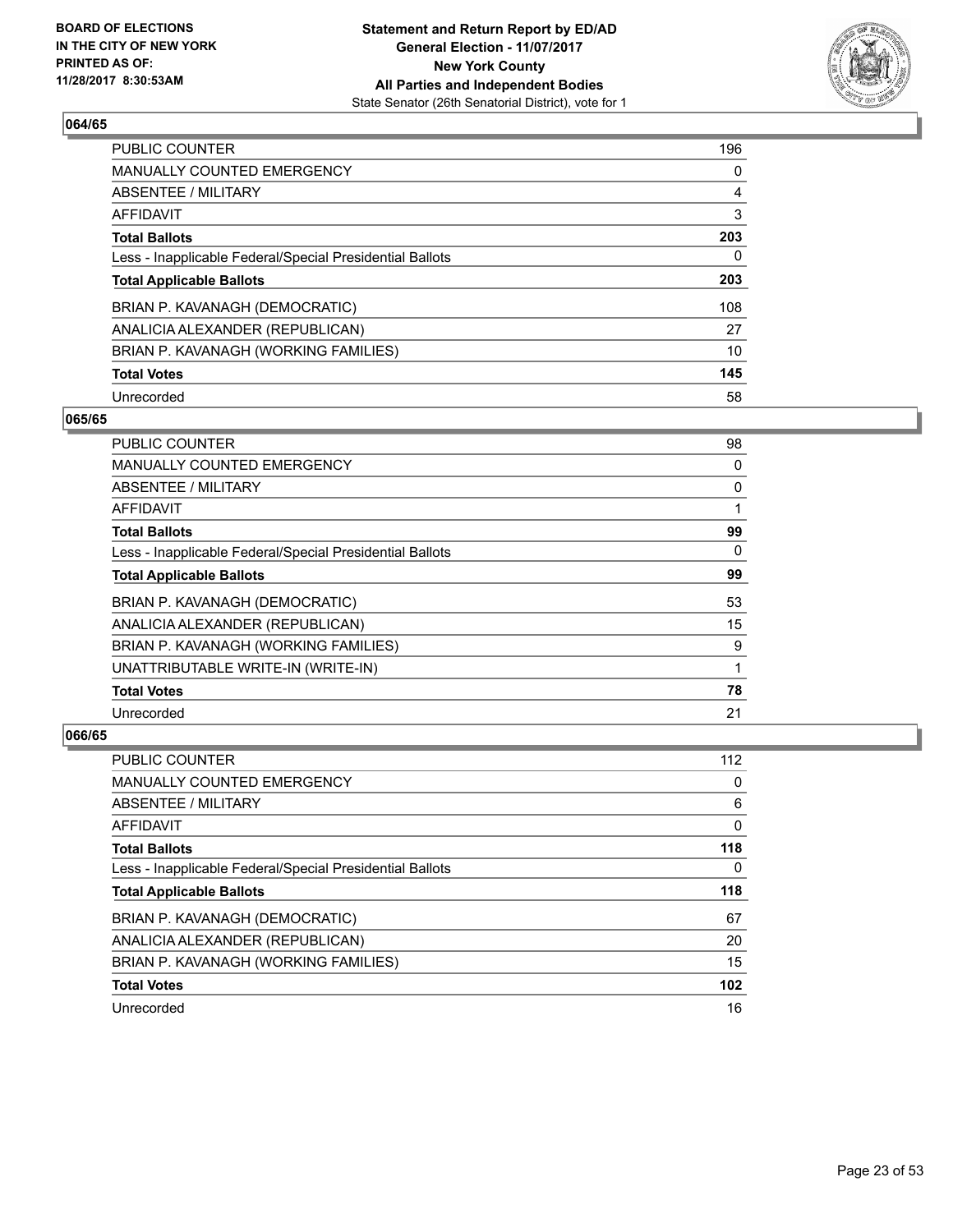

| <b>PUBLIC COUNTER</b>                                    | 49             |
|----------------------------------------------------------|----------------|
| <b>MANUALLY COUNTED EMERGENCY</b>                        | 0              |
| ABSENTEE / MILITARY                                      | $\overline{2}$ |
| AFFIDAVIT                                                |                |
| <b>Total Ballots</b>                                     | 52             |
| Less - Inapplicable Federal/Special Presidential Ballots | 0              |
| <b>Total Applicable Ballots</b>                          | 52             |
| BRIAN P. KAVANAGH (DEMOCRATIC)                           | 37             |
| ANALICIA ALEXANDER (REPUBLICAN)                          |                |
| BRIAN P. KAVANAGH (WORKING FAMILIES)                     | 8              |
| PAUL NEWELL (WRITE-IN)                                   | 2              |
| <b>Total Votes</b>                                       | 48             |
| Unrecorded                                               | 4              |

# **068/65**

| PUBLIC COUNTER                                           | 292            |
|----------------------------------------------------------|----------------|
| <b>MANUALLY COUNTED EMERGENCY</b>                        | 0              |
| ABSENTEE / MILITARY                                      | 5              |
| AFFIDAVIT                                                | $\overline{4}$ |
| <b>Total Ballots</b>                                     | 301            |
| Less - Inapplicable Federal/Special Presidential Ballots | 0              |
| <b>Total Applicable Ballots</b>                          | 301            |
| BRIAN P. KAVANAGH (DEMOCRATIC)                           | 175            |
| ANALICIA ALEXANDER (REPUBLICAN)                          | 38             |
| BRIAN P. KAVANAGH (WORKING FAMILIES)                     | 15             |
| BENJAMIN WHITE (WRITE-IN)                                | 1              |
| PAUL NEWED (WRITE-IN)                                    | 1              |
| <b>Total Votes</b>                                       | 230            |
| Unrecorded                                               | 71             |

| PUBLIC COUNTER                                           | 142 |
|----------------------------------------------------------|-----|
| <b>MANUALLY COUNTED EMERGENCY</b>                        | 0   |
| ABSENTEE / MILITARY                                      | 3   |
| AFFIDAVIT                                                |     |
| <b>Total Ballots</b>                                     | 146 |
| Less - Inapplicable Federal/Special Presidential Ballots | 0   |
| <b>Total Applicable Ballots</b>                          | 146 |
| BRIAN P. KAVANAGH (DEMOCRATIC)                           | 97  |
| ANALICIA ALEXANDER (REPUBLICAN)                          | 18  |
| BRIAN P. KAVANAGH (WORKING FAMILIES)                     | 9   |
| HARVEY MILK (WRITE-IN)                                   | 1   |
| <b>Total Votes</b>                                       | 125 |
| Unrecorded                                               | 21  |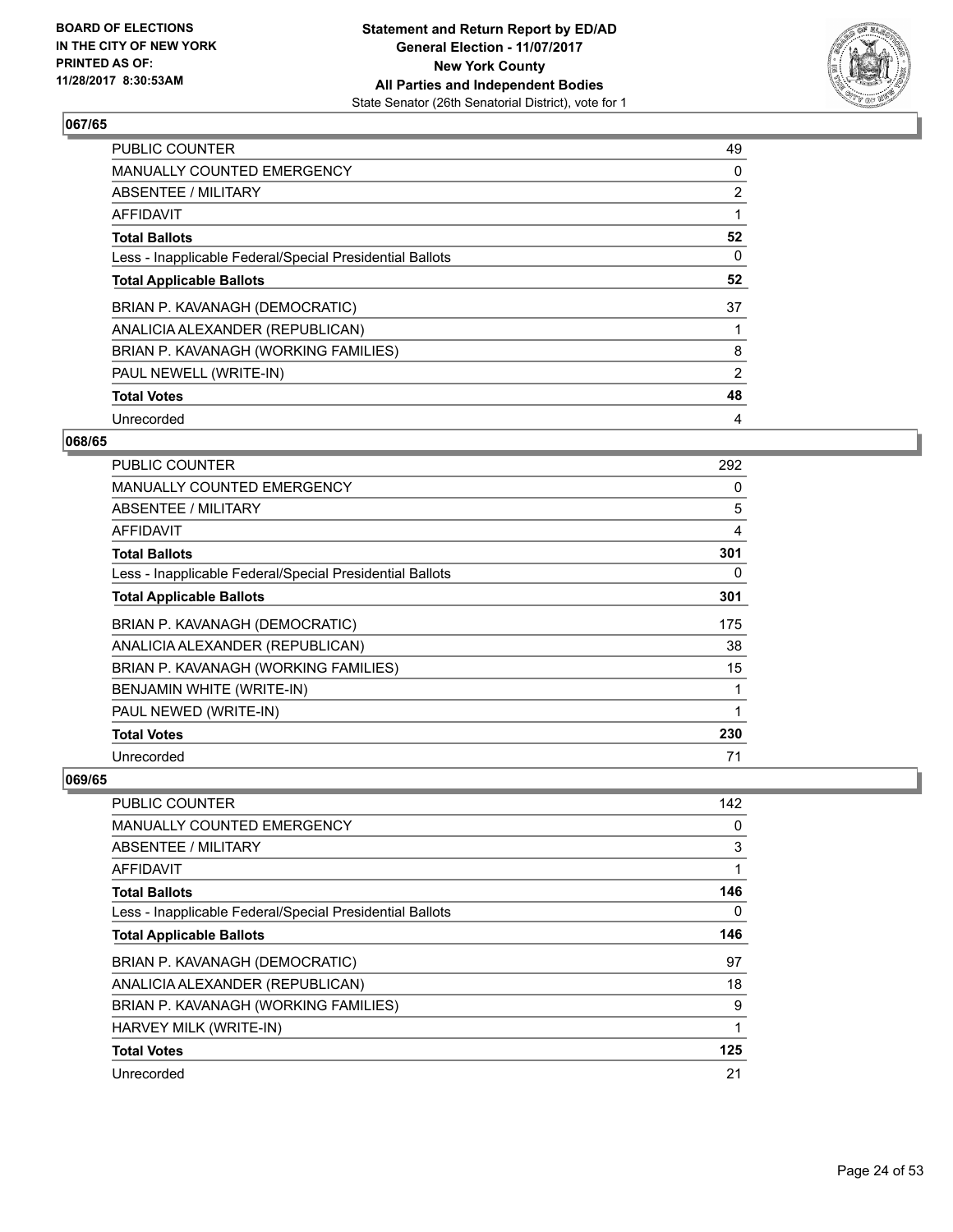

| <b>PUBLIC COUNTER</b>                                    | 32             |
|----------------------------------------------------------|----------------|
| <b>MANUALLY COUNTED EMERGENCY</b>                        | 0              |
| ABSENTEE / MILITARY                                      |                |
| AFFIDAVIT                                                | 0              |
| <b>Total Ballots</b>                                     | 33             |
| Less - Inapplicable Federal/Special Presidential Ballots | 0              |
| <b>Total Applicable Ballots</b>                          | 33             |
| BRIAN P. KAVANAGH (DEMOCRATIC)                           | 26             |
| ANALICIA ALEXANDER (REPUBLICAN)                          | $\overline{2}$ |
| BRIAN P. KAVANAGH (WORKING FAMILIES)                     | 2              |
| <b>Total Votes</b>                                       | 30             |
| Unrecorded                                               | 3              |

# **071/65**

| <b>PUBLIC COUNTER</b>                                    | 216 |
|----------------------------------------------------------|-----|
| <b>MANUALLY COUNTED EMERGENCY</b>                        | 0   |
| ABSENTEE / MILITARY                                      | 1   |
| AFFIDAVIT                                                | 0   |
| <b>Total Ballots</b>                                     | 217 |
| Less - Inapplicable Federal/Special Presidential Ballots | 0   |
| <b>Total Applicable Ballots</b>                          | 217 |
| BRIAN P. KAVANAGH (DEMOCRATIC)                           | 110 |
| ANALICIA ALEXANDER (REPUBLICAN)                          | 28  |
| BRIAN P. KAVANAGH (WORKING FAMILIES)                     | 19  |
| PAUL NEWELL (WRITE-IN)                                   | 2   |
| <b>Total Votes</b>                                       | 159 |
| Unrecorded                                               | 58  |

| <b>PUBLIC COUNTER</b>                                    | 154 |
|----------------------------------------------------------|-----|
| <b>MANUALLY COUNTED EMERGENCY</b>                        | 0   |
| ABSENTEE / MILITARY                                      | 5   |
| AFFIDAVIT                                                |     |
| <b>Total Ballots</b>                                     | 160 |
| Less - Inapplicable Federal/Special Presidential Ballots | 0   |
| <b>Total Applicable Ballots</b>                          | 160 |
|                                                          |     |
| BRIAN P. KAVANAGH (DEMOCRATIC)                           | 98  |
| ANALICIA ALEXANDER (REPUBLICAN)                          | 26  |
| BRIAN P. KAVANAGH (WORKING FAMILIES)                     | 11  |
| <b>Total Votes</b>                                       | 135 |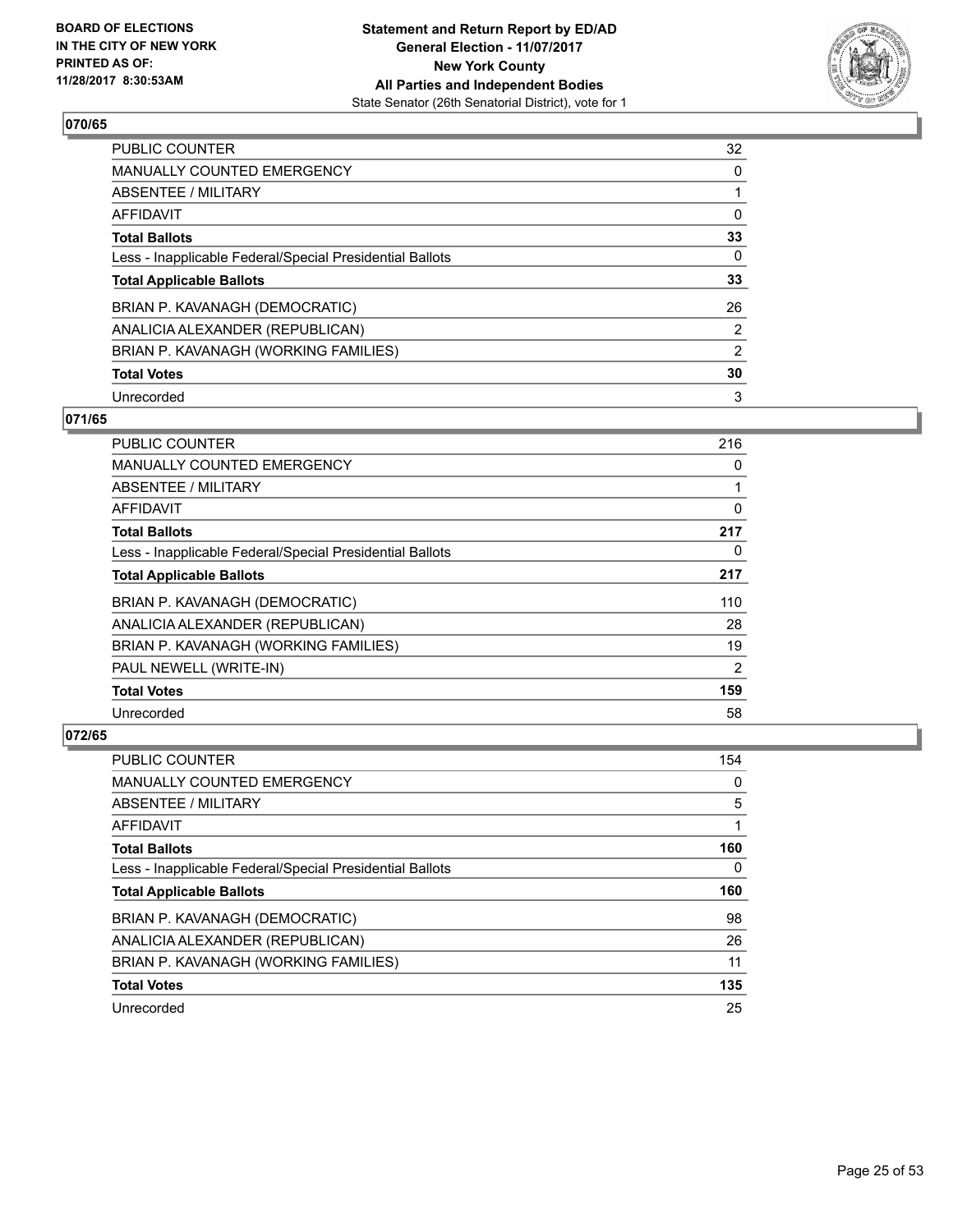

| <b>PUBLIC COUNTER</b>                                    | 146 |
|----------------------------------------------------------|-----|
| MANUALLY COUNTED EMERGENCY                               | 0   |
| ABSENTEE / MILITARY                                      | 8   |
| AFFIDAVIT                                                |     |
| <b>Total Ballots</b>                                     | 155 |
| Less - Inapplicable Federal/Special Presidential Ballots | 0   |
| <b>Total Applicable Ballots</b>                          | 155 |
| BRIAN P. KAVANAGH (DEMOCRATIC)                           | 83  |
| ANALICIA ALEXANDER (REPUBLICAN)                          | 14  |
| BRIAN P. KAVANAGH (WORKING FAMILIES)                     | 19  |
| <b>JULIO SURIEL (WRITE-IN)</b>                           |     |
| <b>Total Votes</b>                                       | 117 |
| Unrecorded                                               | 38  |

# **074/65**

| PUBLIC COUNTER                                           | 256            |
|----------------------------------------------------------|----------------|
| <b>MANUALLY COUNTED EMERGENCY</b>                        | 0              |
| <b>ABSENTEE / MILITARY</b>                               | $\mathbf{1}$   |
| AFFIDAVIT                                                | 5              |
| <b>Total Ballots</b>                                     | 262            |
| Less - Inapplicable Federal/Special Presidential Ballots | 0              |
| <b>Total Applicable Ballots</b>                          | 262            |
| BRIAN P. KAVANAGH (DEMOCRATIC)                           | 137            |
| ANALICIA ALEXANDER (REPUBLICAN)                          | 28             |
| BRIAN P. KAVANAGH (WORKING FAMILIES)                     | 18             |
| PAUL NEWELL (WRITE-IN)                                   | $\overline{2}$ |
| UNATTRIBUTABLE WRITE-IN (WRITE-IN)                       | 1              |
| WILBUR KUNG (WRITE-IN)                                   | 1              |
| <b>Total Votes</b>                                       | 187            |
| Unrecorded                                               | 75             |

| <b>PUBLIC COUNTER</b>                                    | 165            |
|----------------------------------------------------------|----------------|
| MANUALLY COUNTED EMERGENCY                               | 0              |
| ABSENTEE / MILITARY                                      | $\overline{2}$ |
| AFFIDAVIT                                                | 3              |
| <b>Total Ballots</b>                                     | 170            |
| Less - Inapplicable Federal/Special Presidential Ballots | 0              |
| <b>Total Applicable Ballots</b>                          | 170            |
| BRIAN P. KAVANAGH (DEMOCRATIC)                           | 119            |
| ANALICIA ALEXANDER (REPUBLICAN)                          | 8              |
| BRIAN P. KAVANAGH (WORKING FAMILIES)                     | 12             |
| <b>Total Votes</b>                                       | 139            |
| Unrecorded                                               | 31             |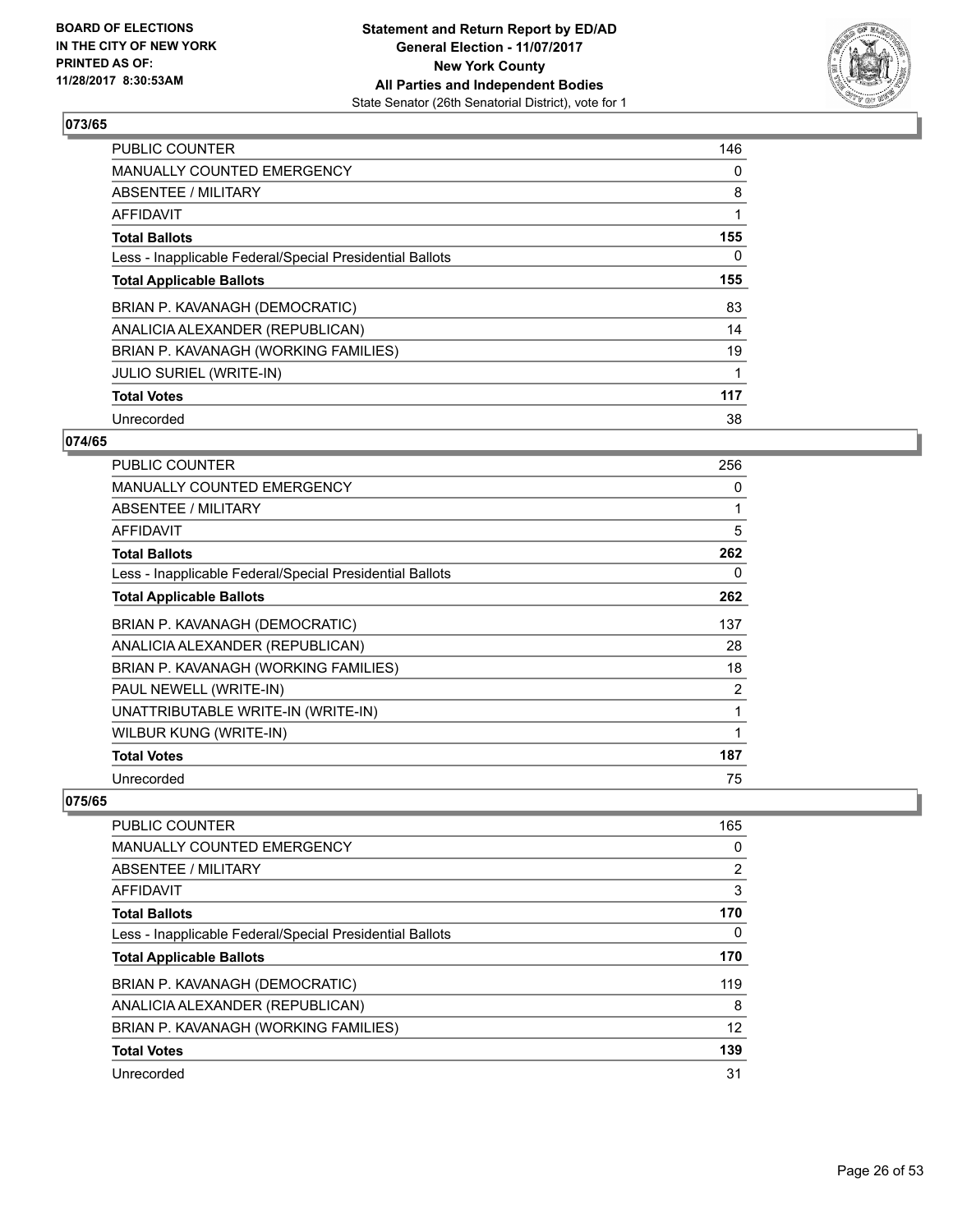

| PUBLIC COUNTER                                           | 211 |
|----------------------------------------------------------|-----|
| <b>MANUALLY COUNTED EMERGENCY</b>                        | 0   |
| ABSENTEE / MILITARY                                      | 4   |
| AFFIDAVIT                                                | 5   |
| <b>Total Ballots</b>                                     | 220 |
| Less - Inapplicable Federal/Special Presidential Ballots | 0   |
| <b>Total Applicable Ballots</b>                          | 220 |
| BRIAN P. KAVANAGH (DEMOCRATIC)                           | 146 |
| ANALICIA ALEXANDER (REPUBLICAN)                          | 17  |
| BRIAN P. KAVANAGH (WORKING FAMILIES)                     | 24  |
| CLAYTON PATTERSON (WRITE-IN)                             | 1   |
| <b>Total Votes</b>                                       | 188 |
| Unrecorded                                               | 32  |

# **077/65**

| <b>PUBLIC COUNTER</b>                                    | 257 |
|----------------------------------------------------------|-----|
| <b>MANUALLY COUNTED EMERGENCY</b>                        | 0   |
| ABSENTEE / MILITARY                                      | 3   |
| <b>AFFIDAVIT</b>                                         | 4   |
| <b>Total Ballots</b>                                     | 264 |
| Less - Inapplicable Federal/Special Presidential Ballots | 0   |
| <b>Total Applicable Ballots</b>                          | 264 |
| BRIAN P. KAVANAGH (DEMOCRATIC)                           | 151 |
| ANALICIA ALEXANDER (REPUBLICAN)                          | 25  |
| BRIAN P. KAVANAGH (WORKING FAMILIES)                     | 32  |
| <b>Total Votes</b>                                       | 208 |
| Unrecorded                                               | 56  |

| <b>PUBLIC COUNTER</b>                                    | 159 |
|----------------------------------------------------------|-----|
| <b>MANUALLY COUNTED EMERGENCY</b>                        | 0   |
| ABSENTEE / MILITARY                                      | 2   |
| AFFIDAVIT                                                | 0   |
| <b>Total Ballots</b>                                     | 161 |
| Less - Inapplicable Federal/Special Presidential Ballots | 0   |
| <b>Total Applicable Ballots</b>                          | 161 |
| BRIAN P. KAVANAGH (DEMOCRATIC)                           | 112 |
| ANALICIA ALEXANDER (REPUBLICAN)                          | 9   |
| BRIAN P. KAVANAGH (WORKING FAMILIES)                     | 25  |
| <b>Total Votes</b>                                       | 146 |
| Unrecorded                                               | 15  |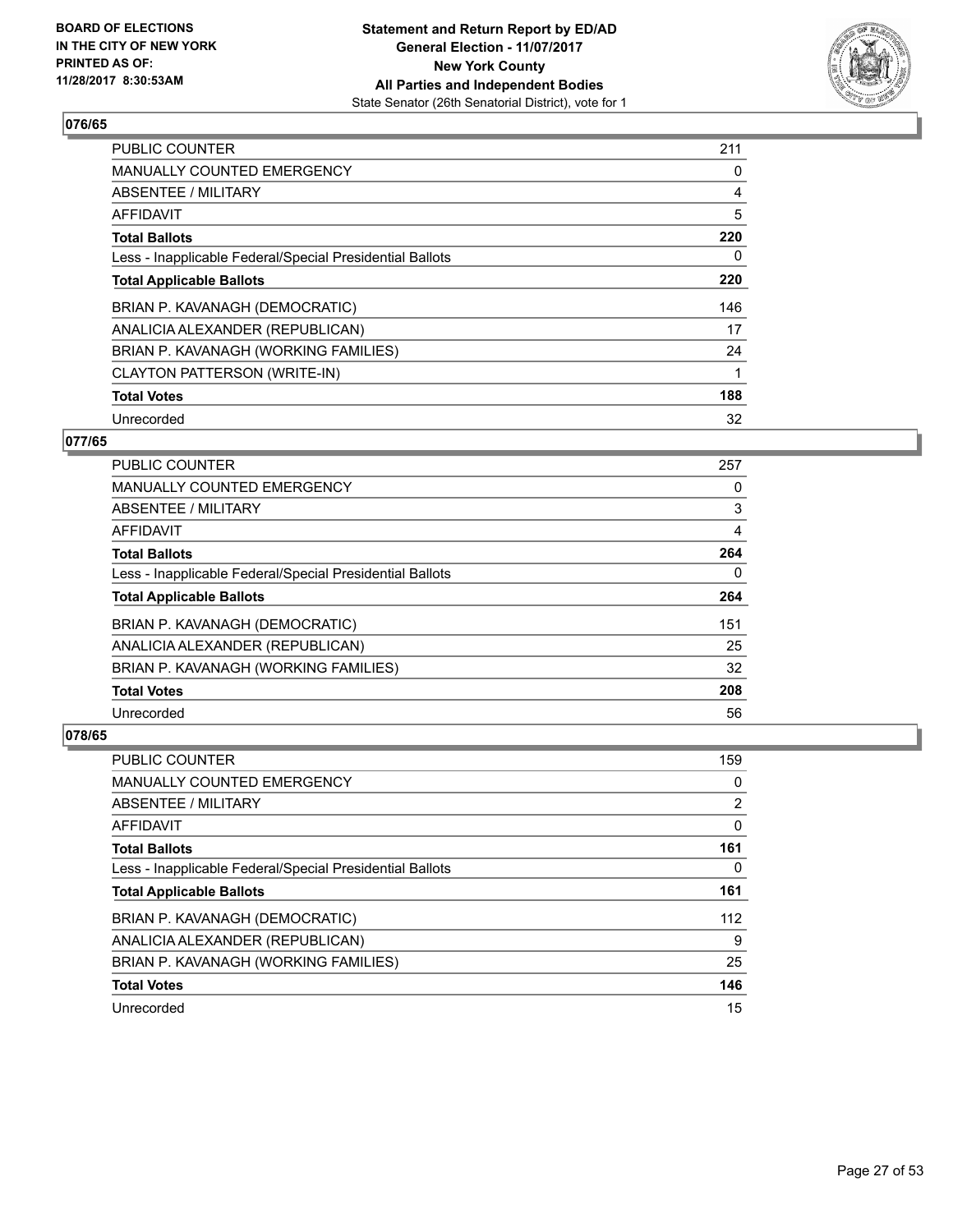

| <b>PUBLIC COUNTER</b>                                    | 186 |
|----------------------------------------------------------|-----|
| <b>MANUALLY COUNTED EMERGENCY</b>                        | 0   |
| ABSENTEE / MILITARY                                      | 4   |
| <b>AFFIDAVIT</b>                                         |     |
| <b>Total Ballots</b>                                     | 191 |
| Less - Inapplicable Federal/Special Presidential Ballots | 0   |
| <b>Total Applicable Ballots</b>                          | 191 |
| BRIAN P. KAVANAGH (DEMOCRATIC)                           | 118 |
| ANALICIA ALEXANDER (REPUBLICAN)                          | 20  |
| BRIAN P. KAVANAGH (WORKING FAMILIES)                     | 20  |
| UNATTRIBUTABLE WRITE-IN (WRITE-IN)                       |     |
| <b>Total Votes</b>                                       | 159 |
| Unrecorded                                               | 32  |

# **081/65**

| <b>PUBLIC COUNTER</b>                                    | 176      |
|----------------------------------------------------------|----------|
| <b>MANUALLY COUNTED EMERGENCY</b>                        | 0        |
| <b>ABSENTEE / MILITARY</b>                               | 5        |
| AFFIDAVIT                                                | 4        |
| <b>Total Ballots</b>                                     | 185      |
| Less - Inapplicable Federal/Special Presidential Ballots | $\Omega$ |
| <b>Total Applicable Ballots</b>                          | 185      |
| BRIAN P. KAVANAGH (DEMOCRATIC)                           | 110      |
| ANALICIA ALEXANDER (REPUBLICAN)                          | 18       |
| BRIAN P. KAVANAGH (WORKING FAMILIES)                     | 20       |
| PAUL NEWALL (WRITE-IN)                                   |          |
| <b>Total Votes</b>                                       | 149      |
| Unrecorded                                               | 36       |
| 082/65 COMBINED into: 017/65                             |          |

| <b>PUBLIC COUNTER</b>                                    | 171 |
|----------------------------------------------------------|-----|
| <b>MANUALLY COUNTED EMERGENCY</b>                        | 0   |
| ABSENTEE / MILITARY                                      | 3   |
| <b>AFFIDAVIT</b>                                         | 4   |
| <b>Total Ballots</b>                                     | 178 |
| Less - Inapplicable Federal/Special Presidential Ballots | 0   |
| <b>Total Applicable Ballots</b>                          | 178 |
| BRIAN P. KAVANAGH (DEMOCRATIC)                           | 102 |
| ANALICIA ALEXANDER (REPUBLICAN)                          | 23  |
| BRIAN P. KAVANAGH (WORKING FAMILIES)                     | 7   |
| <b>BRUCE FRENCH (WRITE-IN)</b>                           | 1   |
| SANTOS LOPEZ (WRITE-IN)                                  | 1   |
| UNATTRIBUTABLE WRITE-IN (WRITE-IN)                       | 2   |
| <b>Total Votes</b>                                       | 136 |
| Unrecorded                                               | 42  |
| 084/65 COMBINED into: 017/65                             |     |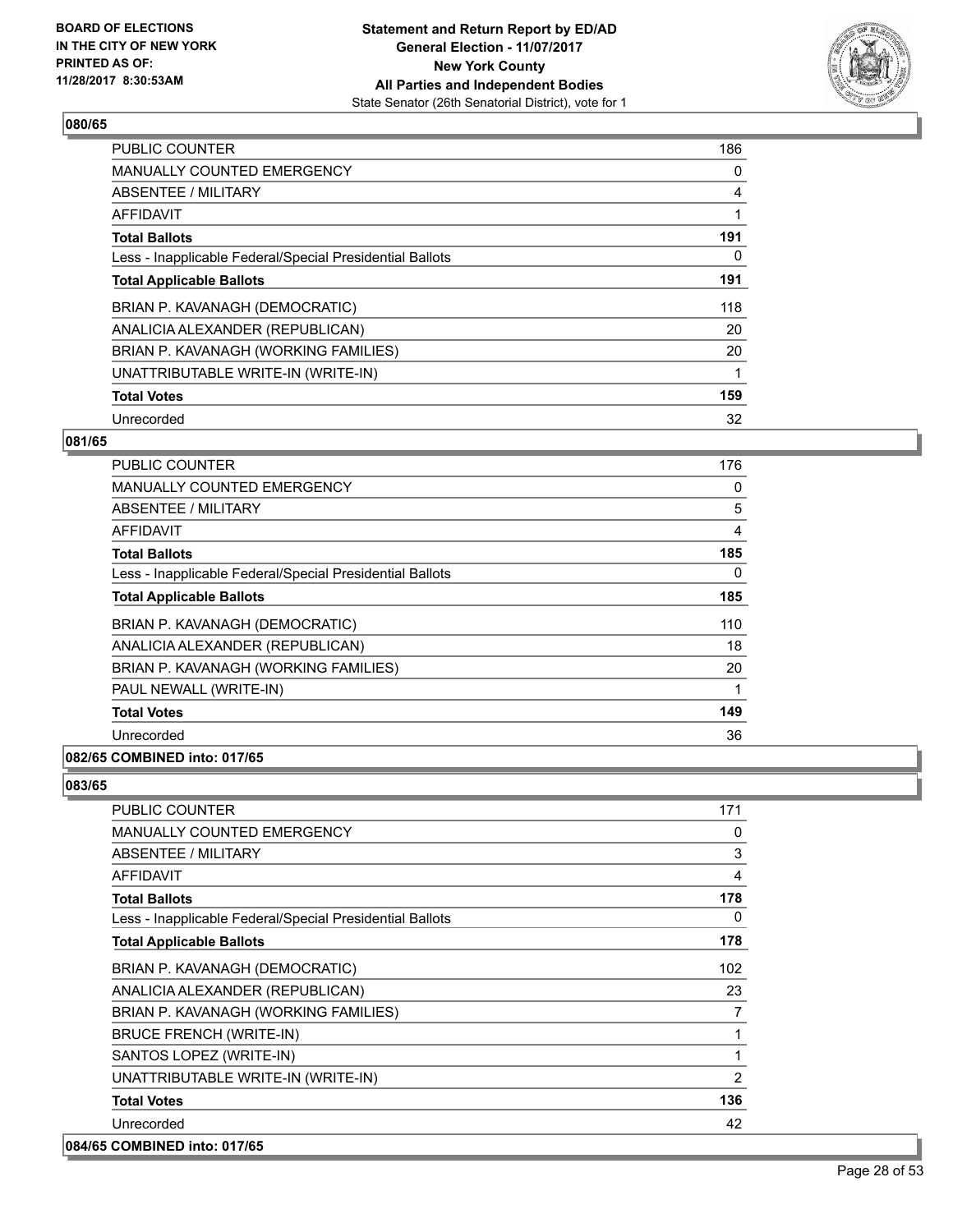

| <b>PUBLIC COUNTER</b>                                    | 181            |
|----------------------------------------------------------|----------------|
| MANUALLY COUNTED EMERGENCY                               | 0              |
| ABSENTEE / MILITARY                                      | $\overline{2}$ |
| AFFIDAVIT                                                | 2              |
| <b>Total Ballots</b>                                     | 185            |
| Less - Inapplicable Federal/Special Presidential Ballots | 0              |
| <b>Total Applicable Ballots</b>                          | 185            |
| BRIAN P. KAVANAGH (DEMOCRATIC)                           | 130            |
| ANALICIA ALEXANDER (REPUBLICAN)                          | 37             |
| BRIAN P. KAVANAGH (WORKING FAMILIES)                     | 7              |
| <b>Total Votes</b>                                       | 174            |
| Unrecorded                                               | 11             |

#### **086/65**

| <b>PUBLIC COUNTER</b>                                    | 90             |
|----------------------------------------------------------|----------------|
| <b>MANUALLY COUNTED EMERGENCY</b>                        | 0              |
| ABSENTEE / MILITARY                                      | $\overline{2}$ |
| <b>AFFIDAVIT</b>                                         | 4              |
| <b>Total Ballots</b>                                     | 96             |
| Less - Inapplicable Federal/Special Presidential Ballots | $\Omega$       |
| <b>Total Applicable Ballots</b>                          | 96             |
| BRIAN P. KAVANAGH (DEMOCRATIC)                           | 65             |
| ANALICIA ALEXANDER (REPUBLICAN)                          | 18             |
| BRIAN P. KAVANAGH (WORKING FAMILIES)                     | 10             |
| <b>Total Votes</b>                                       | 93             |
| Unrecorded                                               | 3              |

| PUBLIC COUNTER                                           | 137 |
|----------------------------------------------------------|-----|
| <b>MANUALLY COUNTED EMERGENCY</b>                        | 0   |
| ABSENTEE / MILITARY                                      | 5   |
| AFFIDAVIT                                                | 3   |
| <b>Total Ballots</b>                                     | 145 |
| Less - Inapplicable Federal/Special Presidential Ballots | 0   |
| <b>Total Applicable Ballots</b>                          | 145 |
| BRIAN P. KAVANAGH (DEMOCRATIC)                           | 105 |
| ANALICIA ALEXANDER (REPUBLICAN)                          | 25  |
| BRIAN P. KAVANAGH (WORKING FAMILIES)                     | 3   |
| <b>Total Votes</b>                                       | 133 |
| Unrecorded                                               | 12  |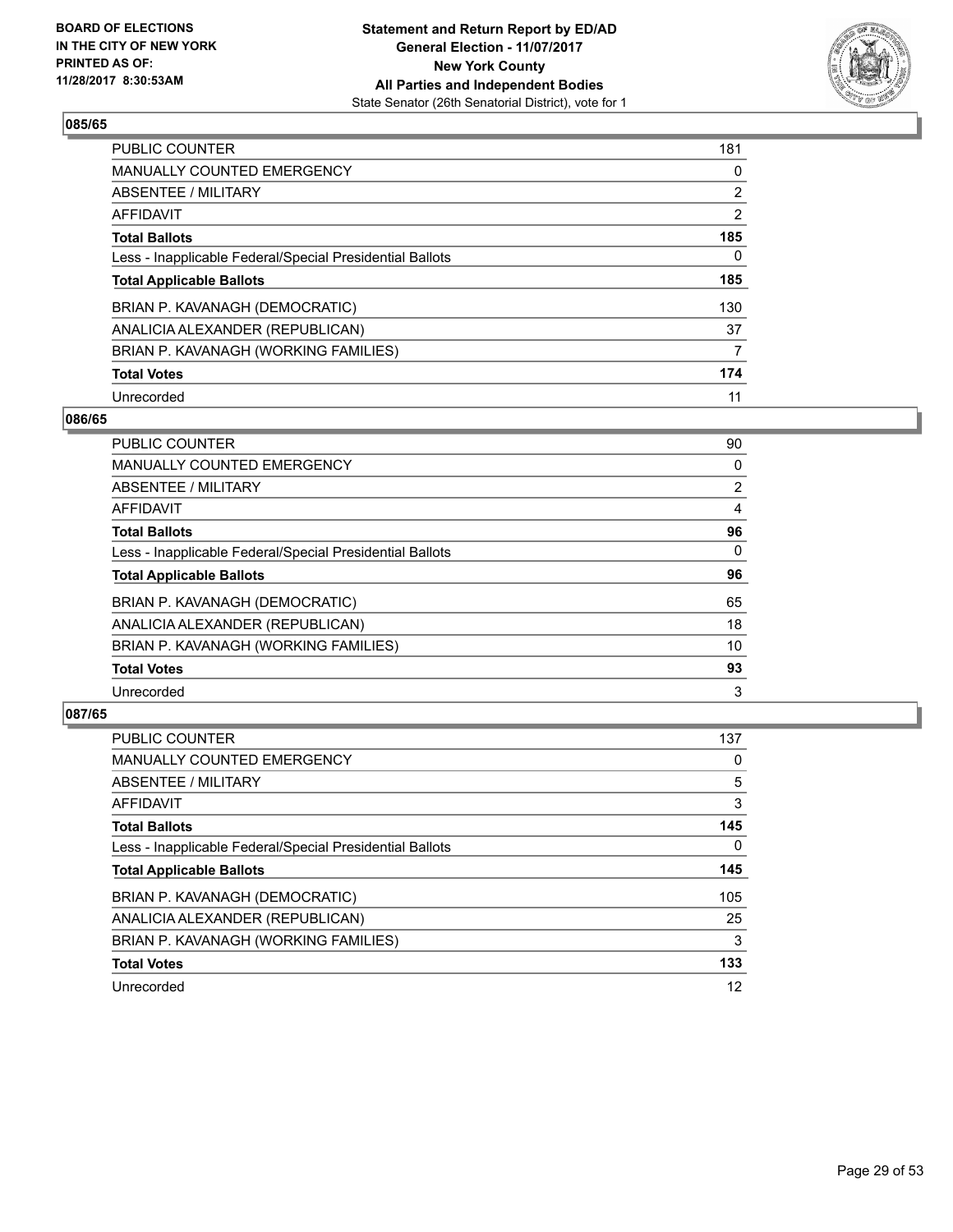

| <b>PUBLIC COUNTER</b>                                    | 219 |
|----------------------------------------------------------|-----|
| <b>MANUALLY COUNTED EMERGENCY</b>                        | 0   |
| ABSENTEE / MILITARY                                      | 5   |
| <b>AFFIDAVIT</b>                                         | 3   |
| <b>Total Ballots</b>                                     | 227 |
| Less - Inapplicable Federal/Special Presidential Ballots | 0   |
| <b>Total Applicable Ballots</b>                          | 227 |
| BRIAN P. KAVANAGH (DEMOCRATIC)                           | 157 |
| ANALICIA ALEXANDER (REPUBLICAN)                          | 29  |
| BRIAN P. KAVANAGH (WORKING FAMILIES)                     | 22  |
| PAUL NEWELL (WRITE-IN)                                   |     |
| SHELDON SILVER (WRITE-IN)                                |     |
| UNATTRIBUTABLE WRITE-IN (WRITE-IN)                       | 1   |
| <b>Total Votes</b>                                       | 211 |
| Unrecorded                                               | 16  |

# **089/65**

| <b>PUBLIC COUNTER</b>                                    | 109            |
|----------------------------------------------------------|----------------|
| <b>MANUALLY COUNTED EMERGENCY</b>                        | 0              |
| <b>ABSENTEE / MILITARY</b>                               | 4              |
| <b>AFFIDAVIT</b>                                         | $\overline{2}$ |
| <b>Total Ballots</b>                                     | 115            |
| Less - Inapplicable Federal/Special Presidential Ballots | 0              |
| <b>Total Applicable Ballots</b>                          | 115            |
| BRIAN P. KAVANAGH (DEMOCRATIC)                           | 78             |
| ANALICIA ALEXANDER (REPUBLICAN)                          | 28             |
| BRIAN P. KAVANAGH (WORKING FAMILIES)                     | 3              |
| <b>Total Votes</b>                                       | 109            |
|                                                          |                |

| <b>PUBLIC COUNTER</b>                                    | 172            |
|----------------------------------------------------------|----------------|
| MANUALLY COUNTED EMERGENCY                               | 0              |
| ABSENTEE / MILITARY                                      | 4              |
| AFFIDAVIT                                                | 2              |
| <b>Total Ballots</b>                                     | 178            |
| Less - Inapplicable Federal/Special Presidential Ballots | 0              |
| <b>Total Applicable Ballots</b>                          | 178            |
| BRIAN P. KAVANAGH (DEMOCRATIC)                           | 106            |
| ANALICIA ALEXANDER (REPUBLICAN)                          | 40             |
| BRIAN P. KAVANAGH (WORKING FAMILIES)                     | 9              |
| <b>JUSTINE G. CUCCIA (WRITE-IN)</b>                      | 1              |
| PAUL NEWELL (WRITE-IN)                                   | $\overline{2}$ |
| ROBIN FLAUMENHAFT (WRITE-IN)                             | 1              |
| UNATTRIBUTABLE WRITE-IN (WRITE-IN)                       | 1              |
| <b>Total Votes</b>                                       | 160            |
| Unrecorded                                               | 18             |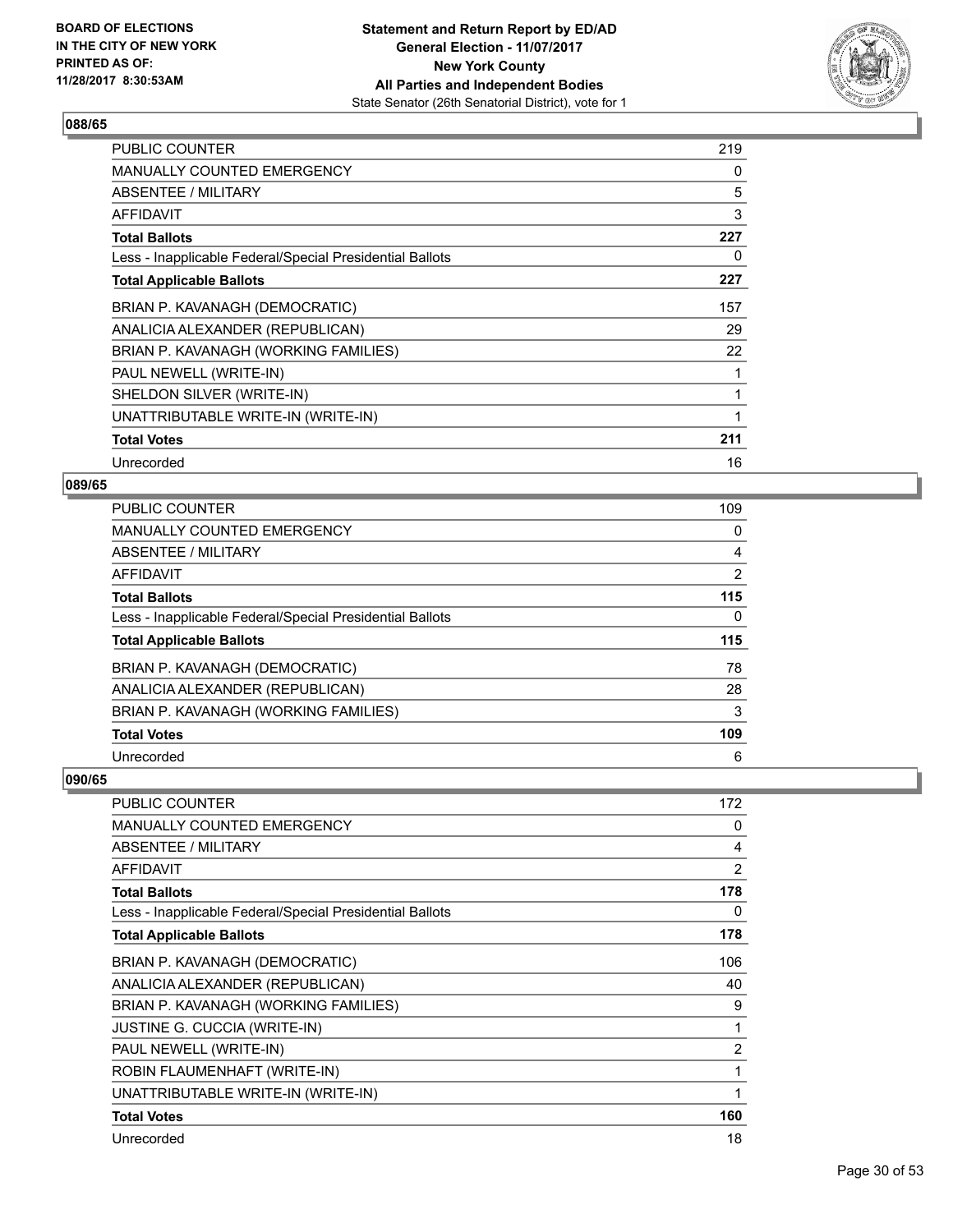

| <b>PUBLIC COUNTER</b>                                    | 113 |
|----------------------------------------------------------|-----|
| MANUALLY COUNTED EMERGENCY                               | 0   |
| ABSENTEE / MILITARY                                      | 8   |
| AFFIDAVIT                                                | 2   |
| <b>Total Ballots</b>                                     | 123 |
| Less - Inapplicable Federal/Special Presidential Ballots | 0   |
| <b>Total Applicable Ballots</b>                          | 123 |
| BRIAN P. KAVANAGH (DEMOCRATIC)                           | 80  |
| ANALICIA ALEXANDER (REPUBLICAN)                          | 22  |
| BRIAN P. KAVANAGH (WORKING FAMILIES)                     | 9   |
| <b>Total Votes</b>                                       | 111 |
| Unrecorded                                               | 12  |

#### **092/65**

| <b>PUBLIC COUNTER</b>                                    | 93       |
|----------------------------------------------------------|----------|
| <b>MANUALLY COUNTED EMERGENCY</b>                        | 0        |
| ABSENTEE / MILITARY                                      | 4        |
| <b>AFFIDAVIT</b>                                         |          |
| <b>Total Ballots</b>                                     | 98       |
| Less - Inapplicable Federal/Special Presidential Ballots | $\Omega$ |
| <b>Total Applicable Ballots</b>                          | 98       |
| BRIAN P. KAVANAGH (DEMOCRATIC)                           | 62       |
| ANALICIA ALEXANDER (REPUBLICAN)                          | 22       |
| BRIAN P. KAVANAGH (WORKING FAMILIES)                     | 10       |
| <b>Total Votes</b>                                       | 94       |
| Unrecorded                                               | 4        |

#### **093/65**

| <b>PUBLIC COUNTER</b>                                    | 121          |
|----------------------------------------------------------|--------------|
| <b>MANUALLY COUNTED EMERGENCY</b>                        | 0            |
| ABSENTEE / MILITARY                                      | 2            |
| AFFIDAVIT                                                | 3            |
| <b>Total Ballots</b>                                     | 126          |
| Less - Inapplicable Federal/Special Presidential Ballots | $\mathbf{0}$ |
| <b>Total Applicable Ballots</b>                          | 126          |
| BRIAN P. KAVANAGH (DEMOCRATIC)                           | 87           |
| ANALICIA ALEXANDER (REPUBLICAN)                          | 28           |
| BRIAN P. KAVANAGH (WORKING FAMILIES)                     | 8            |
| <b>Total Votes</b>                                       | 123          |
| Unrecorded                                               | 3            |
| 094/65 COMBINED into: 017/65                             |              |

**095/65 COMBINED into: 017/65**

**096/65 COMBINED into: 017/65**

**097/65 COMBINED into: 017/65**

**098/65 COMBINED into: 070/65**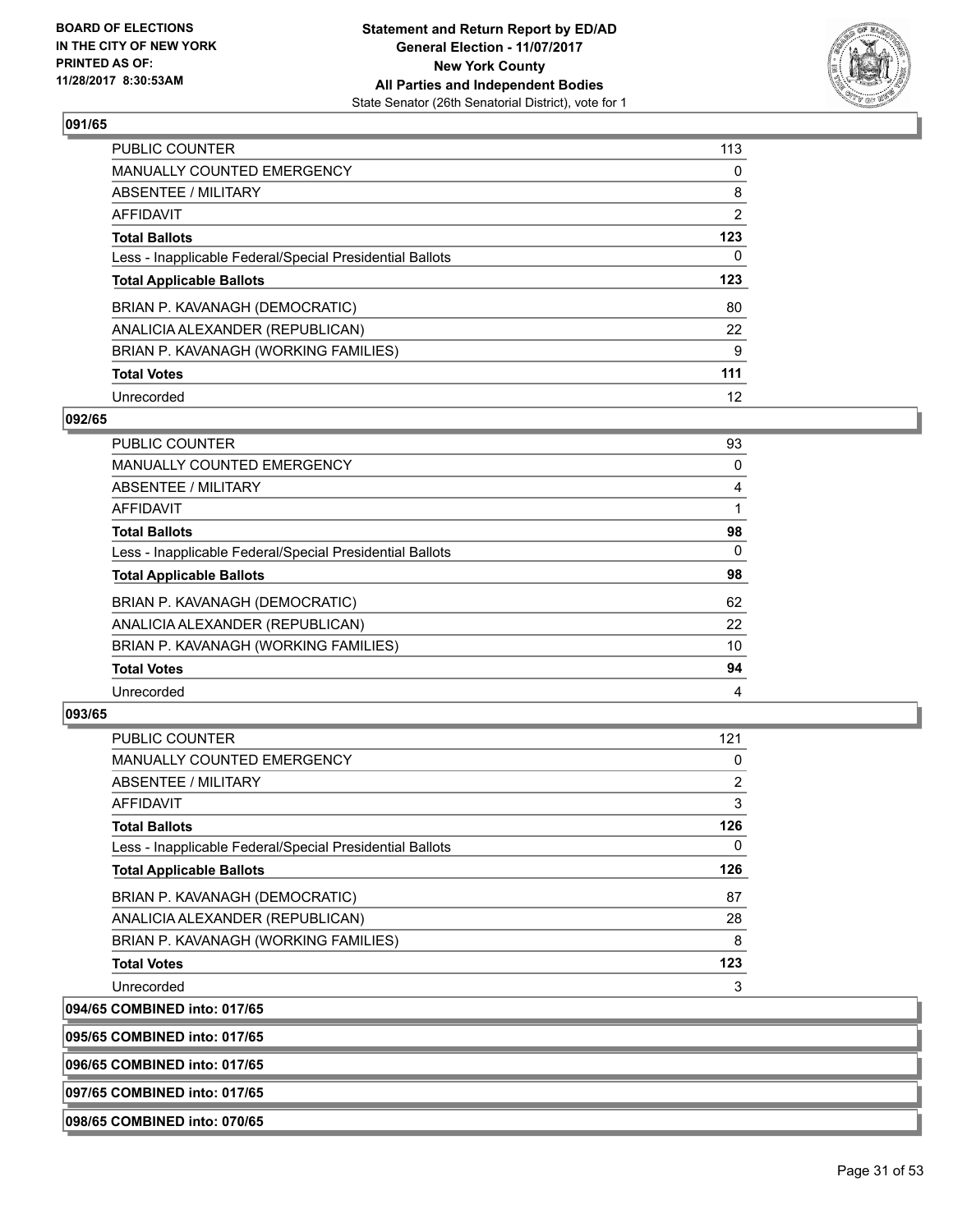

| <b>PUBLIC COUNTER</b>                                    | 98               |
|----------------------------------------------------------|------------------|
| <b>MANUALLY COUNTED EMERGENCY</b>                        | 0                |
| ABSENTEE / MILITARY                                      |                  |
| AFFIDAVIT                                                | 3                |
| <b>Total Ballots</b>                                     | 102 <sub>2</sub> |
| Less - Inapplicable Federal/Special Presidential Ballots | 0                |
|                                                          | 102 <sub>2</sub> |
| <b>Total Applicable Ballots</b>                          |                  |
| BRIAN P. KAVANAGH (DEMOCRATIC)                           | 69               |
| ANALICIA ALEXANDER (REPUBLICAN)                          | 9                |
| BRIAN P. KAVANAGH (WORKING FAMILIES)                     | 10               |
| <b>Total Votes</b>                                       | 88               |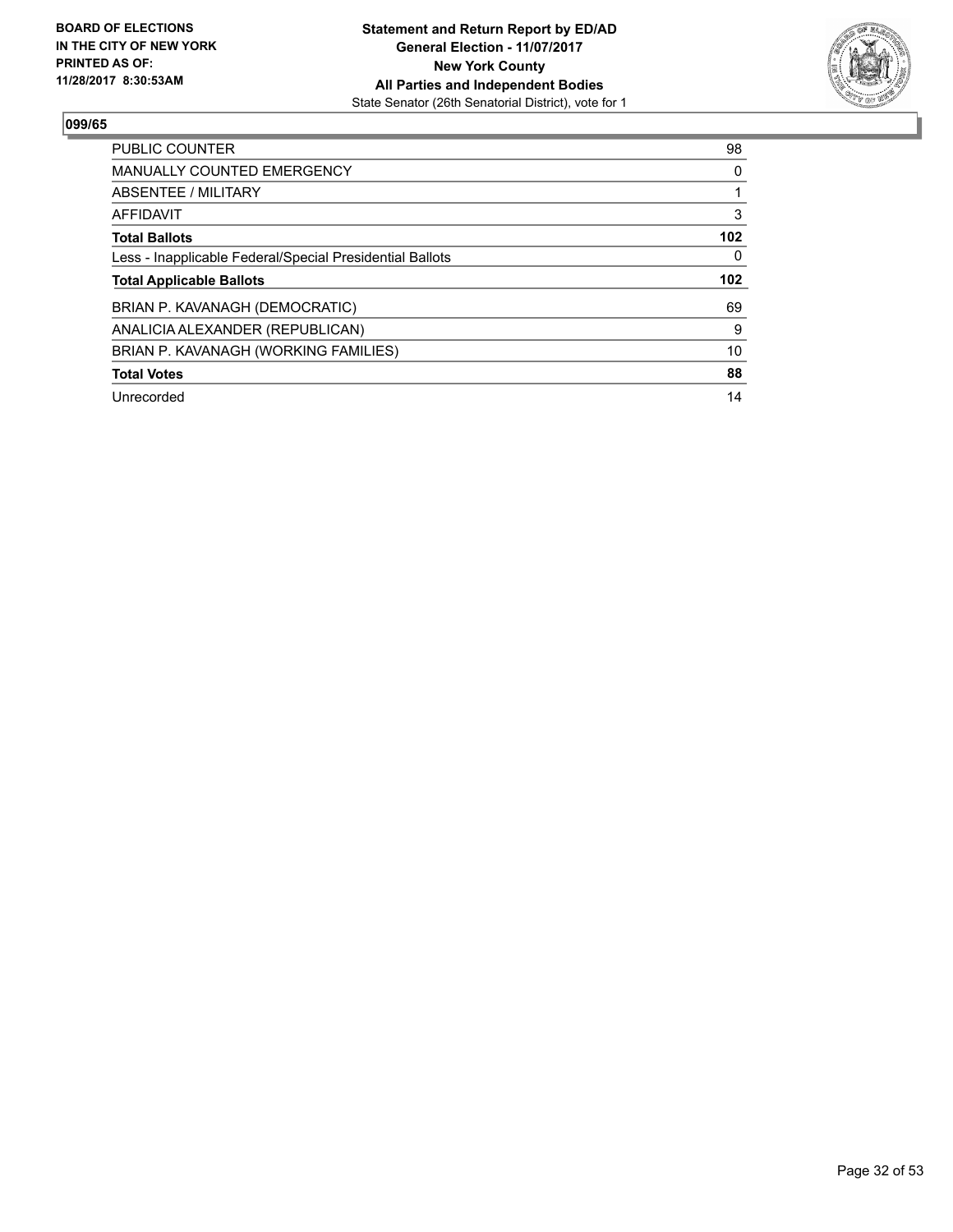

| <b>PUBLIC COUNTER</b>                                    | 281 |
|----------------------------------------------------------|-----|
| MANUALLY COUNTED EMERGENCY                               | 0   |
| ABSENTEE / MILITARY                                      | 4   |
| AFFIDAVIT                                                | 3   |
| <b>Total Ballots</b>                                     | 288 |
| Less - Inapplicable Federal/Special Presidential Ballots | 0   |
| <b>Total Applicable Ballots</b>                          | 288 |
| BRIAN P. KAVANAGH (DEMOCRATIC)                           | 187 |
| ANALICIA ALEXANDER (REPUBLICAN)                          | 64  |
| BRIAN P. KAVANAGH (WORKING FAMILIES)                     | 14  |
| <b>Total Votes</b>                                       | 265 |
| Unrecorded                                               | 23  |

#### **002/66**

| <b>PUBLIC COUNTER</b>                                    | 186 |
|----------------------------------------------------------|-----|
| <b>MANUALLY COUNTED EMERGENCY</b>                        | 0   |
| ABSENTEE / MILITARY                                      | 27  |
| <b>AFFIDAVIT</b>                                         | 4   |
| <b>Total Ballots</b>                                     | 217 |
| Less - Inapplicable Federal/Special Presidential Ballots | 0   |
| <b>Total Applicable Ballots</b>                          | 217 |
| BRIAN P. KAVANAGH (DEMOCRATIC)                           | 140 |
| ANALICIA ALEXANDER (REPUBLICAN)                          | 45  |
| BRIAN P. KAVANAGH (WORKING FAMILIES)                     | 9   |
| <b>Total Votes</b>                                       | 194 |
| Unrecorded                                               | 23  |

| <b>PUBLIC COUNTER</b>                                    | 231 |
|----------------------------------------------------------|-----|
| <b>MANUALLY COUNTED EMERGENCY</b>                        | 0   |
| ABSENTEE / MILITARY                                      | 5   |
| AFFIDAVIT                                                | 4   |
| <b>Total Ballots</b>                                     | 240 |
| Less - Inapplicable Federal/Special Presidential Ballots | 0   |
| <b>Total Applicable Ballots</b>                          | 240 |
| BRIAN P. KAVANAGH (DEMOCRATIC)                           | 145 |
| ANALICIA ALEXANDER (REPUBLICAN)                          | 59  |
| BRIAN P. KAVANAGH (WORKING FAMILIES)                     | 6   |
| <b>Total Votes</b>                                       | 210 |
| Unrecorded                                               | 30  |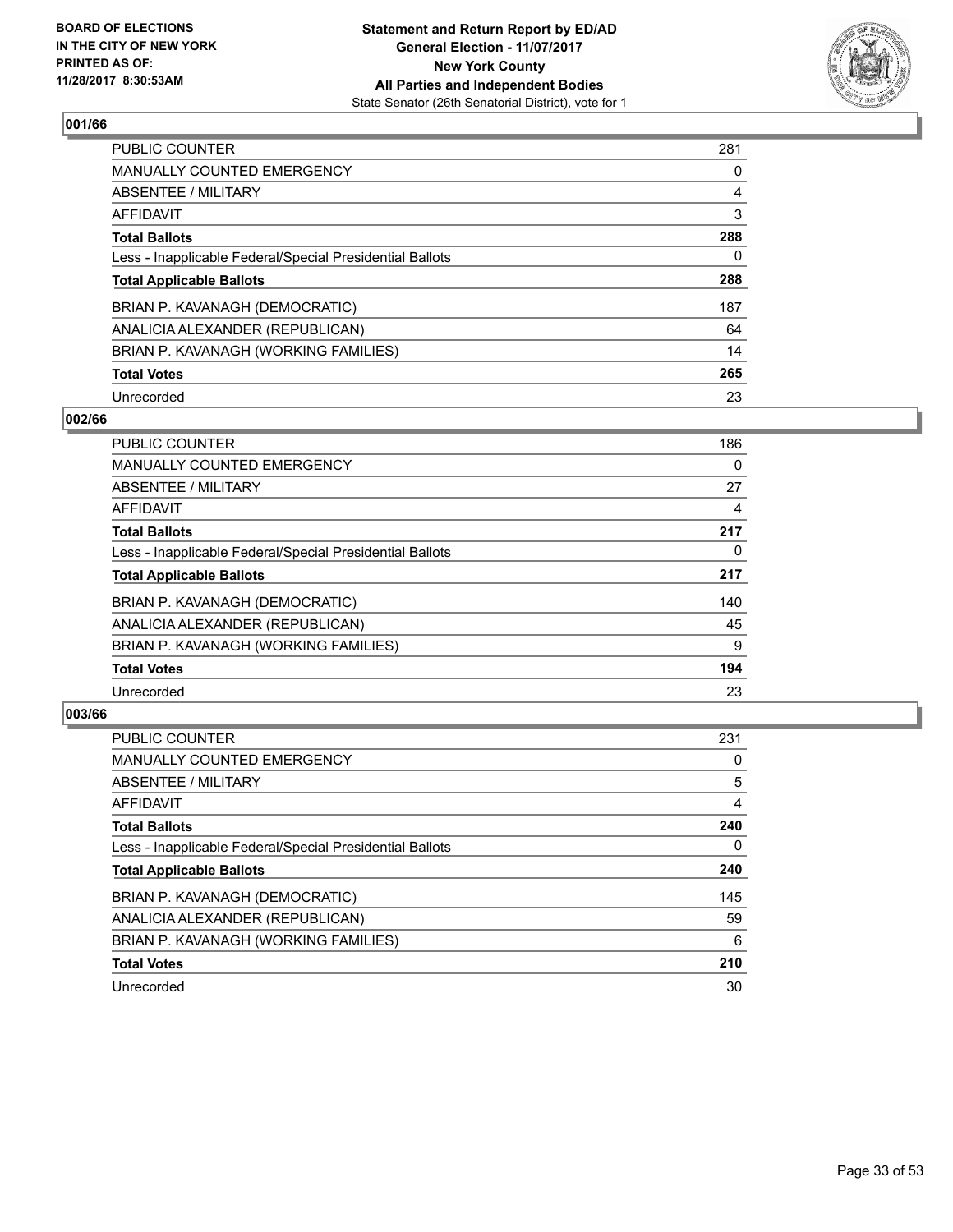

| <b>PUBLIC COUNTER</b>                                    | 175 |
|----------------------------------------------------------|-----|
| <b>MANUALLY COUNTED EMERGENCY</b>                        | 0   |
| ABSENTEE / MILITARY                                      | 3   |
| <b>AFFIDAVIT</b>                                         | 0   |
| <b>Total Ballots</b>                                     | 178 |
| Less - Inapplicable Federal/Special Presidential Ballots | 0   |
| <b>Total Applicable Ballots</b>                          | 178 |
| BRIAN P. KAVANAGH (DEMOCRATIC)                           | 120 |
| ANALICIA ALEXANDER (REPUBLICAN)                          | 33  |
| BRIAN P. KAVANAGH (WORKING FAMILIES)                     | 12  |
| PAUL NEWELL (WRITE-IN)                                   | 2   |
| <b>Total Votes</b>                                       | 167 |
| Unrecorded                                               | 11  |

# **005/66**

| <b>PUBLIC COUNTER</b>                                    | 171 |
|----------------------------------------------------------|-----|
| <b>MANUALLY COUNTED EMERGENCY</b>                        | 0   |
| ABSENTEE / MILITARY                                      | 3   |
| AFFIDAVIT                                                | 3   |
| <b>Total Ballots</b>                                     | 177 |
| Less - Inapplicable Federal/Special Presidential Ballots | 0   |
| <b>Total Applicable Ballots</b>                          | 177 |
| BRIAN P. KAVANAGH (DEMOCRATIC)                           | 107 |
| ANALICIA ALEXANDER (REPUBLICAN)                          | 32  |
| BRIAN P. KAVANAGH (WORKING FAMILIES)                     | 14  |
| DAVID WEISBURGER (WRITE-IN)                              |     |
| <b>Total Votes</b>                                       | 154 |
| Unrecorded                                               | 23  |

| <b>PUBLIC COUNTER</b>                                    | 209            |
|----------------------------------------------------------|----------------|
| <b>MANUALLY COUNTED EMERGENCY</b>                        | 0              |
| ABSENTEE / MILITARY                                      | 4              |
| AFFIDAVIT                                                | $\overline{2}$ |
| <b>Total Ballots</b>                                     | 215            |
| Less - Inapplicable Federal/Special Presidential Ballots | 0              |
| <b>Total Applicable Ballots</b>                          | 215            |
| BRIAN P. KAVANAGH (DEMOCRATIC)                           | 140            |
| ANALICIA ALEXANDER (REPUBLICAN)                          | 51             |
| BRIAN P. KAVANAGH (WORKING FAMILIES)                     | 9              |
| NEER R ASHERIC (WRITE-IN)                                | 1              |
| <b>Total Votes</b>                                       | 201            |
| Unrecorded                                               | 14             |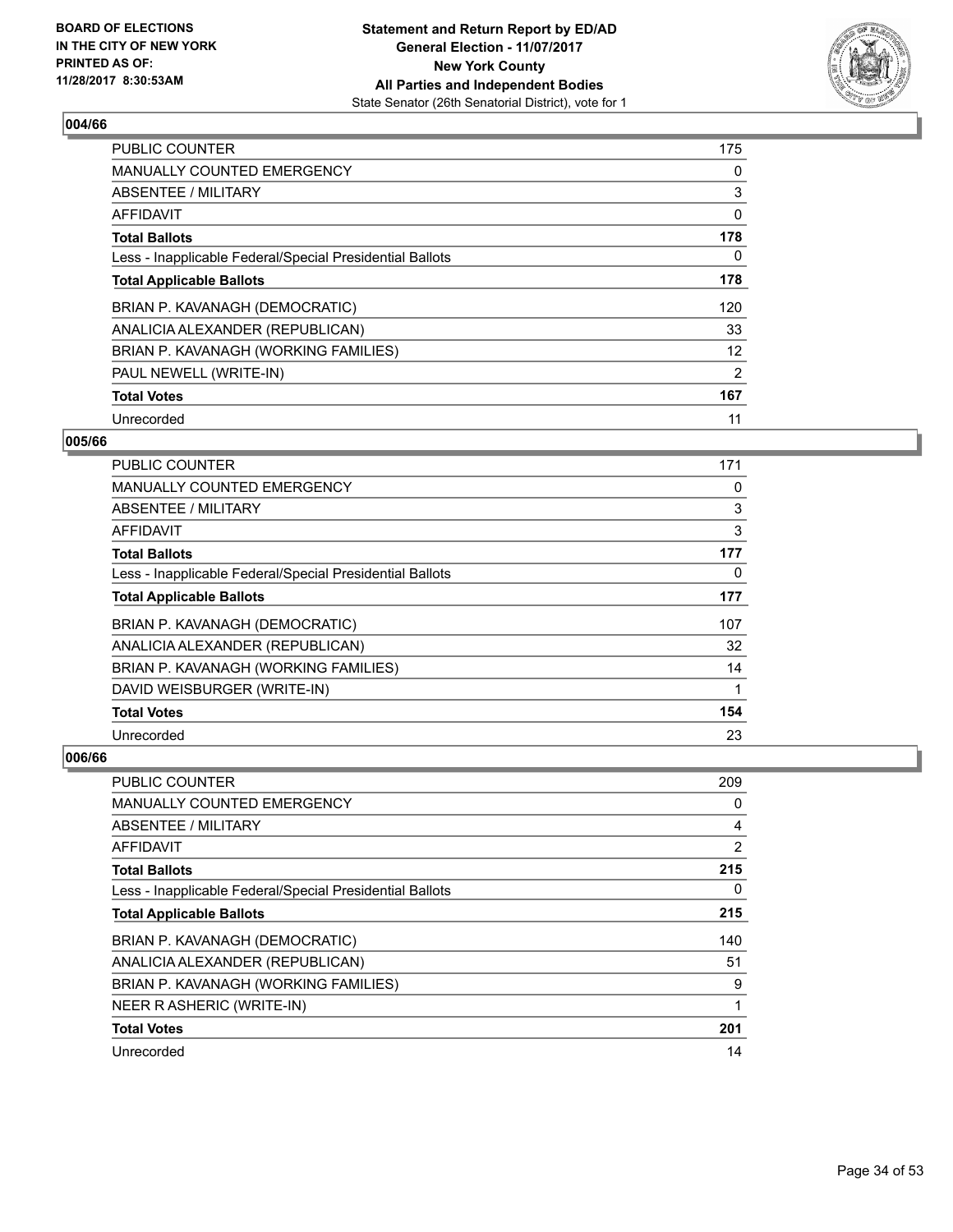

| <b>PUBLIC COUNTER</b>                                    | 241 |
|----------------------------------------------------------|-----|
| <b>MANUALLY COUNTED EMERGENCY</b>                        | 0   |
| ABSENTEE / MILITARY                                      | 3   |
| <b>AFFIDAVIT</b>                                         |     |
| <b>Total Ballots</b>                                     | 245 |
| Less - Inapplicable Federal/Special Presidential Ballots | 0   |
| <b>Total Applicable Ballots</b>                          | 245 |
| BRIAN P. KAVANAGH (DEMOCRATIC)                           | 144 |
| ANALICIA ALEXANDER (REPUBLICAN)                          | 51  |
| BRIAN P. KAVANAGH (WORKING FAMILIES)                     | 17  |
| LYNNE ELLSWORTH (WRITE-IN)                               |     |
| <b>Total Votes</b>                                       | 213 |
| Unrecorded                                               | 32  |

# **008/66**

| <b>PUBLIC COUNTER</b>                                    | 364 |
|----------------------------------------------------------|-----|
| <b>MANUALLY COUNTED EMERGENCY</b>                        | 0   |
| ABSENTEE / MILITARY                                      | 8   |
| AFFIDAVIT                                                | 2   |
| <b>Total Ballots</b>                                     | 374 |
| Less - Inapplicable Federal/Special Presidential Ballots | 0   |
| <b>Total Applicable Ballots</b>                          | 374 |
| BRIAN P. KAVANAGH (DEMOCRATIC)                           | 240 |
| ANALICIA ALEXANDER (REPUBLICAN)                          | 42  |
| BRIAN P. KAVANAGH (WORKING FAMILIES)                     | 41  |
| PAUL NEWELL (WRITE-IN)                                   | 2   |
| UNATTRIBUTABLE WRITE-IN (WRITE-IN)                       | 1   |
| <b>Total Votes</b>                                       | 326 |
| Unrecorded                                               | 48  |

| <b>PUBLIC COUNTER</b>                                    | 300 |
|----------------------------------------------------------|-----|
| <b>MANUALLY COUNTED EMERGENCY</b>                        | 0   |
| ABSENTEE / MILITARY                                      | 12  |
| AFFIDAVIT                                                | 8   |
| <b>Total Ballots</b>                                     | 320 |
| Less - Inapplicable Federal/Special Presidential Ballots | 0   |
| <b>Total Applicable Ballots</b>                          | 320 |
| BRIAN P. KAVANAGH (DEMOCRATIC)                           | 217 |
| ANALICIA ALEXANDER (REPUBLICAN)                          | 35  |
| BRIAN P. KAVANAGH (WORKING FAMILIES)                     | 34  |
| WILL SCHRAFT (WRITE-IN)                                  |     |
| <b>Total Votes</b>                                       | 287 |
| Unrecorded                                               | 33  |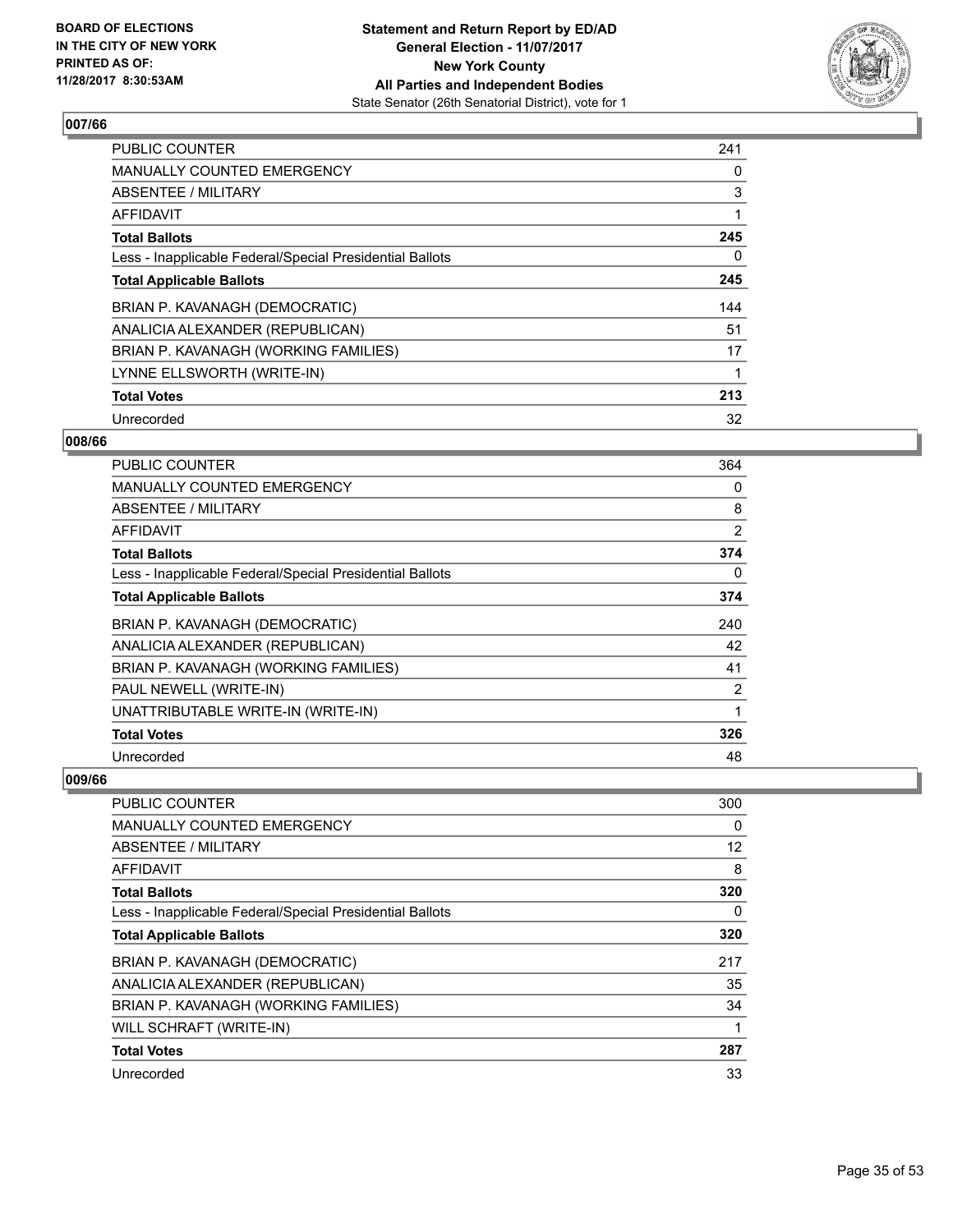

| <b>PUBLIC COUNTER</b>                                    | 209 |
|----------------------------------------------------------|-----|
| MANUALLY COUNTED EMERGENCY                               | 0   |
| ABSENTEE / MILITARY                                      | 6   |
| AFFIDAVIT                                                | 0   |
| <b>Total Ballots</b>                                     | 215 |
| Less - Inapplicable Federal/Special Presidential Ballots | 0   |
| <b>Total Applicable Ballots</b>                          | 215 |
| BRIAN P. KAVANAGH (DEMOCRATIC)                           | 152 |
| ANALICIA ALEXANDER (REPUBLICAN)                          | 15  |
| BRIAN P. KAVANAGH (WORKING FAMILIES)                     | 26  |
| <b>Total Votes</b>                                       | 193 |
| Unrecorded                                               | 22  |

# **011/66**

| <b>PUBLIC COUNTER</b>                                    | 341 |
|----------------------------------------------------------|-----|
| <b>MANUALLY COUNTED EMERGENCY</b>                        | 0   |
| ABSENTEE / MILITARY                                      | 17  |
| <b>AFFIDAVIT</b>                                         |     |
| <b>Total Ballots</b>                                     | 359 |
| Less - Inapplicable Federal/Special Presidential Ballots | 0   |
| <b>Total Applicable Ballots</b>                          | 359 |
| BRIAN P. KAVANAGH (DEMOCRATIC)                           | 248 |
| ANALICIA ALEXANDER (REPUBLICAN)                          | 38  |
| BRIAN P. KAVANAGH (WORKING FAMILIES)                     | 37  |
| <b>Total Votes</b>                                       | 323 |
| Unrecorded                                               | 36  |

| <b>PUBLIC COUNTER</b>                                    | 245 |
|----------------------------------------------------------|-----|
| <b>MANUALLY COUNTED EMERGENCY</b>                        | 0   |
| <b>ABSENTEE / MILITARY</b>                               | 5   |
| <b>AFFIDAVIT</b>                                         | 7   |
| <b>Total Ballots</b>                                     | 257 |
| Less - Inapplicable Federal/Special Presidential Ballots | 0   |
| <b>Total Applicable Ballots</b>                          | 257 |
| BRIAN P. KAVANAGH (DEMOCRATIC)                           | 168 |
| ANALICIA ALEXANDER (REPUBLICAN)                          | 52  |
| BRIAN P. KAVANAGH (WORKING FAMILIES)                     | 12  |
| AKEEM BROWDER (WRITE-IN)                                 | 1   |
| BRIAN WADDELL (WRITE-IN)                                 | 1   |
| PAUL NEWELL (WRITE-IN)                                   | 1   |
| UNATTRIBUTABLE WRITE-IN (WRITE-IN)                       | 1   |
| UNCOUNTED WRITE-IN PER STATUTE (WRITE-IN)                | 1   |
| <b>Total Votes</b>                                       | 237 |
| Unrecorded                                               | 20  |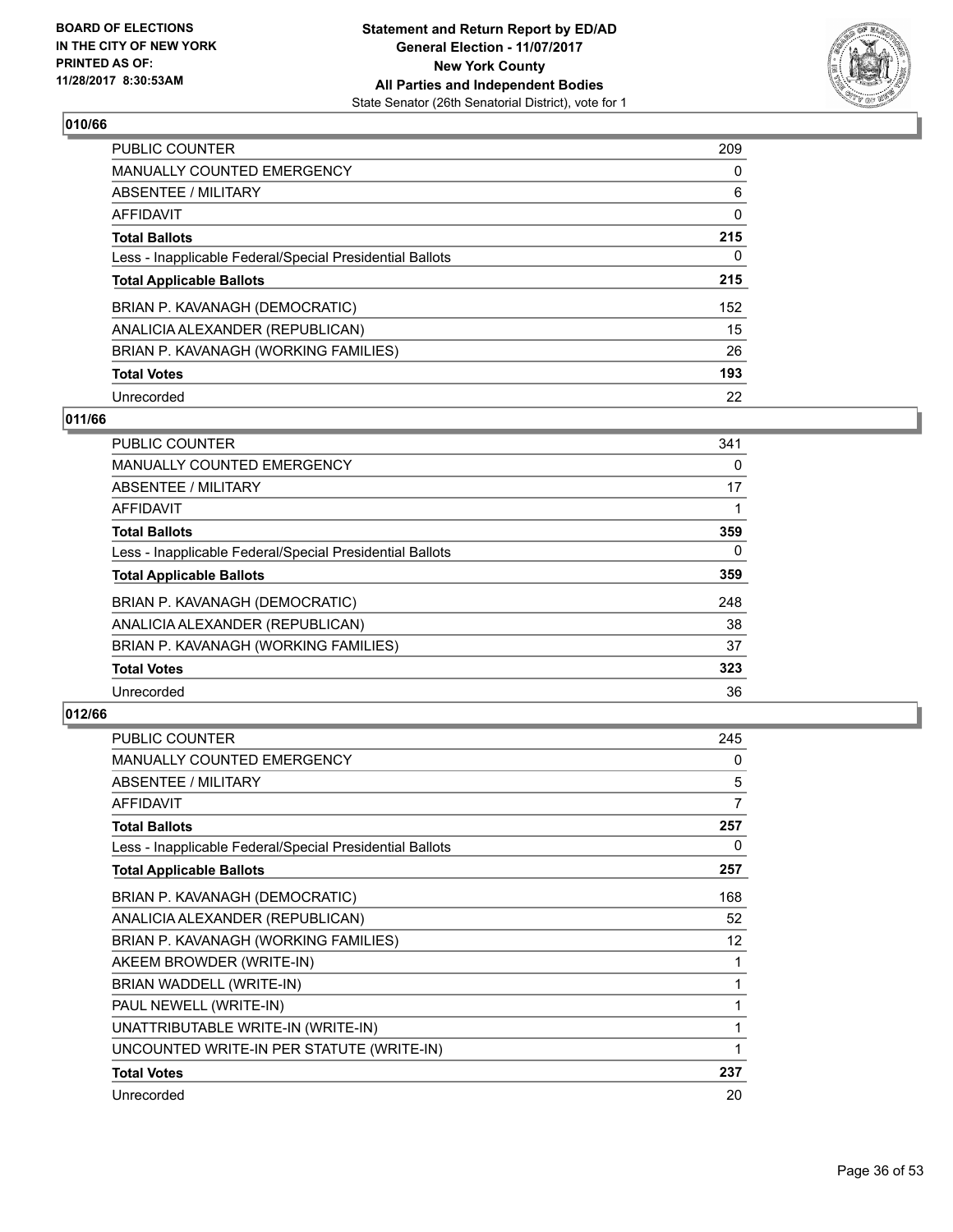

| <b>PUBLIC COUNTER</b>                                    | 202            |
|----------------------------------------------------------|----------------|
| <b>MANUALLY COUNTED EMERGENCY</b>                        | 0              |
| ABSENTEE / MILITARY                                      | $\overline{2}$ |
| AFFIDAVIT                                                | 3              |
| <b>Total Ballots</b>                                     | 207            |
| Less - Inapplicable Federal/Special Presidential Ballots | 0              |
| <b>Total Applicable Ballots</b>                          | 207            |
| BRIAN P. KAVANAGH (DEMOCRATIC)                           | 142            |
| ANALICIA ALEXANDER (REPUBLICAN)                          | 33             |
| BRIAN P. KAVANAGH (WORKING FAMILIES)                     | 17             |
| DANIEL SQUADRON (WRITE-IN)                               |                |
| <b>Total Votes</b>                                       | 193            |
| Unrecorded                                               | 14             |

# **014/66**

| <b>PUBLIC COUNTER</b>                                    | 131 |
|----------------------------------------------------------|-----|
| <b>MANUALLY COUNTED EMERGENCY</b>                        | 0   |
| ABSENTEE / MILITARY                                      | 5   |
| <b>AFFIDAVIT</b>                                         |     |
| <b>Total Ballots</b>                                     | 137 |
| Less - Inapplicable Federal/Special Presidential Ballots | 0   |
| <b>Total Applicable Ballots</b>                          | 137 |
| BRIAN P. KAVANAGH (DEMOCRATIC)                           | 92  |
| ANALICIA ALEXANDER (REPUBLICAN)                          | 11  |
| BRIAN P. KAVANAGH (WORKING FAMILIES)                     | 11  |
| <b>Total Votes</b>                                       | 114 |
| Unrecorded                                               | 23  |

| <b>PUBLIC COUNTER</b>                                    | 147 |
|----------------------------------------------------------|-----|
| <b>MANUALLY COUNTED EMERGENCY</b>                        | 0   |
| ABSENTEE / MILITARY                                      | 6   |
| AFFIDAVIT                                                | 0   |
| <b>Total Ballots</b>                                     | 153 |
| Less - Inapplicable Federal/Special Presidential Ballots | 0   |
| <b>Total Applicable Ballots</b>                          | 153 |
| BRIAN P. KAVANAGH (DEMOCRATIC)                           | 107 |
| ANALICIA ALEXANDER (REPUBLICAN)                          | 19  |
| BRIAN P. KAVANAGH (WORKING FAMILIES)                     | 17  |
| PAUL NEWELL (WRITE-IN)                                   | 1   |
| <b>Total Votes</b>                                       | 144 |
| Unrecorded                                               | 9   |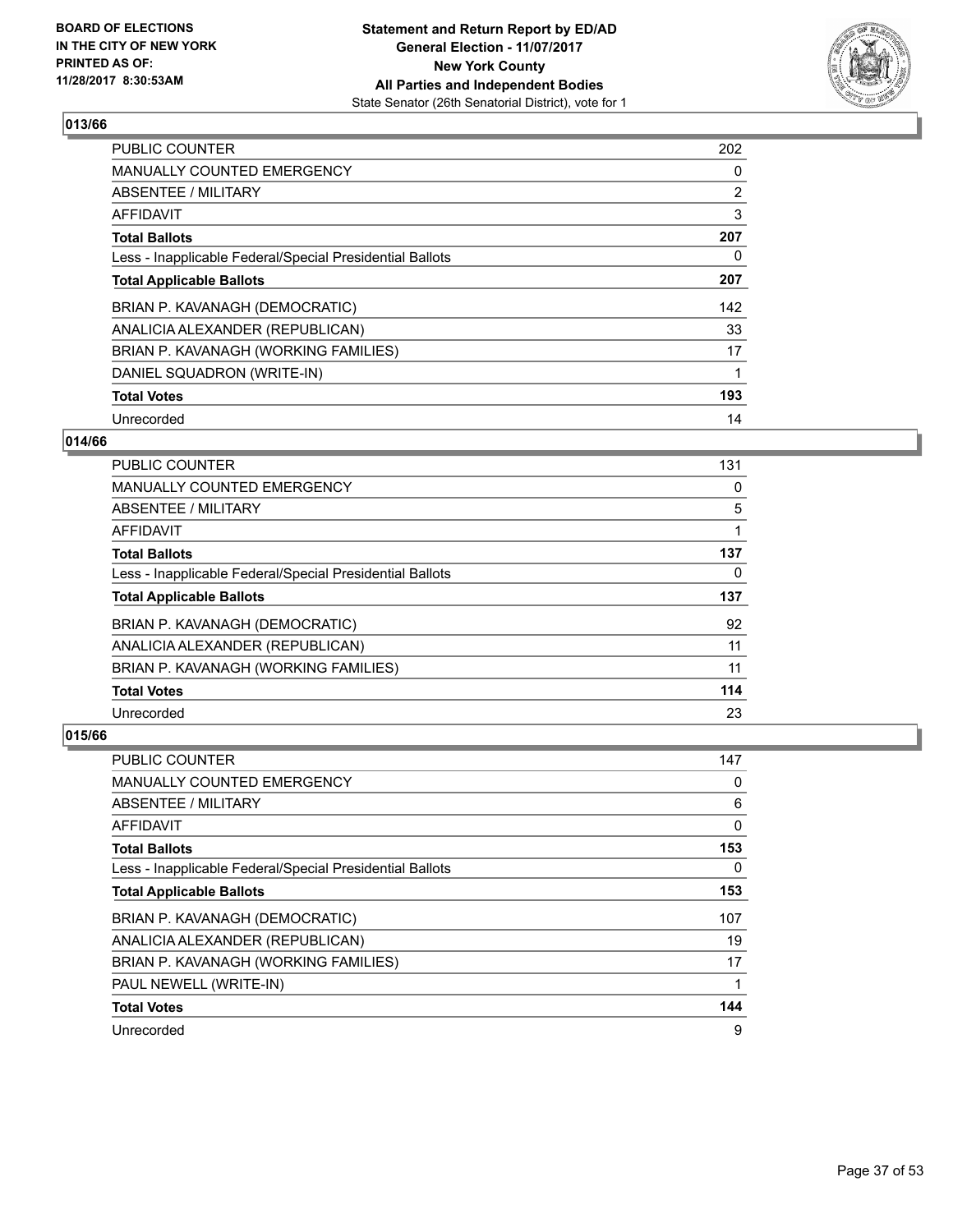

| <b>PUBLIC COUNTER</b>                                    | 12 |
|----------------------------------------------------------|----|
| <b>MANUALLY COUNTED EMERGENCY</b>                        | 0  |
| ABSENTEE / MILITARY                                      | 0  |
| AFFIDAVIT                                                | 0  |
| <b>Total Ballots</b>                                     | 12 |
| Less - Inapplicable Federal/Special Presidential Ballots | 0  |
| <b>Total Applicable Ballots</b>                          | 12 |
| BRIAN P. KAVANAGH (DEMOCRATIC)                           | 8  |
| ANALICIA ALEXANDER (REPUBLICAN)                          | 2  |
| BRIAN P. KAVANAGH (WORKING FAMILIES)                     |    |
| <b>Total Votes</b>                                       | 11 |
| Unrecorded                                               |    |
|                                                          |    |

# **017/66 COMBINED into: 016/66**

# **018/66**

| PUBLIC COUNTER                                           | 262 |
|----------------------------------------------------------|-----|
| <b>MANUALLY COUNTED EMERGENCY</b>                        | 0   |
| ABSENTEE / MILITARY                                      | 7   |
| <b>AFFIDAVIT</b>                                         | 2   |
| <b>Total Ballots</b>                                     | 271 |
| Less - Inapplicable Federal/Special Presidential Ballots | 0   |
| <b>Total Applicable Ballots</b>                          | 271 |
| BRIAN P. KAVANAGH (DEMOCRATIC)                           | 181 |
| ANALICIA ALEXANDER (REPUBLICAN)                          | 33  |
| BRIAN P. KAVANAGH (WORKING FAMILIES)                     | 30  |
| PAUL NEWELL (WRITE-IN)                                   |     |
| <b>Total Votes</b>                                       | 245 |
| Unrecorded                                               | 26  |

| <b>PUBLIC COUNTER</b>                                    | 299      |
|----------------------------------------------------------|----------|
| <b>MANUALLY COUNTED EMERGENCY</b>                        | 0        |
| ABSENTEE / MILITARY                                      | 9        |
| AFFIDAVIT                                                | 2        |
| <b>Total Ballots</b>                                     | 310      |
| Less - Inapplicable Federal/Special Presidential Ballots | $\Omega$ |
| <b>Total Applicable Ballots</b>                          | 310      |
| BRIAN P. KAVANAGH (DEMOCRATIC)                           | 217      |
| ANALICIA ALEXANDER (REPUBLICAN)                          | 15       |
| BRIAN P. KAVANAGH (WORKING FAMILIES)                     | 35       |
| PAUL NEWELL (WRITE-IN)                                   | 2        |
| <b>Total Votes</b>                                       | 269      |
| Unrecorded                                               | 41       |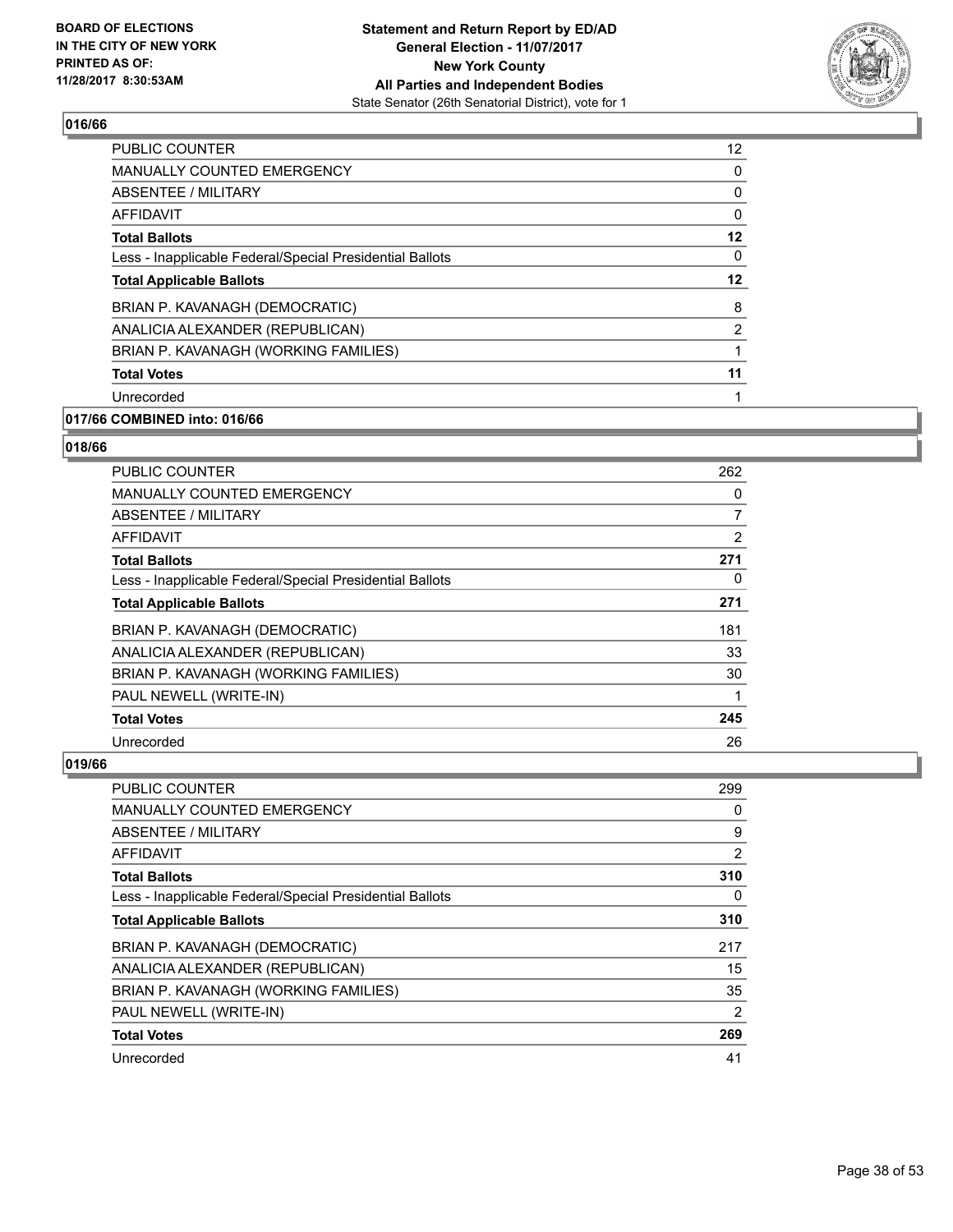

| <b>PUBLIC COUNTER</b>                                    | 181 |
|----------------------------------------------------------|-----|
| <b>MANUALLY COUNTED EMERGENCY</b>                        | 0   |
| ABSENTEE / MILITARY                                      | 6   |
| AFFIDAVIT                                                |     |
| <b>Total Ballots</b>                                     | 188 |
| Less - Inapplicable Federal/Special Presidential Ballots | 0   |
| <b>Total Applicable Ballots</b>                          | 188 |
| BRIAN P. KAVANAGH (DEMOCRATIC)                           | 130 |
| ANALICIA ALEXANDER (REPUBLICAN)                          | 10  |
| BRIAN P. KAVANAGH (WORKING FAMILIES)                     | 23  |
| PAUL NEWELL (WRITE-IN)                                   | 3   |
| <b>Total Votes</b>                                       | 166 |
| Unrecorded                                               | 22  |

# **021/66**

| <b>PUBLIC COUNTER</b>                                    | 287 |
|----------------------------------------------------------|-----|
| <b>MANUALLY COUNTED EMERGENCY</b>                        | 0   |
| ABSENTEE / MILITARY                                      | 8   |
| AFFIDAVIT                                                |     |
| <b>Total Ballots</b>                                     | 296 |
| Less - Inapplicable Federal/Special Presidential Ballots | 0   |
| <b>Total Applicable Ballots</b>                          | 296 |
| BRIAN P. KAVANAGH (DEMOCRATIC)                           | 190 |
| ANALICIA ALEXANDER (REPUBLICAN)                          | 28  |
| BRIAN P. KAVANAGH (WORKING FAMILIES)                     | 30  |
| <b>Total Votes</b>                                       | 248 |
| Unrecorded                                               | 48  |

| <b>PUBLIC COUNTER</b>                                    | 299 |
|----------------------------------------------------------|-----|
| <b>MANUALLY COUNTED EMERGENCY</b>                        | 0   |
| ABSENTEE / MILITARY                                      | 7   |
| AFFIDAVIT                                                |     |
| <b>Total Ballots</b>                                     | 307 |
| Less - Inapplicable Federal/Special Presidential Ballots | 0   |
| <b>Total Applicable Ballots</b>                          | 307 |
| BRIAN P. KAVANAGH (DEMOCRATIC)                           | 188 |
| ANALICIA ALEXANDER (REPUBLICAN)                          | 56  |
| BRIAN P. KAVANAGH (WORKING FAMILIES)                     | 26  |
| ALAN GERSON (WRITE-IN)                                   | 2   |
| PAUL NEWELL (WRITE-IN)                                   | 1   |
| <b>Total Votes</b>                                       | 273 |
| Unrecorded                                               | 34  |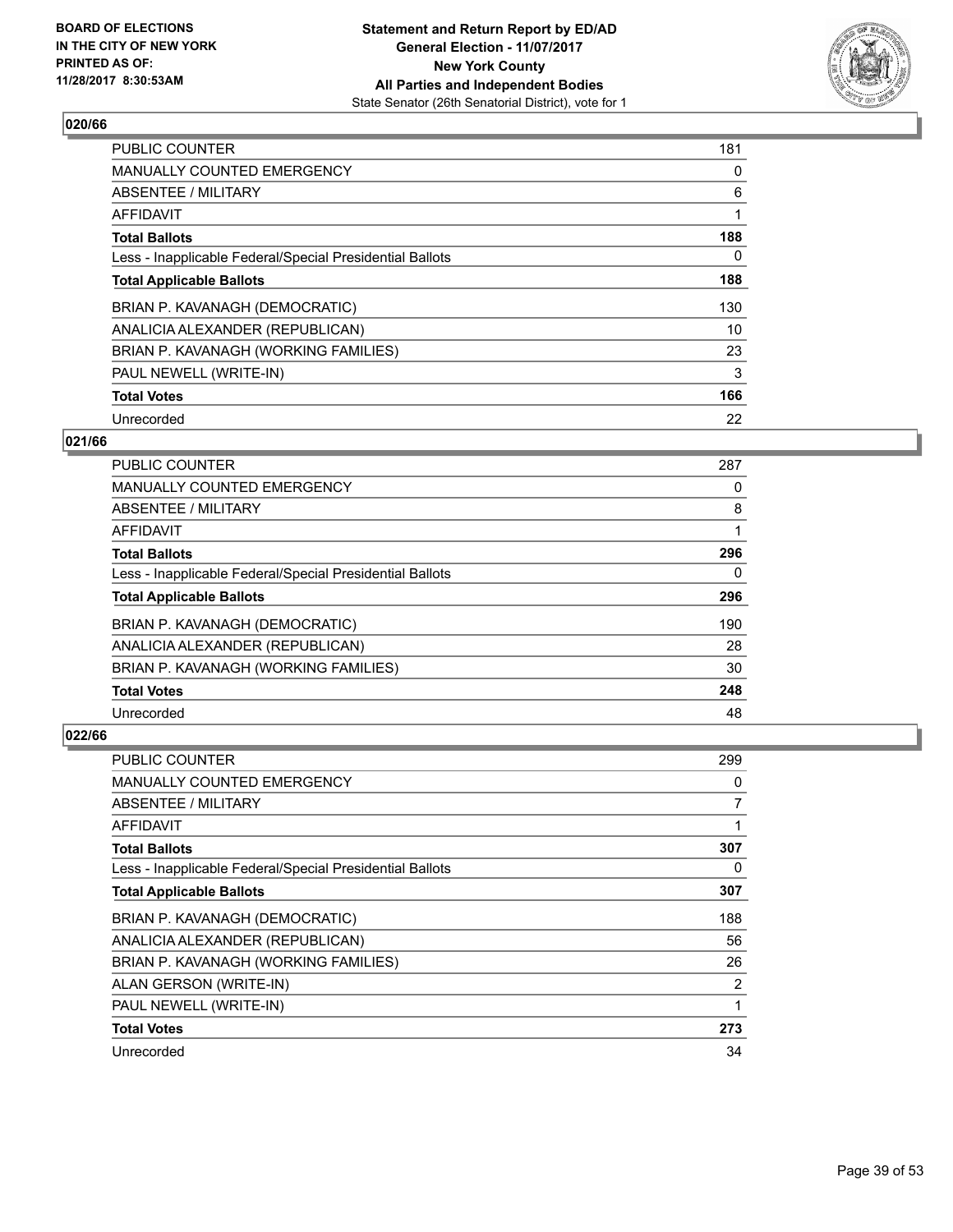

| <b>PUBLIC COUNTER</b>                                    | 407 |
|----------------------------------------------------------|-----|
| <b>MANUALLY COUNTED EMERGENCY</b>                        | 0   |
| ABSENTEE / MILITARY                                      | 11  |
| AFFIDAVIT                                                |     |
| <b>Total Ballots</b>                                     | 419 |
| Less - Inapplicable Federal/Special Presidential Ballots | 0   |
| <b>Total Applicable Ballots</b>                          | 419 |
| BRIAN P. KAVANAGH (DEMOCRATIC)                           | 303 |
| ANALICIA ALEXANDER (REPUBLICAN)                          | 25  |
| BRIAN P. KAVANAGH (WORKING FAMILIES)                     | 38  |
| JENNIFER CAPLAN (WRITE-IN)                               |     |
| <b>Total Votes</b>                                       | 367 |
| Unrecorded                                               | 52  |

# **024/66**

| <b>PUBLIC COUNTER</b>                                    | 141 |
|----------------------------------------------------------|-----|
| <b>MANUALLY COUNTED EMERGENCY</b>                        | 0   |
| ABSENTEE / MILITARY                                      | 5   |
| <b>AFFIDAVIT</b>                                         | 1   |
| <b>Total Ballots</b>                                     | 147 |
| Less - Inapplicable Federal/Special Presidential Ballots | 0   |
| <b>Total Applicable Ballots</b>                          | 147 |
| BRIAN P. KAVANAGH (DEMOCRATIC)                           | 109 |
| ANALICIA ALEXANDER (REPUBLICAN)                          | 10  |
| BRIAN P. KAVANAGH (WORKING FAMILIES)                     | 12  |
| DODGE LANDESMAN (WRITE-IN)                               | 1   |
| PAUL NEWELL (WRITE-IN)                                   | 1   |
| <b>Total Votes</b>                                       | 133 |
| Unrecorded                                               | 14  |

| <b>PUBLIC COUNTER</b>                                    | 124 |
|----------------------------------------------------------|-----|
| <b>MANUALLY COUNTED EMERGENCY</b>                        | 0   |
| ABSENTEE / MILITARY                                      | 6   |
| AFFIDAVIT                                                | 4   |
| <b>Total Ballots</b>                                     | 134 |
| Less - Inapplicable Federal/Special Presidential Ballots | 0   |
| <b>Total Applicable Ballots</b>                          | 134 |
| BRIAN P. KAVANAGH (DEMOCRATIC)                           | 96  |
| ANALICIA ALEXANDER (REPUBLICAN)                          | 11  |
| BRIAN P. KAVANAGH (WORKING FAMILIES)                     | 13  |
| MARC FLIEDNER (WRITE-IN)                                 |     |
| <b>Total Votes</b>                                       | 121 |
| Unrecorded                                               | 13  |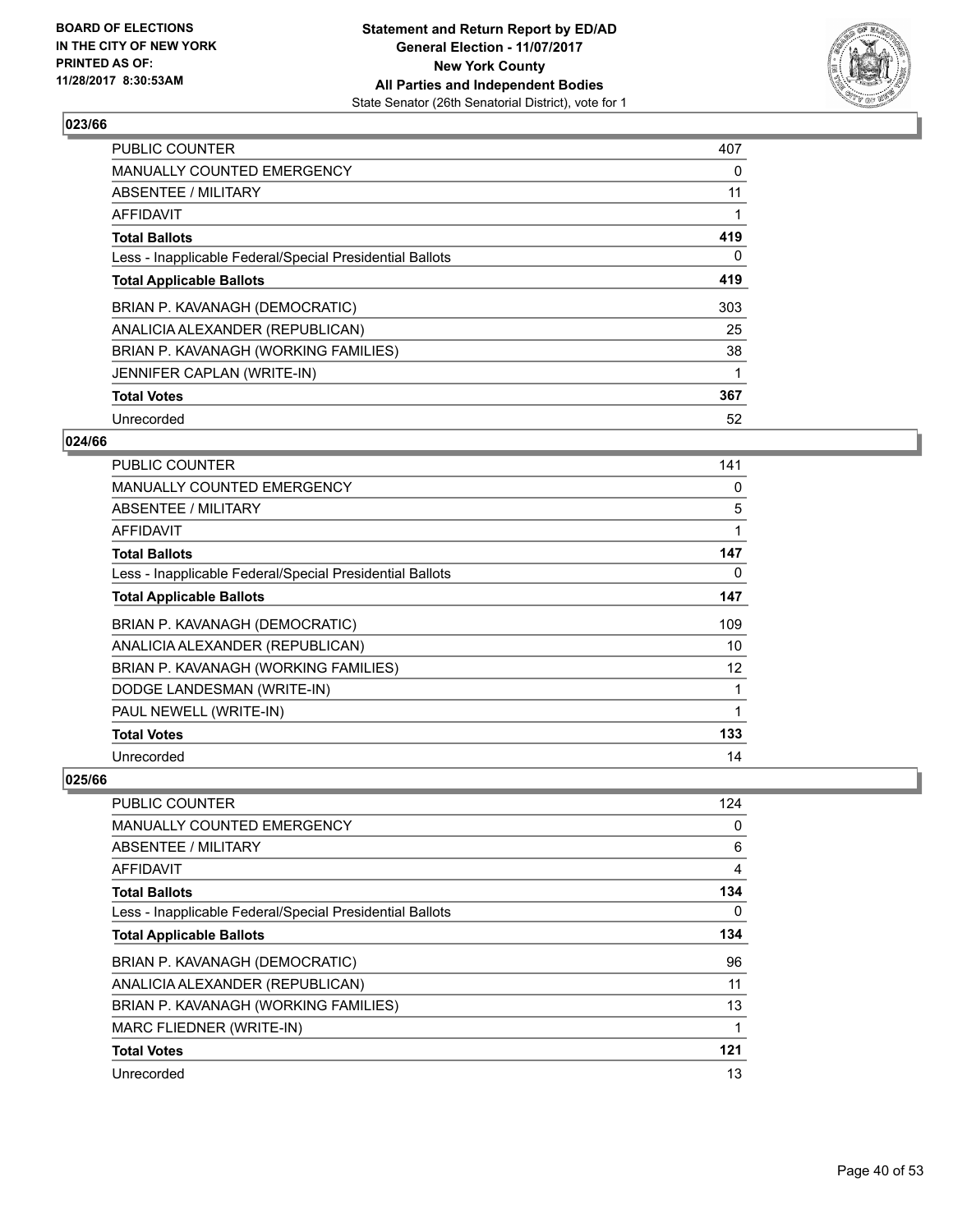

| <b>PUBLIC COUNTER</b>                                    | 166 |
|----------------------------------------------------------|-----|
| <b>MANUALLY COUNTED EMERGENCY</b>                        | 0   |
| <b>ABSENTEE / MILITARY</b>                               | 6   |
| AFFIDAVIT                                                | 2   |
| <b>Total Ballots</b>                                     | 174 |
| Less - Inapplicable Federal/Special Presidential Ballots | 0   |
| <b>Total Applicable Ballots</b>                          | 174 |
| BRIAN P. KAVANAGH (DEMOCRATIC)                           | 127 |
| ANALICIA ALEXANDER (REPUBLICAN)                          | 11  |
| BRIAN P. KAVANAGH (WORKING FAMILIES)                     | 21  |
| PAUL NEWELL (WRITE-IN)                                   |     |
| ROBERT STEPANEK (WRITE-IN)                               |     |
| <b>Total Votes</b>                                       | 161 |
| Unrecorded                                               | 13  |

# **027/66**

| PUBLIC COUNTER                                           | 127            |
|----------------------------------------------------------|----------------|
| <b>MANUALLY COUNTED EMERGENCY</b>                        | 0              |
| ABSENTEE / MILITARY                                      | 3              |
| AFFIDAVIT                                                | $\overline{2}$ |
| <b>Total Ballots</b>                                     | 132            |
| Less - Inapplicable Federal/Special Presidential Ballots | 0              |
| <b>Total Applicable Ballots</b>                          | 132            |
| BRIAN P. KAVANAGH (DEMOCRATIC)                           | 89             |
| ANALICIA ALEXANDER (REPUBLICAN)                          | 7              |
| BRIAN P. KAVANAGH (WORKING FAMILIES)                     | 27             |
| UNATTRIBUTABLE WRITE-IN (WRITE-IN)                       |                |
| <b>Total Votes</b>                                       | 124            |
| Unrecorded                                               | 8              |
|                                                          |                |

# **040/66 COMBINED into: 042/66**

| <b>PUBLIC COUNTER</b>                                    | 175 |
|----------------------------------------------------------|-----|
| <b>MANUALLY COUNTED EMERGENCY</b>                        | 0   |
| ABSENTEE / MILITARY                                      | 6   |
| AFFIDAVIT                                                | 2   |
| <b>Total Ballots</b>                                     | 183 |
| Less - Inapplicable Federal/Special Presidential Ballots | 0   |
| <b>Total Applicable Ballots</b>                          | 183 |
| BRIAN P. KAVANAGH (DEMOCRATIC)                           | 128 |
| ANALICIA ALEXANDER (REPUBLICAN)                          | 22  |
| BRIAN P. KAVANAGH (WORKING FAMILIES)                     | 15  |
| PAUL NEWELL (WRITE-IN)                                   | 1   |
| <b>Total Votes</b>                                       | 166 |
| Unrecorded                                               | 17  |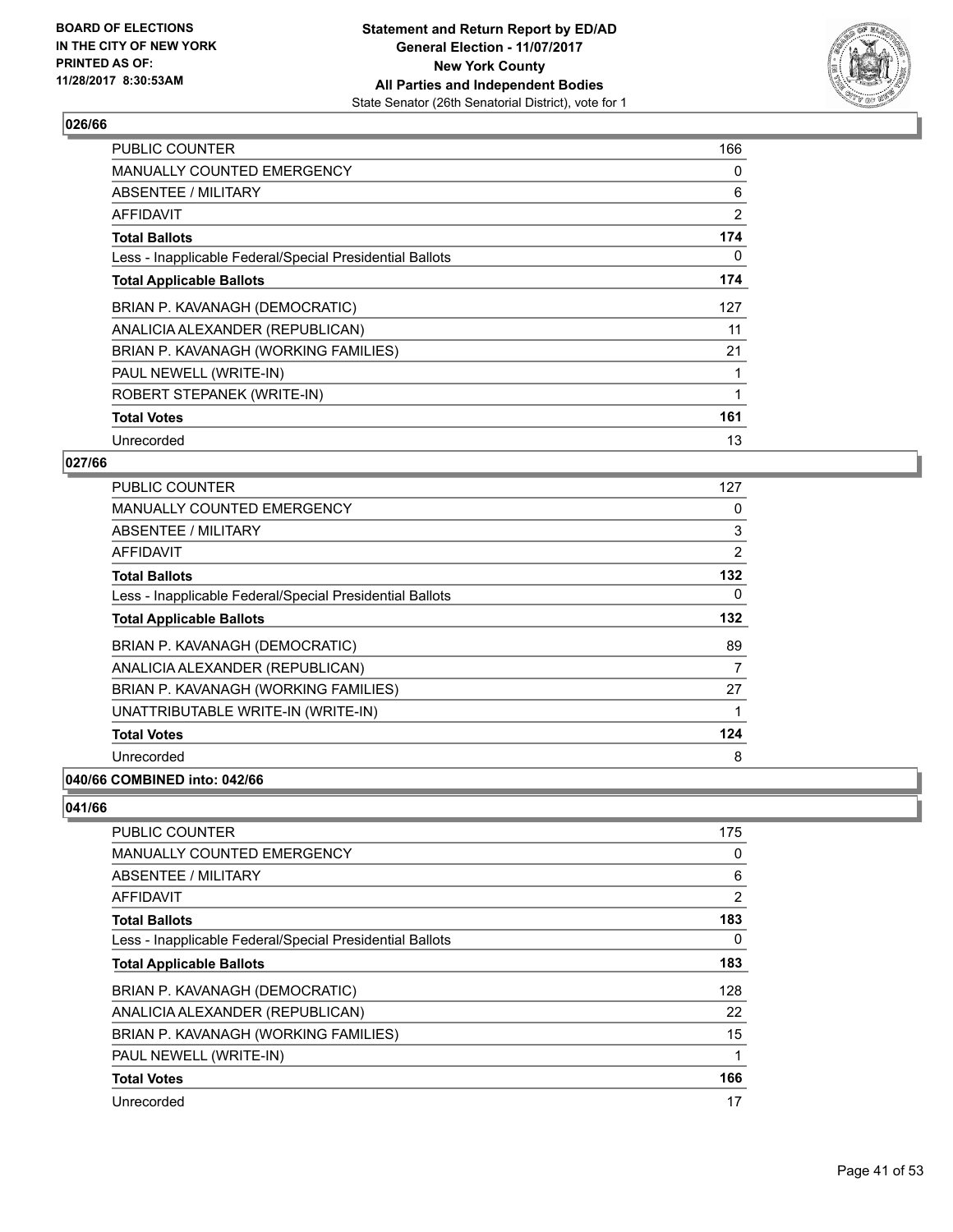

| <b>PUBLIC COUNTER</b>                                    | 61 |
|----------------------------------------------------------|----|
| <b>MANUALLY COUNTED EMERGENCY</b>                        | 0  |
| ABSENTEE / MILITARY                                      | 3  |
| AFFIDAVIT                                                | 0  |
| <b>Total Ballots</b>                                     | 64 |
| Less - Inapplicable Federal/Special Presidential Ballots | 0  |
| <b>Total Applicable Ballots</b>                          | 64 |
| BRIAN P. KAVANAGH (DEMOCRATIC)                           | 42 |
| ANALICIA ALEXANDER (REPUBLICAN)                          | 7  |
| BRIAN P. KAVANAGH (WORKING FAMILIES)                     | 7  |
| <b>Total Votes</b>                                       | 56 |
| Unrecorded                                               | 8  |

#### **044/66**

| <b>PUBLIC COUNTER</b>                                    | 189      |
|----------------------------------------------------------|----------|
| <b>MANUALLY COUNTED EMERGENCY</b>                        | 0        |
| ABSENTEE / MILITARY                                      | 5        |
| <b>AFFIDAVIT</b>                                         |          |
| <b>Total Ballots</b>                                     | 195      |
| Less - Inapplicable Federal/Special Presidential Ballots | $\Omega$ |
| <b>Total Applicable Ballots</b>                          | 195      |
| BRIAN P. KAVANAGH (DEMOCRATIC)                           | 141      |
| ANALICIA ALEXANDER (REPUBLICAN)                          | 12       |
| BRIAN P. KAVANAGH (WORKING FAMILIES)                     | 26       |
| <b>Total Votes</b>                                       | 179      |
| Unrecorded                                               | 16       |

| <b>PUBLIC COUNTER</b>                                    | 147         |
|----------------------------------------------------------|-------------|
| <b>MANUALLY COUNTED EMERGENCY</b>                        | 0           |
| ABSENTEE / MILITARY                                      | 1           |
| AFFIDAVIT                                                | 4           |
| <b>Total Ballots</b>                                     | 152         |
| Less - Inapplicable Federal/Special Presidential Ballots | 0           |
| <b>Total Applicable Ballots</b>                          | 152         |
| BRIAN P. KAVANAGH (DEMOCRATIC)                           | 115         |
| ANALICIA ALEXANDER (REPUBLICAN)                          | 21          |
| BRIAN P. KAVANAGH (WORKING FAMILIES)                     | 6           |
| PAUL NEWELL (WRITE-IN)                                   | $\mathbf 1$ |
| <b>Total Votes</b>                                       | 143         |
| Unrecorded                                               | 9           |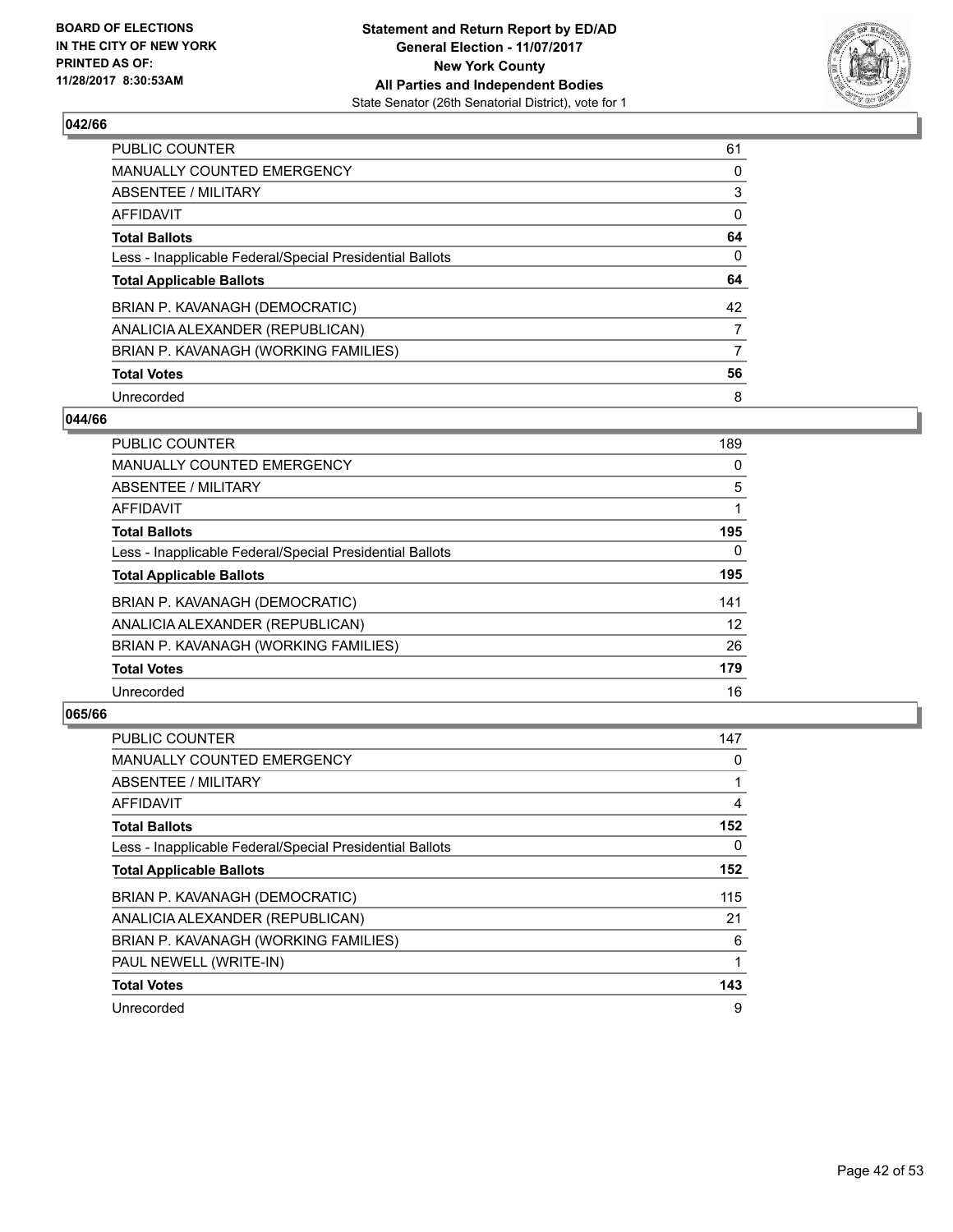

| PUBLIC COUNTER                                           | 41 |
|----------------------------------------------------------|----|
| <b>MANUALLY COUNTED EMERGENCY</b>                        | 0  |
| ABSENTEE / MILITARY                                      | 3  |
| AFFIDAVIT                                                |    |
| <b>Total Ballots</b>                                     | 45 |
| Less - Inapplicable Federal/Special Presidential Ballots | 0  |
| <b>Total Applicable Ballots</b>                          | 45 |
| BRIAN P. KAVANAGH (DEMOCRATIC)                           | 24 |
| ANALICIA ALEXANDER (REPUBLICAN)                          | 11 |
| BRIAN P. KAVANAGH (WORKING FAMILIES)                     | 2  |
| <b>Total Votes</b>                                       | 37 |
|                                                          |    |

#### **091/66**

| <b>PUBLIC COUNTER</b>                                    | 210 |
|----------------------------------------------------------|-----|
| <b>MANUALLY COUNTED EMERGENCY</b>                        | 0   |
| <b>ABSENTEE / MILITARY</b>                               | 4   |
| AFFIDAVIT                                                |     |
| <b>Total Ballots</b>                                     | 215 |
| Less - Inapplicable Federal/Special Presidential Ballots | 0   |
| <b>Total Applicable Ballots</b>                          | 215 |
| BRIAN P. KAVANAGH (DEMOCRATIC)                           | 118 |
| ANALICIA ALEXANDER (REPUBLICAN)                          | 78  |
| BRIAN P. KAVANAGH (WORKING FAMILIES)                     | 4   |
| <b>Total Votes</b>                                       | 200 |
| Unrecorded                                               | 15  |
|                                                          |     |

# **092/66 COMBINED into: 070/66**

| <b>Total Votes</b>                                       |   |
|----------------------------------------------------------|---|
| BRIAN P. KAVANAGH (WORKING FAMILIES)                     | 0 |
| ANALICIA ALEXANDER (REPUBLICAN)                          | O |
| BRIAN P. KAVANAGH (DEMOCRATIC)                           | 0 |
| <b>Total Applicable Ballots</b>                          | 0 |
| Less - Inapplicable Federal/Special Presidential Ballots |   |
| <b>Total Ballots</b>                                     |   |
| AFFIDAVIT                                                | 0 |
| <b>ABSENTEE / MILITARY</b>                               | 0 |
| <b>MANUALLY COUNTED EMERGENCY</b>                        | 0 |
| <b>PUBLIC COUNTER</b>                                    | 0 |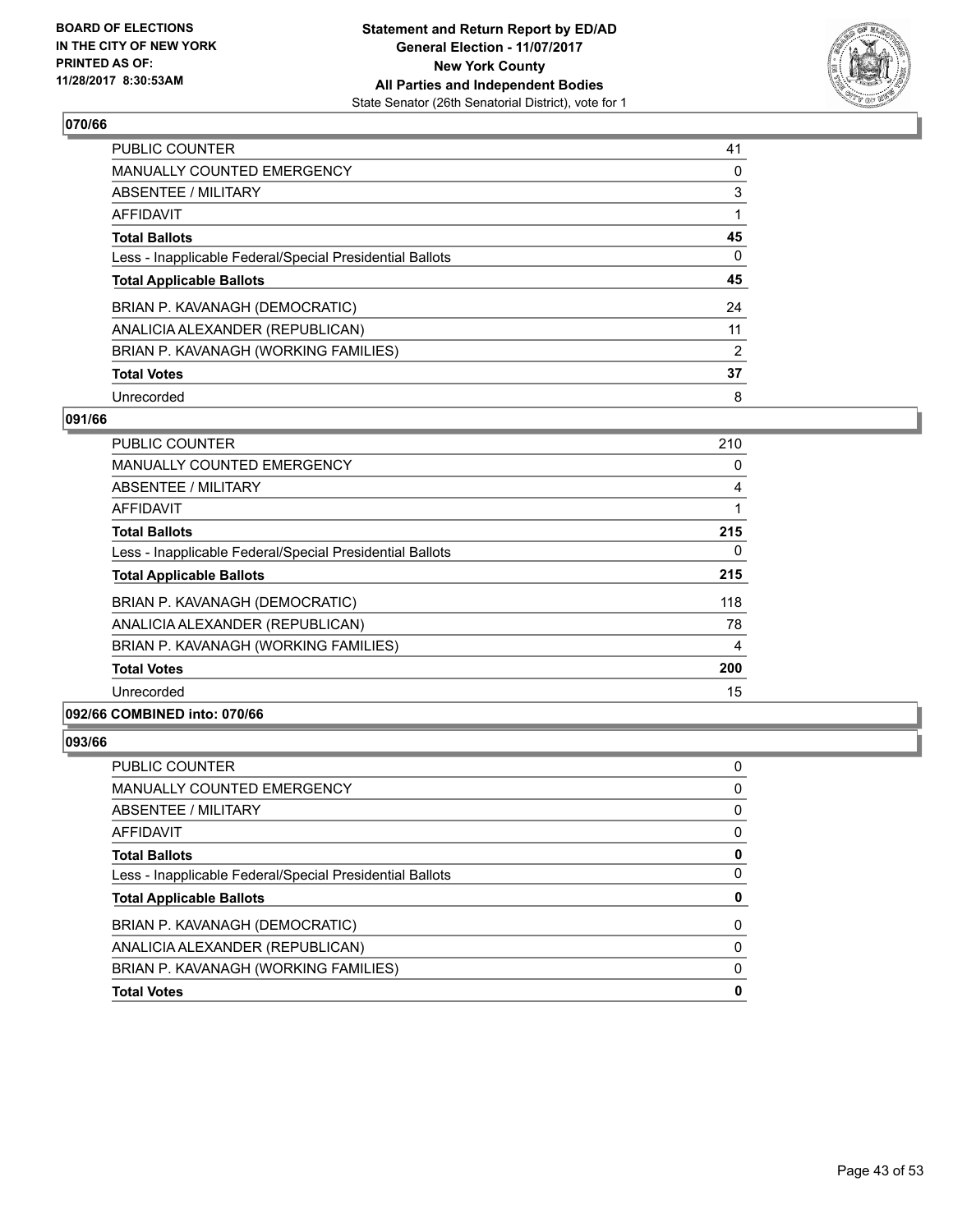

| <b>Total Votes</b>                                       | 0        |
|----------------------------------------------------------|----------|
| BRIAN P. KAVANAGH (WORKING FAMILIES)                     | 0        |
| ANALICIA ALEXANDER (REPUBLICAN)                          | 0        |
| BRIAN P. KAVANAGH (DEMOCRATIC)                           | $\Omega$ |
| <b>Total Applicable Ballots</b>                          | 0        |
| Less - Inapplicable Federal/Special Presidential Ballots | 0        |
| <b>Total Ballots</b>                                     | 0        |
| AFFIDAVIT                                                | 0        |
| ABSENTEE / MILITARY                                      | 0        |
| <b>MANUALLY COUNTED EMERGENCY</b>                        | 0        |
| <b>PUBLIC COUNTER</b>                                    | 0        |

# **098/66**

| <b>PUBLIC COUNTER</b>                                    | 225 |
|----------------------------------------------------------|-----|
| <b>MANUALLY COUNTED EMERGENCY</b>                        | 0   |
| ABSENTEE / MILITARY                                      | 5   |
| AFFIDAVIT                                                | 5   |
| <b>Total Ballots</b>                                     | 235 |
| Less - Inapplicable Federal/Special Presidential Ballots | 0   |
| <b>Total Applicable Ballots</b>                          | 235 |
| BRIAN P. KAVANAGH (DEMOCRATIC)                           | 148 |
| ANALICIA ALEXANDER (REPUBLICAN)                          | 40  |
| BRIAN P. KAVANAGH (WORKING FAMILIES)                     | 23  |
| PAUL NEWELL (WRITE-IN)                                   | 4   |
| <b>Total Votes</b>                                       | 215 |
| Unrecorded                                               | 20  |

| <b>PUBLIC COUNTER</b>                                    | 224 |
|----------------------------------------------------------|-----|
| <b>MANUALLY COUNTED EMERGENCY</b>                        | 0   |
| ABSENTEE / MILITARY                                      |     |
| AFFIDAVIT                                                | 6   |
| <b>Total Ballots</b>                                     | 237 |
| Less - Inapplicable Federal/Special Presidential Ballots | 0   |
| <b>Total Applicable Ballots</b>                          | 237 |
| BRIAN P. KAVANAGH (DEMOCRATIC)                           | 171 |
| ANALICIA ALEXANDER (REPUBLICAN)                          | 36  |
| BRIAN P. KAVANAGH (WORKING FAMILIES)                     | 15  |
| <b>Total Votes</b>                                       | 222 |
| Unrecorded                                               | 15  |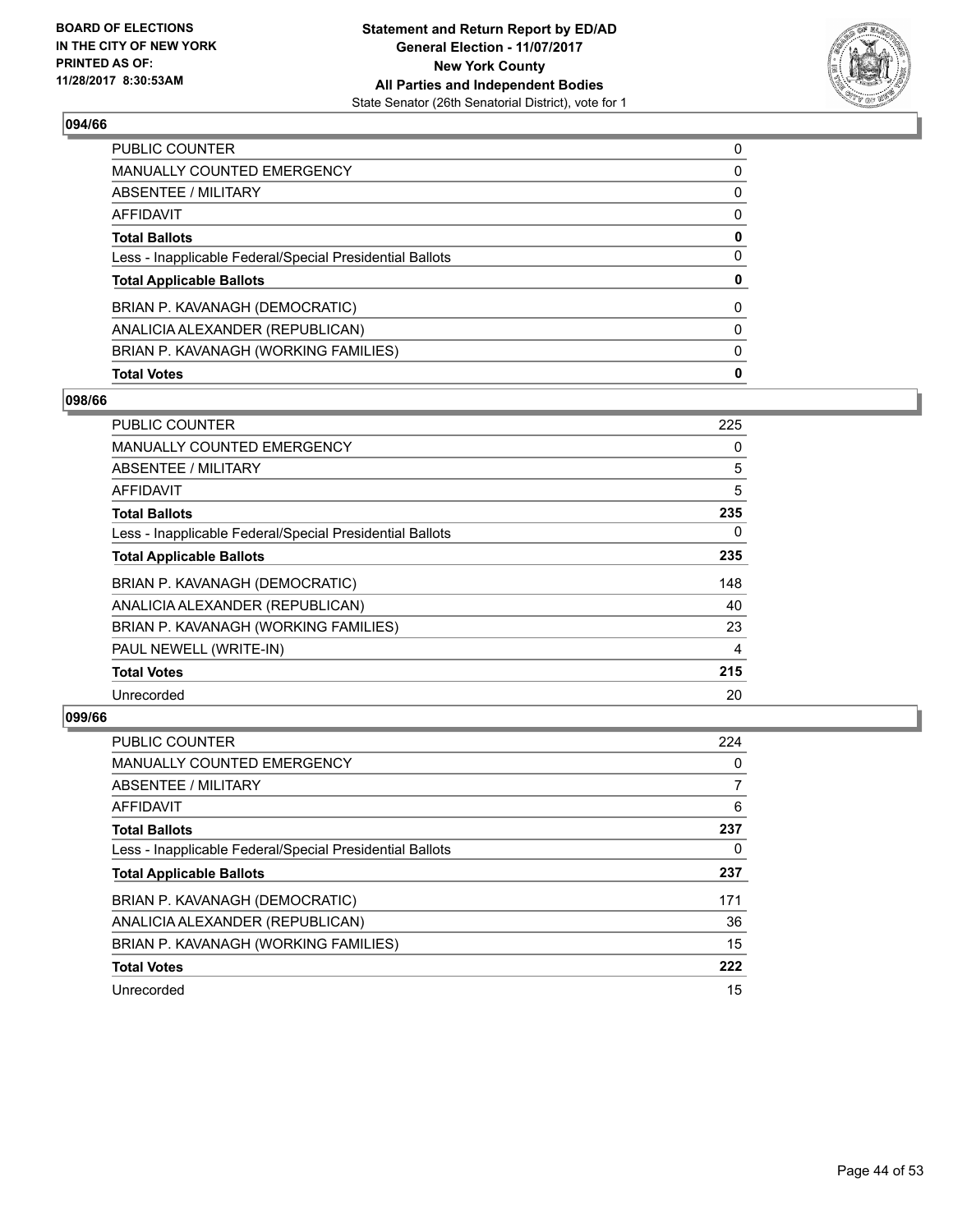

| <b>PUBLIC COUNTER</b>                                    | 65 |
|----------------------------------------------------------|----|
| <b>MANUALLY COUNTED EMERGENCY</b>                        | 0  |
| ABSENTEE / MILITARY                                      | 0  |
| <b>AFFIDAVIT</b>                                         | 0  |
| <b>Total Ballots</b>                                     | 65 |
| Less - Inapplicable Federal/Special Presidential Ballots | 0  |
| <b>Total Applicable Ballots</b>                          | 65 |
| BRIAN P. KAVANAGH (DEMOCRATIC)                           | 50 |
| ANALICIA ALEXANDER (REPUBLICAN)                          | 8  |
| BRIAN P. KAVANAGH (WORKING FAMILIES)                     | 2  |
| <b>Total Votes</b>                                       | 60 |
|                                                          |    |

| <b>PUBLIC COUNTER</b>                                    | 218 |
|----------------------------------------------------------|-----|
| <b>MANUALLY COUNTED EMERGENCY</b>                        | 0   |
| ABSENTEE / MILITARY                                      | 4   |
| AFFIDAVIT                                                | 5   |
| <b>Total Ballots</b>                                     | 227 |
| Less - Inapplicable Federal/Special Presidential Ballots | 0   |
| <b>Total Applicable Ballots</b>                          | 227 |
| BRIAN P. KAVANAGH (DEMOCRATIC)                           | 153 |
| ANALICIA ALEXANDER (REPUBLICAN)                          | 31  |
| BRIAN P. KAVANAGH (WORKING FAMILIES)                     | 21  |
| UNATTRIBUTABLE WRITE-IN (WRITE-IN)                       | 1   |
| <b>Total Votes</b>                                       | 206 |
| Unrecorded                                               | 21  |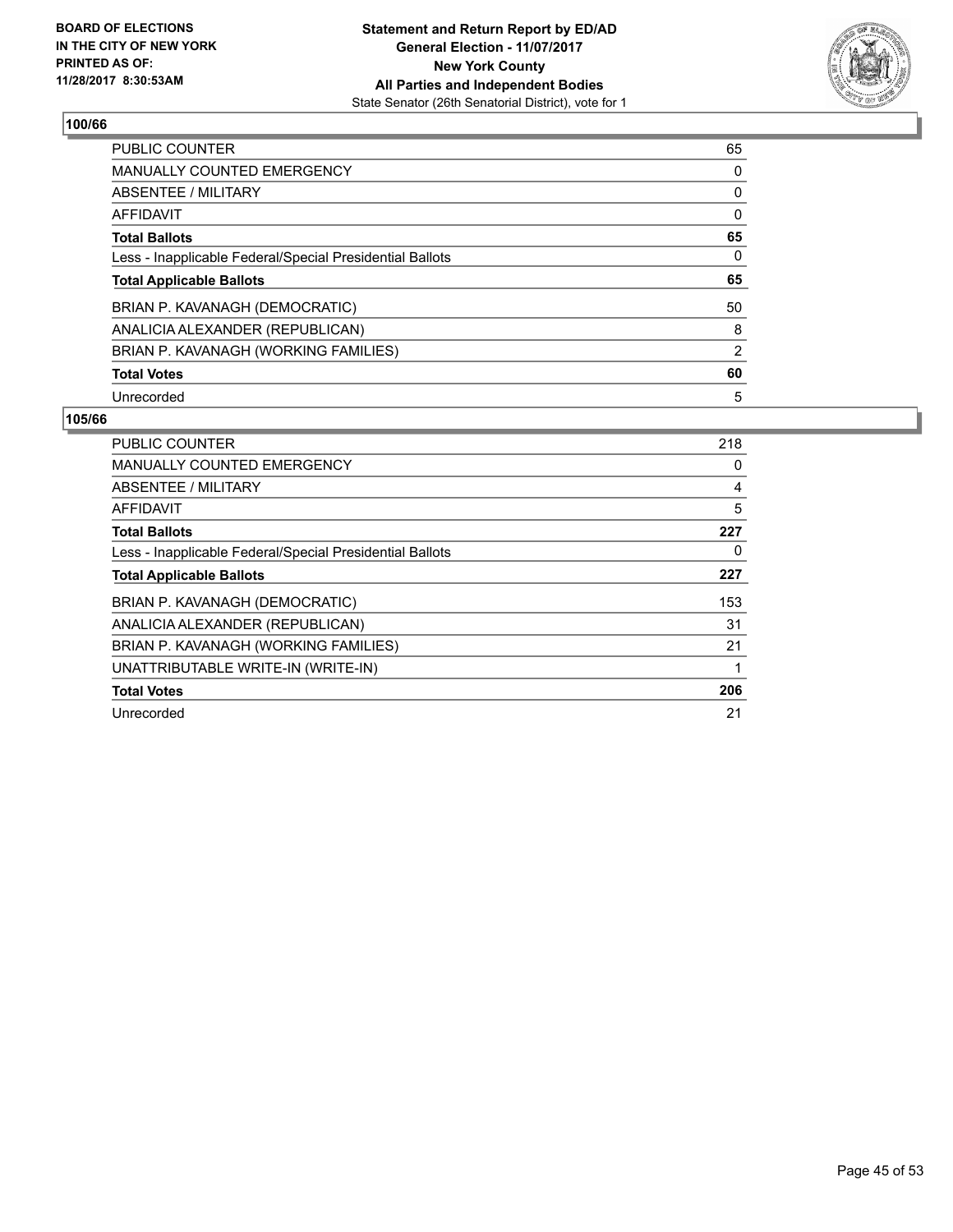

| <b>PUBLIC COUNTER</b>                                    | 125 |
|----------------------------------------------------------|-----|
| MANUALLY COUNTED EMERGENCY                               | 0   |
| ABSENTEE / MILITARY                                      | 3   |
| AFFIDAVIT                                                | 0   |
| <b>Total Ballots</b>                                     | 128 |
| Less - Inapplicable Federal/Special Presidential Ballots | 0   |
| <b>Total Applicable Ballots</b>                          | 128 |
| BRIAN P. KAVANAGH (DEMOCRATIC)                           | 81  |
| ANALICIA ALEXANDER (REPUBLICAN)                          | 12  |
| BRIAN P. KAVANAGH (WORKING FAMILIES)                     | 8   |
| <b>Total Votes</b>                                       | 101 |
| Unrecorded                                               | 27  |

# **002/74**

| <b>PUBLIC COUNTER</b>                                    | 148 |
|----------------------------------------------------------|-----|
| <b>MANUALLY COUNTED EMERGENCY</b>                        | 0   |
| ABSENTEE / MILITARY                                      | 2   |
| AFFIDAVIT                                                | 7   |
| <b>Total Ballots</b>                                     | 157 |
| Less - Inapplicable Federal/Special Presidential Ballots | 0   |
| <b>Total Applicable Ballots</b>                          | 157 |
| BRIAN P. KAVANAGH (DEMOCRATIC)                           | 118 |
| ANALICIA ALEXANDER (REPUBLICAN)                          | 14  |
| BRIAN P. KAVANAGH (WORKING FAMILIES)                     | 4   |
| <b>JULIO SURIEL (WRITE-IN)</b>                           | 1   |
| <b>Total Votes</b>                                       | 137 |
| Unrecorded                                               | 20  |

| <b>PUBLIC COUNTER</b>                                    | 155 |
|----------------------------------------------------------|-----|
| <b>MANUALLY COUNTED EMERGENCY</b>                        | 0   |
| ABSENTEE / MILITARY                                      | 5   |
| AFFIDAVIT                                                | 0   |
| <b>Total Ballots</b>                                     | 160 |
| Less - Inapplicable Federal/Special Presidential Ballots | 0   |
| <b>Total Applicable Ballots</b>                          | 160 |
| BRIAN P. KAVANAGH (DEMOCRATIC)                           | 115 |
| ANALICIA ALEXANDER (REPUBLICAN)                          | 16  |
| BRIAN P. KAVANAGH (WORKING FAMILIES)                     | 5   |
|                                                          |     |
| <b>Total Votes</b>                                       | 136 |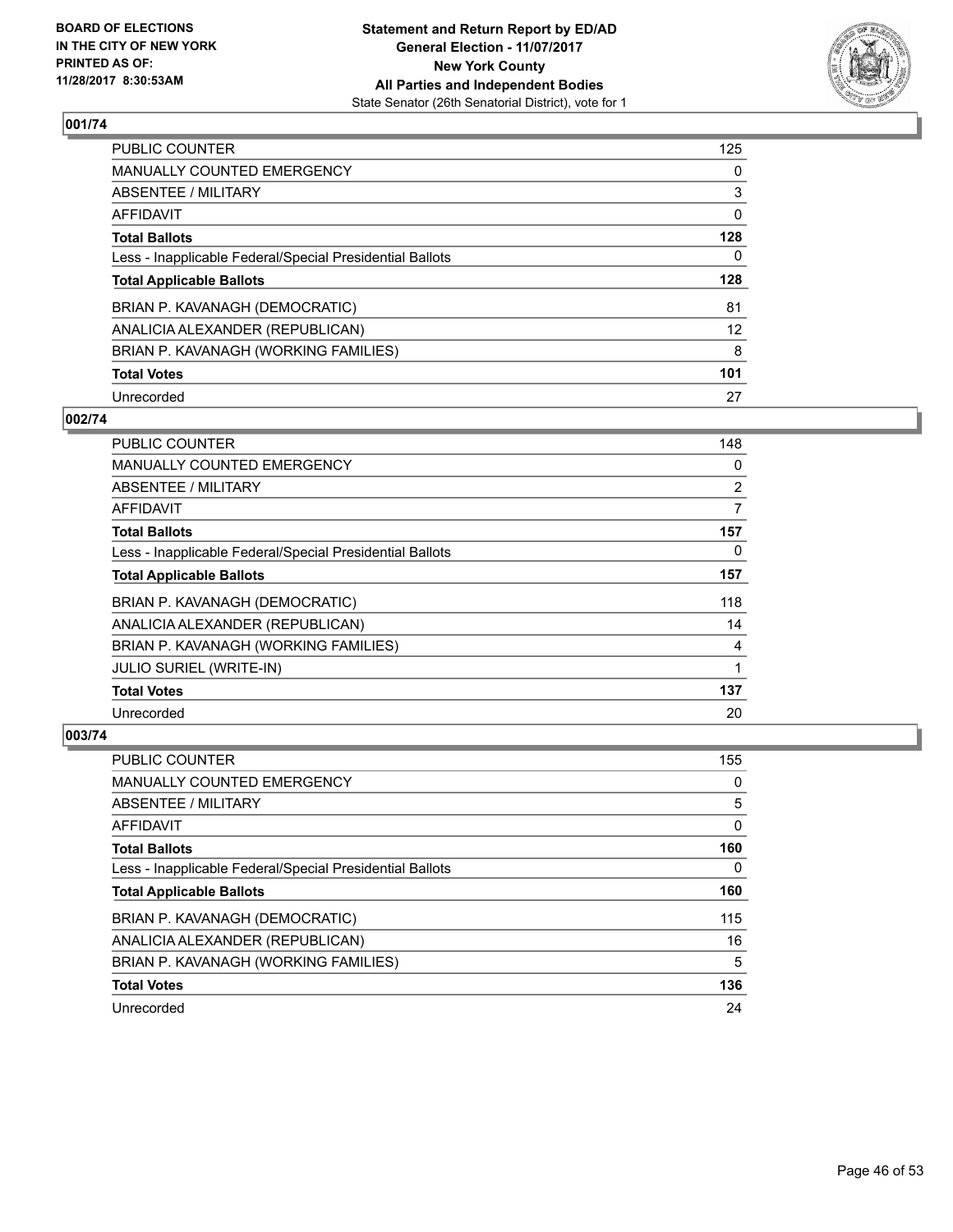

| <b>PUBLIC COUNTER</b>                                    | 162            |
|----------------------------------------------------------|----------------|
| MANUALLY COUNTED EMERGENCY                               | 0              |
| ABSENTEE / MILITARY                                      | $\overline{2}$ |
| AFFIDAVIT                                                | 3              |
| <b>Total Ballots</b>                                     | 167            |
| Less - Inapplicable Federal/Special Presidential Ballots | 0              |
| <b>Total Applicable Ballots</b>                          | 167            |
| BRIAN P. KAVANAGH (DEMOCRATIC)                           | 117            |
| ANALICIA ALEXANDER (REPUBLICAN)                          | 17             |
| BRIAN P. KAVANAGH (WORKING FAMILIES)                     | 5              |
| <b>Total Votes</b>                                       | 139            |
| Unrecorded                                               | 28             |

# **005/74**

| <b>PUBLIC COUNTER</b>                                    | 101            |
|----------------------------------------------------------|----------------|
| <b>MANUALLY COUNTED EMERGENCY</b>                        | 0              |
| ABSENTEE / MILITARY                                      | $\overline{2}$ |
| <b>AFFIDAVIT</b>                                         | 2              |
| <b>Total Ballots</b>                                     | 105            |
| Less - Inapplicable Federal/Special Presidential Ballots | $\Omega$       |
| <b>Total Applicable Ballots</b>                          | 105            |
| BRIAN P. KAVANAGH (DEMOCRATIC)                           | 74             |
| ANALICIA ALEXANDER (REPUBLICAN)                          | 4              |
| BRIAN P. KAVANAGH (WORKING FAMILIES)                     |                |
| <b>Total Votes</b>                                       | 79             |
| Unrecorded                                               | 26             |

| <b>PUBLIC COUNTER</b>                                    | 174 |
|----------------------------------------------------------|-----|
| <b>MANUALLY COUNTED EMERGENCY</b>                        | 0   |
| ABSENTEE / MILITARY                                      |     |
| AFFIDAVIT                                                |     |
| <b>Total Ballots</b>                                     | 176 |
| Less - Inapplicable Federal/Special Presidential Ballots | 0   |
| <b>Total Applicable Ballots</b>                          | 176 |
| BRIAN P. KAVANAGH (DEMOCRATIC)                           | 114 |
| ANALICIA ALEXANDER (REPUBLICAN)                          | 21  |
| BRIAN P. KAVANAGH (WORKING FAMILIES)                     | 6   |
| <b>Total Votes</b>                                       | 141 |
| Unrecorded                                               | 35  |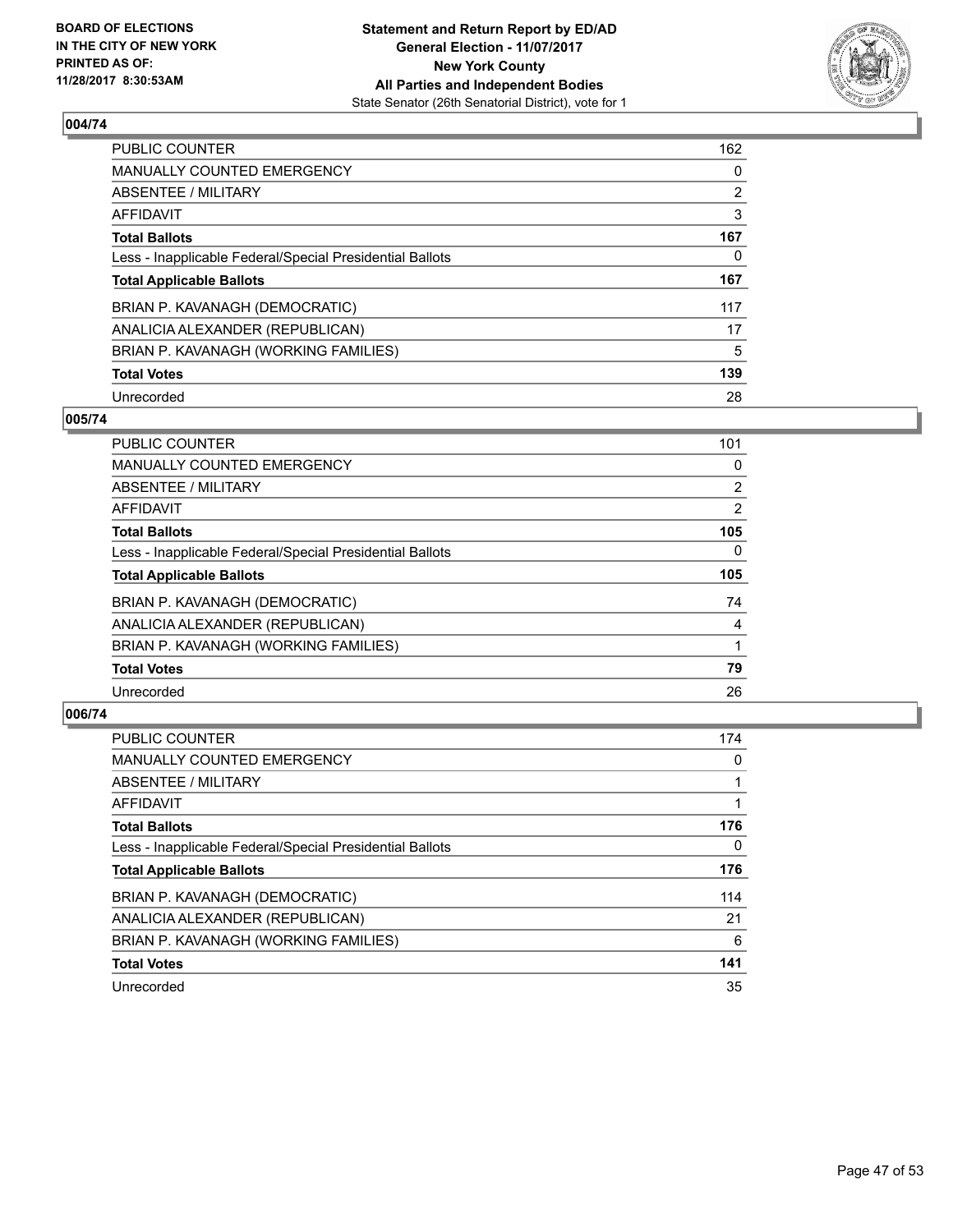

| <b>PUBLIC COUNTER</b>                                    | 148 |
|----------------------------------------------------------|-----|
| <b>MANUALLY COUNTED EMERGENCY</b>                        | 0   |
| ABSENTEE / MILITARY                                      | 0   |
| AFFIDAVIT                                                | 5   |
| <b>Total Ballots</b>                                     | 153 |
| Less - Inapplicable Federal/Special Presidential Ballots | 0   |
| <b>Total Applicable Ballots</b>                          | 153 |
| BRIAN P. KAVANAGH (DEMOCRATIC)                           | 100 |
| ANALICIA ALEXANDER (REPUBLICAN)                          | 15  |
| BRIAN P. KAVANAGH (WORKING FAMILIES)                     | 25  |
| UNATTRIBUTABLE WRITE-IN (WRITE-IN)                       |     |
| <b>Total Votes</b>                                       | 141 |
| Unrecorded                                               | 12  |

#### **008/74**

| <b>PUBLIC COUNTER</b>                                    | 167 |
|----------------------------------------------------------|-----|
| <b>MANUALLY COUNTED EMERGENCY</b>                        | 0   |
| ABSENTEE / MILITARY                                      | 6   |
| AFFIDAVIT                                                | 5   |
| <b>Total Ballots</b>                                     | 178 |
| Less - Inapplicable Federal/Special Presidential Ballots | 0   |
| <b>Total Applicable Ballots</b>                          | 178 |
| BRIAN P. KAVANAGH (DEMOCRATIC)                           | 119 |
| ANALICIA ALEXANDER (REPUBLICAN)                          | 19  |
| BRIAN P. KAVANAGH (WORKING FAMILIES)                     | 20  |
| PAUL NEWELL (WRITE-IN)                                   | 1   |
| UNATTRIBUTABLE WRITE-IN (WRITE-IN)                       | 1   |
| <b>Total Votes</b>                                       | 160 |
| Unrecorded                                               | 18  |

| <b>PUBLIC COUNTER</b>                                    | 87 |
|----------------------------------------------------------|----|
| <b>MANUALLY COUNTED EMERGENCY</b>                        | 0  |
| ABSENTEE / MILITARY                                      | 3  |
| AFFIDAVIT                                                | 5  |
| <b>Total Ballots</b>                                     | 95 |
| Less - Inapplicable Federal/Special Presidential Ballots | 0  |
| <b>Total Applicable Ballots</b>                          | 95 |
| BRIAN P. KAVANAGH (DEMOCRATIC)                           | 53 |
| ANALICIA ALEXANDER (REPUBLICAN)                          | 7  |
| BRIAN P. KAVANAGH (WORKING FAMILIES)                     | 3  |
| BRIAN WADDELL (WRITE-IN)                                 |    |
| <b>Total Votes</b>                                       | 64 |
| Unrecorded                                               | 31 |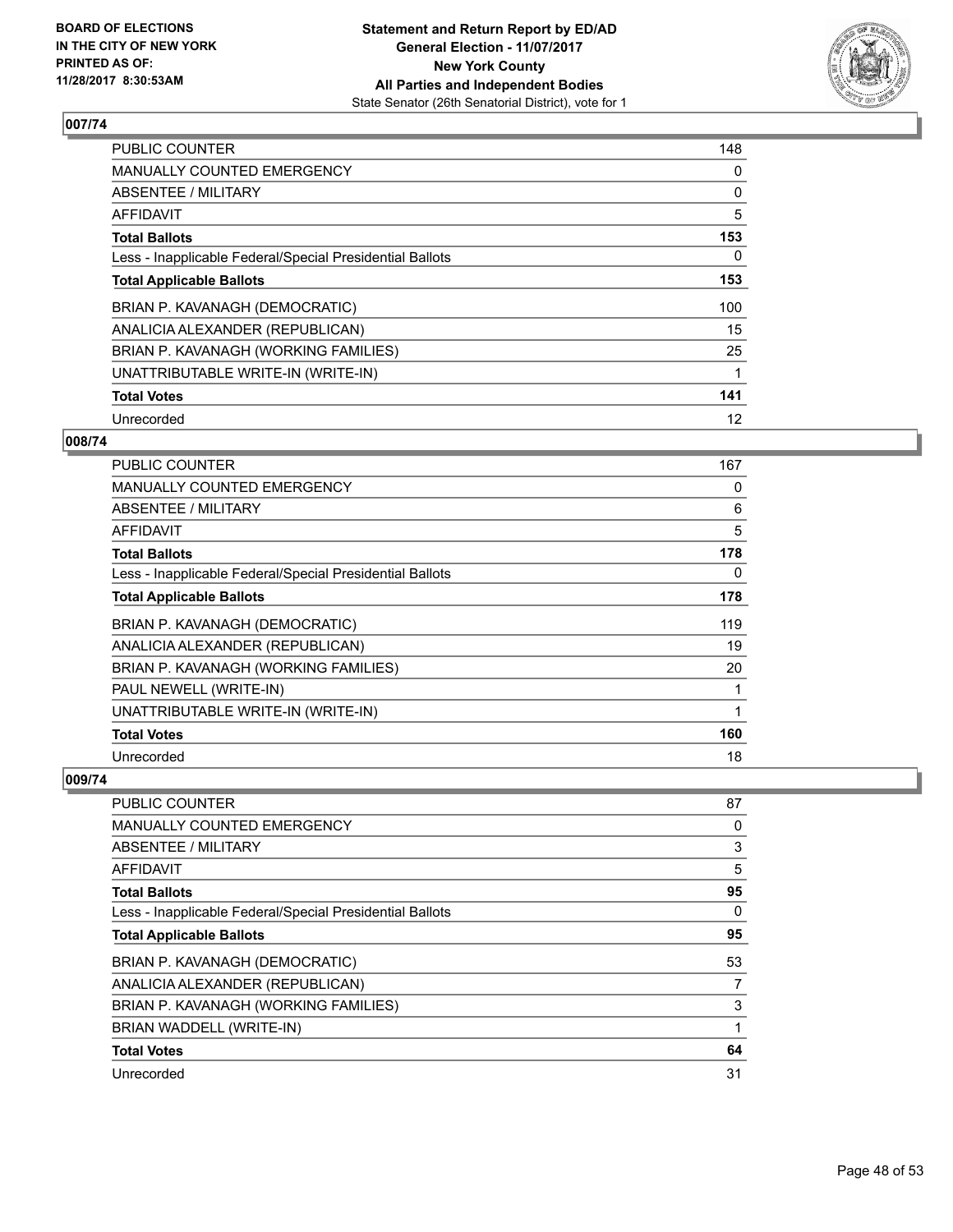

| <b>PUBLIC COUNTER</b>                                    | 106 |
|----------------------------------------------------------|-----|
| <b>MANUALLY COUNTED EMERGENCY</b>                        | 0   |
| ABSENTEE / MILITARY                                      | 3   |
| AFFIDAVIT                                                | 8   |
| <b>Total Ballots</b>                                     | 117 |
| Less - Inapplicable Federal/Special Presidential Ballots | 0   |
| <b>Total Applicable Ballots</b>                          | 117 |
| BRIAN P. KAVANAGH (DEMOCRATIC)                           | 80  |
| ANALICIA ALEXANDER (REPUBLICAN)                          | 8   |
| BRIAN P. KAVANAGH (WORKING FAMILIES)                     | 19  |
| <b>Total Votes</b>                                       | 107 |
| Unrecorded                                               | 10  |

# **011/74**

| <b>PUBLIC COUNTER</b>                                    | 146      |
|----------------------------------------------------------|----------|
| <b>MANUALLY COUNTED EMERGENCY</b>                        | 0        |
| ABSENTEE / MILITARY                                      | 3        |
| <b>AFFIDAVIT</b>                                         | $\Omega$ |
| <b>Total Ballots</b>                                     | 149      |
| Less - Inapplicable Federal/Special Presidential Ballots | $\Omega$ |
| <b>Total Applicable Ballots</b>                          | 149      |
| BRIAN P. KAVANAGH (DEMOCRATIC)                           | 88       |
| ANALICIA ALEXANDER (REPUBLICAN)                          | 14       |
| BRIAN P. KAVANAGH (WORKING FAMILIES)                     | 2        |
| <b>Total Votes</b>                                       | 104      |
| Unrecorded                                               | 45       |

| <b>PUBLIC COUNTER</b>                                    | 183            |
|----------------------------------------------------------|----------------|
| <b>MANUALLY COUNTED EMERGENCY</b>                        | 0              |
| ABSENTEE / MILITARY                                      |                |
| AFFIDAVIT                                                | $\overline{2}$ |
| <b>Total Ballots</b>                                     | 186            |
| Less - Inapplicable Federal/Special Presidential Ballots | 0              |
| <b>Total Applicable Ballots</b>                          | 186            |
| BRIAN P. KAVANAGH (DEMOCRATIC)                           | 115            |
| ANALICIA ALEXANDER (REPUBLICAN)                          | 17             |
| BRIAN P. KAVANAGH (WORKING FAMILIES)                     | 5              |
| <b>Total Votes</b>                                       | 137            |
| Unrecorded                                               | 49             |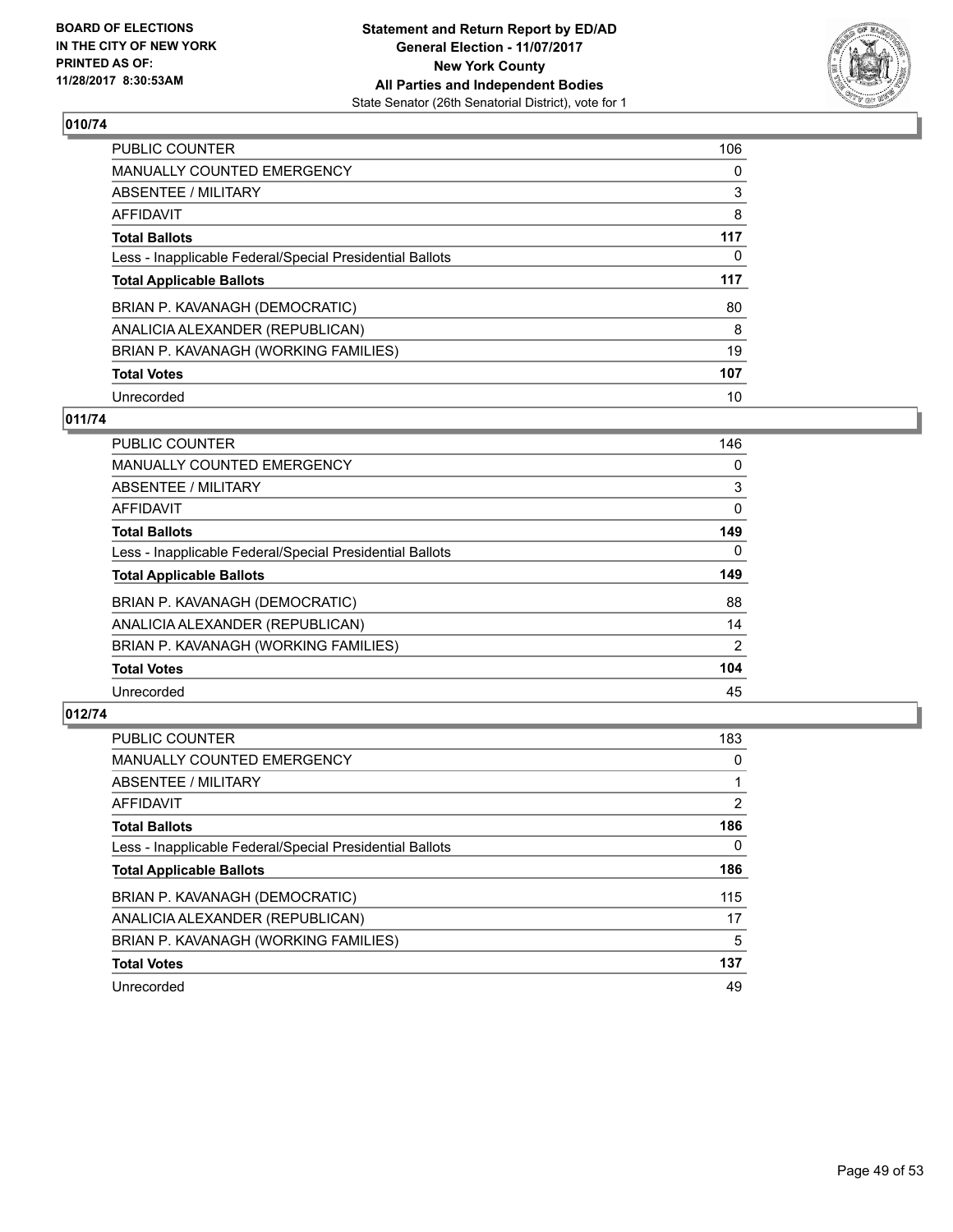

| <b>PUBLIC COUNTER</b>                                    | 154 |
|----------------------------------------------------------|-----|
| MANUALLY COUNTED EMERGENCY                               | 0   |
| ABSENTEE / MILITARY                                      |     |
| AFFIDAVIT                                                | 0   |
| <b>Total Ballots</b>                                     | 155 |
| Less - Inapplicable Federal/Special Presidential Ballots | 0   |
| <b>Total Applicable Ballots</b>                          | 155 |
| BRIAN P. KAVANAGH (DEMOCRATIC)                           | 99  |
| ANALICIA ALEXANDER (REPUBLICAN)                          | 9   |
| BRIAN P. KAVANAGH (WORKING FAMILIES)                     | 12  |
| <b>Total Votes</b>                                       | 120 |
| Unrecorded                                               | 35  |

# **014/74**

| <b>PUBLIC COUNTER</b>                                    | 163      |
|----------------------------------------------------------|----------|
| MANUALLY COUNTED EMERGENCY                               | 0        |
| ABSENTEE / MILITARY                                      |          |
| <b>AFFIDAVIT</b>                                         | 0        |
| <b>Total Ballots</b>                                     | 164      |
| Less - Inapplicable Federal/Special Presidential Ballots | $\Omega$ |
| <b>Total Applicable Ballots</b>                          | 164      |
| BRIAN P. KAVANAGH (DEMOCRATIC)                           | 94       |
| ANALICIA ALEXANDER (REPUBLICAN)                          | 11       |
| BRIAN P. KAVANAGH (WORKING FAMILIES)                     | 5        |
| <b>Total Votes</b>                                       | 110      |
| Unrecorded                                               | 54       |

| PUBLIC COUNTER                                           | 167 |
|----------------------------------------------------------|-----|
| <b>MANUALLY COUNTED EMERGENCY</b>                        | 0   |
| ABSENTEE / MILITARY                                      | 3   |
| AFFIDAVIT                                                | 5   |
| <b>Total Ballots</b>                                     | 175 |
| Less - Inapplicable Federal/Special Presidential Ballots | 0   |
| <b>Total Applicable Ballots</b>                          | 175 |
| BRIAN P. KAVANAGH (DEMOCRATIC)                           | 115 |
| ANALICIA ALEXANDER (REPUBLICAN)                          | 17  |
| BRIAN P. KAVANAGH (WORKING FAMILIES)                     | 26  |
| <b>Total Votes</b>                                       | 158 |
| Unrecorded                                               | 17  |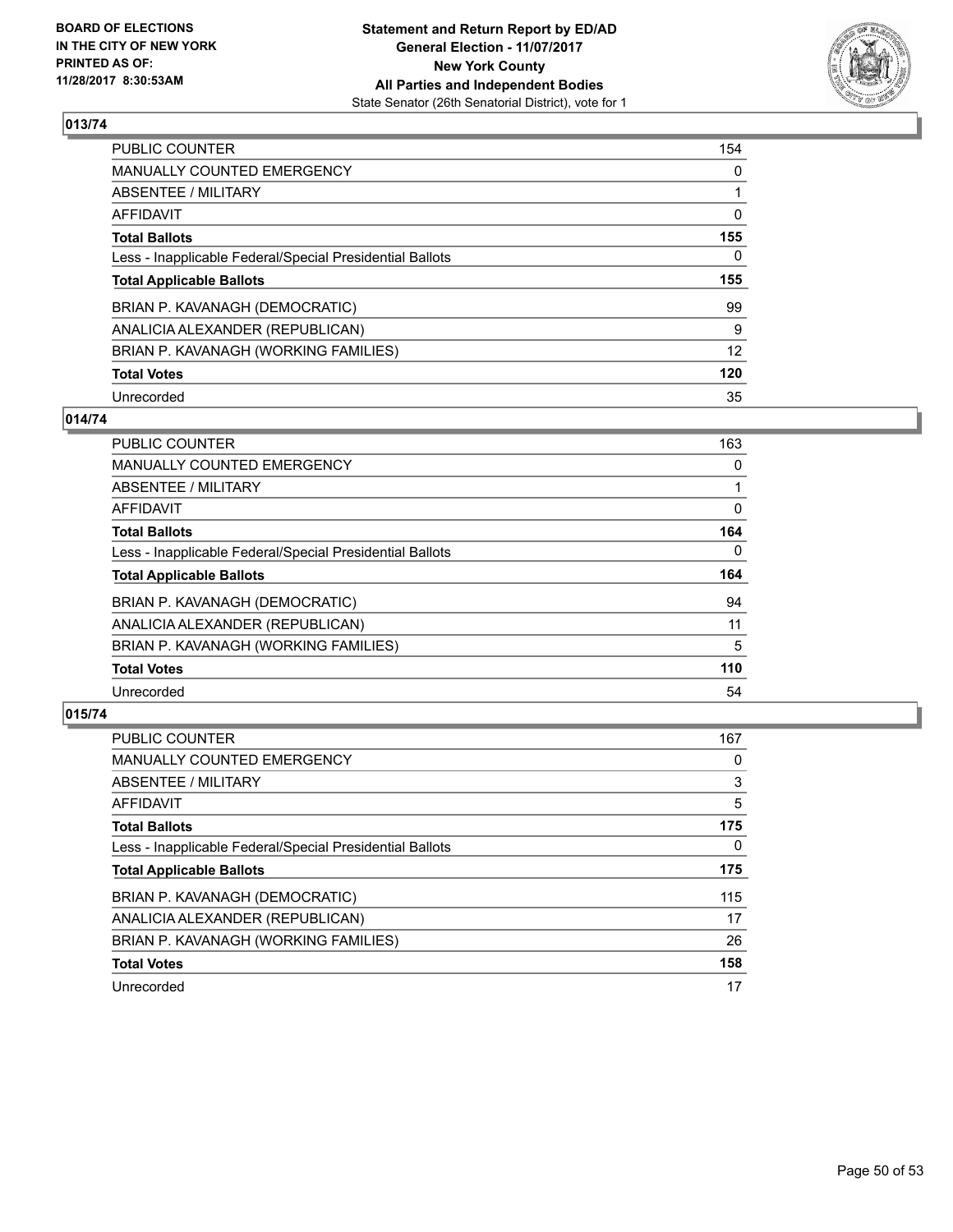

| <b>PUBLIC COUNTER</b>                                    | 109            |
|----------------------------------------------------------|----------------|
| <b>MANUALLY COUNTED EMERGENCY</b>                        | 0              |
| <b>ABSENTEE / MILITARY</b>                               | 0              |
| AFFIDAVIT                                                |                |
| <b>Total Ballots</b>                                     | 110            |
| Less - Inapplicable Federal/Special Presidential Ballots | 0              |
| <b>Total Applicable Ballots</b>                          | 110            |
| BRIAN P. KAVANAGH (DEMOCRATIC)                           | 82             |
| ANALICIA ALEXANDER (REPUBLICAN)                          | 6              |
| BRIAN P. KAVANAGH (WORKING FAMILIES)                     | $\overline{2}$ |
| <b>JESSICA NAVIKAS (WRITE-IN)</b>                        |                |
| <b>MARQUIS JENKINS (WRITE-IN)</b>                        |                |
| <b>Total Votes</b>                                       | 92             |
|                                                          |                |

# **017/74**

| <b>PUBLIC COUNTER</b>                                    | 188 |
|----------------------------------------------------------|-----|
| <b>MANUALLY COUNTED EMERGENCY</b>                        | 0   |
| ABSENTEE / MILITARY                                      |     |
| AFFIDAVIT                                                | 6   |
| <b>Total Ballots</b>                                     | 195 |
| Less - Inapplicable Federal/Special Presidential Ballots | 0   |
| <b>Total Applicable Ballots</b>                          | 195 |
| BRIAN P. KAVANAGH (DEMOCRATIC)                           | 132 |
| ANALICIA ALEXANDER (REPUBLICAN)                          | 25  |
| BRIAN P. KAVANAGH (WORKING FAMILIES)                     | 17  |
| <b>Total Votes</b>                                       | 174 |
| Unrecorded                                               | 21  |

| <b>PUBLIC COUNTER</b>                                    | 120 |
|----------------------------------------------------------|-----|
| <b>MANUALLY COUNTED EMERGENCY</b>                        | 0   |
| ABSENTEE / MILITARY                                      | 0   |
| AFFIDAVIT                                                | 0   |
| <b>Total Ballots</b>                                     | 120 |
| Less - Inapplicable Federal/Special Presidential Ballots | 0   |
| <b>Total Applicable Ballots</b>                          | 120 |
|                                                          |     |
| BRIAN P. KAVANAGH (DEMOCRATIC)                           | 70  |
| ANALICIA ALEXANDER (REPUBLICAN)                          | 23  |
| BRIAN P. KAVANAGH (WORKING FAMILIES)                     | 6   |
| <b>Total Votes</b>                                       | 99  |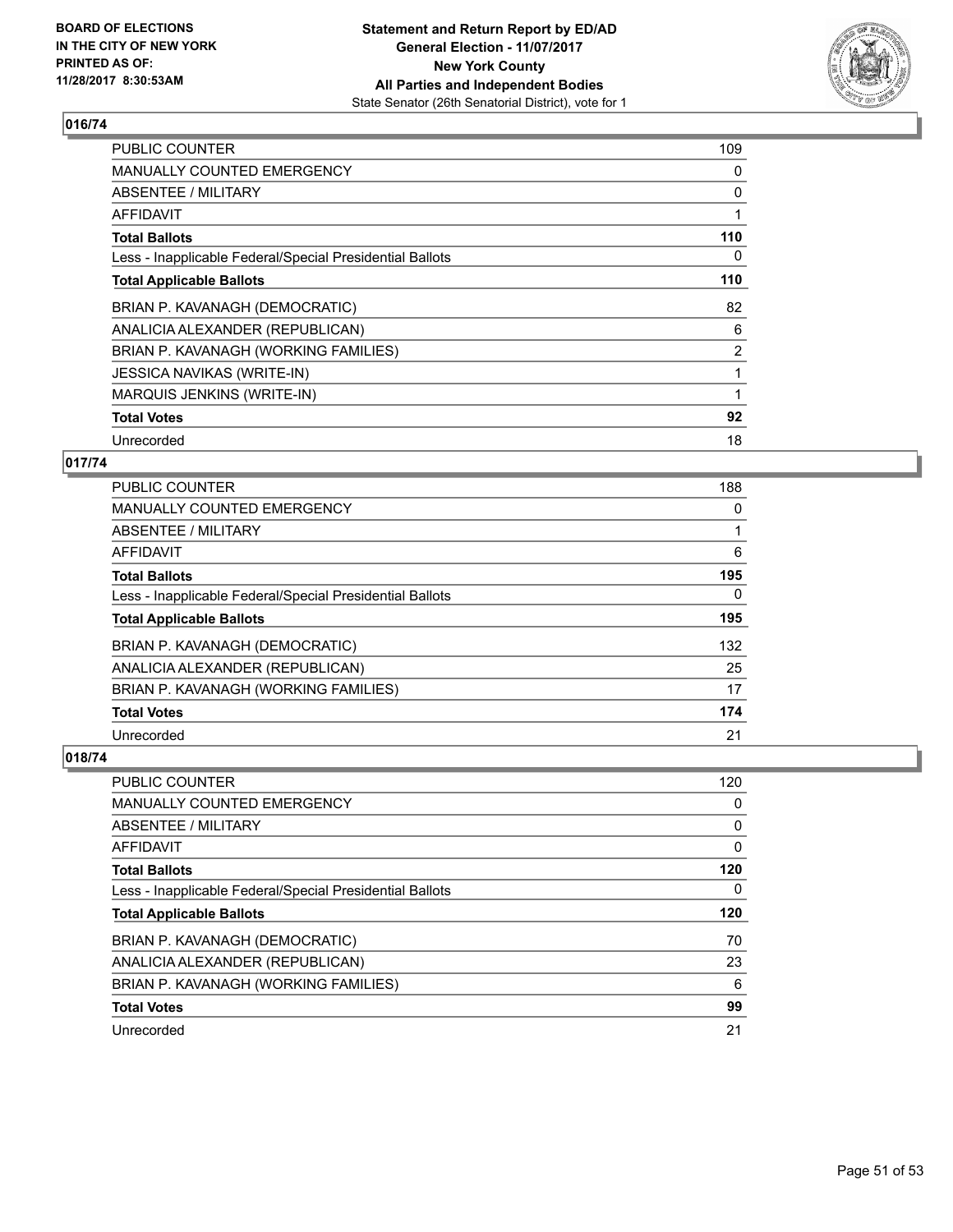

| <b>PUBLIC COUNTER</b>                                    | 0        |
|----------------------------------------------------------|----------|
| <b>MANUALLY COUNTED EMERGENCY</b>                        | 0        |
| ABSENTEE / MILITARY                                      | 0        |
| AFFIDAVIT                                                | 0        |
| <b>Total Ballots</b>                                     | 0        |
| Less - Inapplicable Federal/Special Presidential Ballots | 0        |
| <b>Total Applicable Ballots</b>                          | 0        |
| BRIAN P. KAVANAGH (DEMOCRATIC)                           | $\Omega$ |
| ANALICIA ALEXANDER (REPUBLICAN)                          | 0        |
| BRIAN P. KAVANAGH (WORKING FAMILIES)                     | 0        |
| <b>Total Votes</b>                                       | 0        |

| PUBLIC COUNTER                                           | 157 |
|----------------------------------------------------------|-----|
| <b>MANUALLY COUNTED EMERGENCY</b>                        | 0   |
| ABSENTEE / MILITARY                                      | 5   |
| AFFIDAVIT                                                | 2   |
| <b>Total Ballots</b>                                     | 164 |
| Less - Inapplicable Federal/Special Presidential Ballots | 0   |
| <b>Total Applicable Ballots</b>                          | 164 |
| BRIAN P. KAVANAGH (DEMOCRATIC)                           | 120 |
| ANALICIA ALEXANDER (REPUBLICAN)                          | 9   |
| BRIAN P. KAVANAGH (WORKING FAMILIES)                     | 22  |
| <b>Total Votes</b>                                       | 151 |
| Unrecorded                                               | 13  |